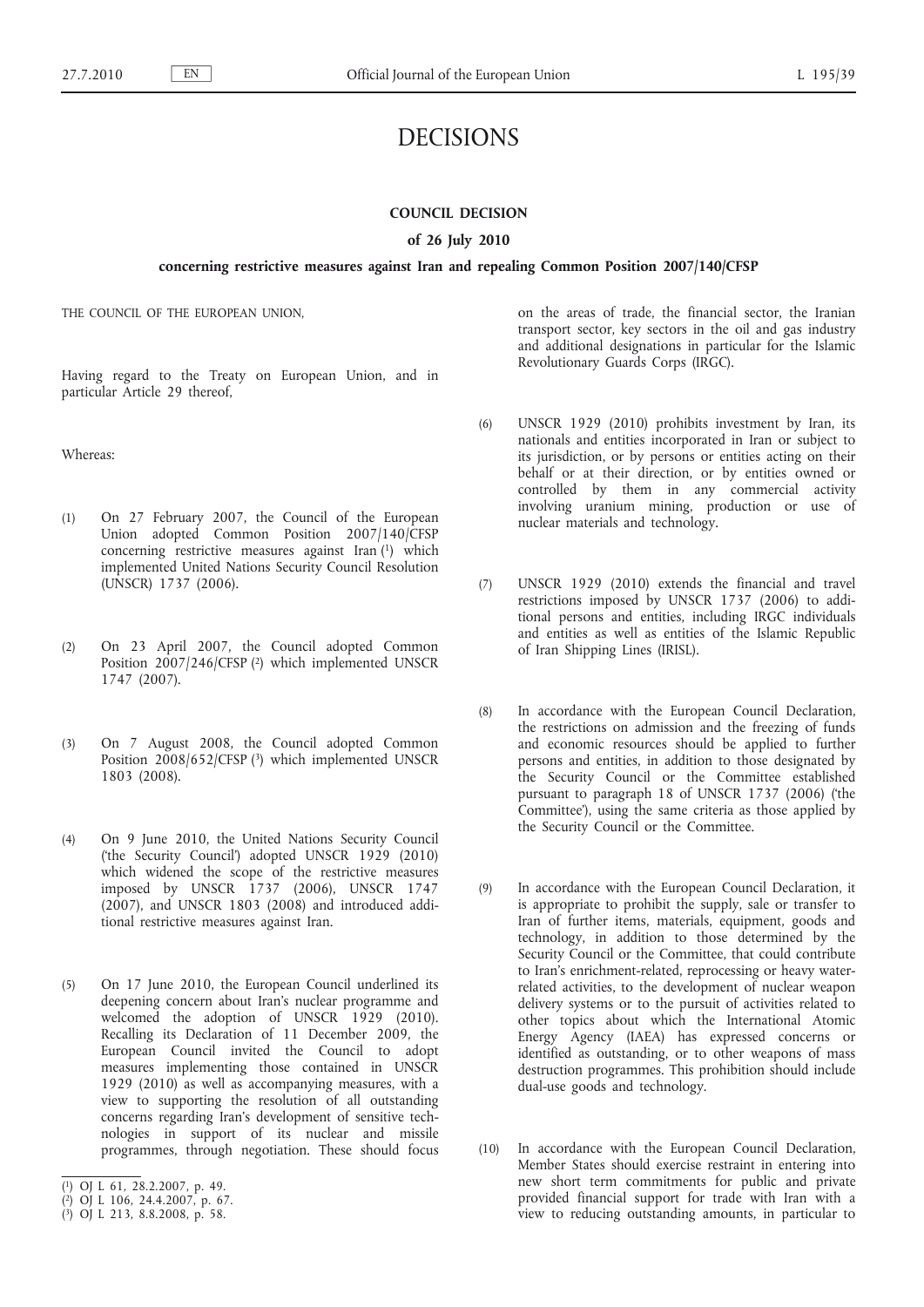avoid any financial support contributing to proliferationsensitive nuclear activities, or to the development of nuclear weapon delivery systems, and should prohibit any medium and long-term commitment for public and private provided financial support for trade with Iran.

- (11) UNSCR 1929 (2010) calls upon all States to inspect, in accordance with their national authorities and legislation, and consistent with international law, all cargoes to and from Iran, in their territory, including seaports and airports, if the State concerned has information that provides reasonable grounds to believe that the cargo contains items the supply, sale, transfer or export of which is prohibited under UNSCR 1737 (2006), UNSCR 1747 (2007), UNSCR 1803 (2008) or UNSCR 1929 (2010).
- (12) UNSCR 1929 (2010) also notes that Member States, consistent with international law, in particular the law of the sea, may request inspections of vessels on the high seas with the consent of the flag State, if they have information that provides reasonable grounds to believe that the vessels carry items the supply, sale, transfer or export of which is prohibited under UNSCR 1737 (2006), UNSCR 1747 (2007), UNSCR 1803 (2008) or UNSCR 1929 (2010).
- (13) UNSCR 1929 (2010) also provides that UN Member States are to seize and dispose of items the supply, sale, transfer or export of which is prohibited under UNSCR 1737 (2006), UNSCR 1747 (2007), UNSCR 1803 (2008) or UNSCR 1929 (2010) in a manner that is not inconsistent with their obligations under the applicable Security Council Resolutions and international conventions.
- (14) UNSCR 1929 (2010) further provides that UN Member States are to prohibit the provision by their nationals or from their territory of bunkering services, or other servicing of vessels, to Iran vessels if they have information that provides reasonable grounds to believe they are carrying items the supply, sale, transfer or export of which is prohibited under UNSCR 1737 (2006), UNSCR 1747 (2007), UNSCR 1803 (2008) or UNSCR 1929 (2010).
- (15) In accordance with the European Council Declaration, Member States, in accordance with their national legal authorities and legislation and consistent with international law, in particular relevant international civil aviation agreements, should take the necessary measures to prevent the access to the airports under their jurisdiction of all cargo flights from Iran with the exception of mixed passengers and cargo flights.
- (16) Moreover, the provision by nationals of Member States or from the territory of Member States of engineering and maintenance services to Iranian cargo aircrafts

should be prohibited if the State concerned has information that provides reasonable grounds to believe that they are carrying items the supply, sale, transfer or export of which is prohibited under UNSCR 1737 (2006), UNSCR 1747 (2007), UNSCR 1803 (2008) or UNSCR 1929 (2010).

- (17) UNSCR 1929 (2010) also calls upon all UN Member States to prevent the provision of financial services, including insurance and re-insurance, or the transfer to, through, or from their territory, or to or by their nationals or entities organised under their laws, or persons of financial institutions in their territory, of any financial or other assets or resources that could contribute to Iran's proliferation-sensitive nuclear activities or the development of nuclear weapon delivery systems.
- (18) In accordance with the European Council Declaration, Member States should prohibit the provision of insurance and re-insurance to the Government of Iran, to entities incorporated in Iran or subject to Iran's jurisdiction or to individuals and entities acting on their behalf or at their direction, or to entities owned and controlled by them, including through illicit means.
- (19) Moreover, the sale or purchase of, or brokering or assistance in the issuance of public or public-guaranteed bonds to and from the Government of Iran, the Central Bank of Iran or Iranian banks, including branches and subsidiaries, and financial entities controlled by persons and entities domiciled in Iran should be prohibited.
- (20) In accordance with the European Council Declaration and in order to fulfil the objectives of UNSCR 1929 (2010), the opening of new branches, subsidiaries, or representative offices of Iranian banks in the territory of Member States, and the establishment of new joint ventures, or the taking of an ownership interest by Iranian banks in banks within the jurisdiction of Member States, should be prohibited. Furthermore, Member States should take the appropriate measures to prohibit financial institutions within their territories or under their jurisdiction from opening representatives offices or subsidiaries or banking accounts in Iran.
- (21) UNSCR 1929 (2010) also provides for States to require their nationals, persons subject to their jurisdiction or firms incorporated in their territories or subject to their jurisdiction to exercise vigilance when doing business with entities incorporated in Iran or subject to Iran's jurisdiction, if they have reasonable grounds to believe that such business could contribute to Iran's proliferation-sensitive nuclear activities or the development of nuclear weapon delivery system or to violations of UNSCR 1737 (2006), UNSCR 1747 (2007), UNSCR 1803 (2008) or UNSCR 1929 (2010).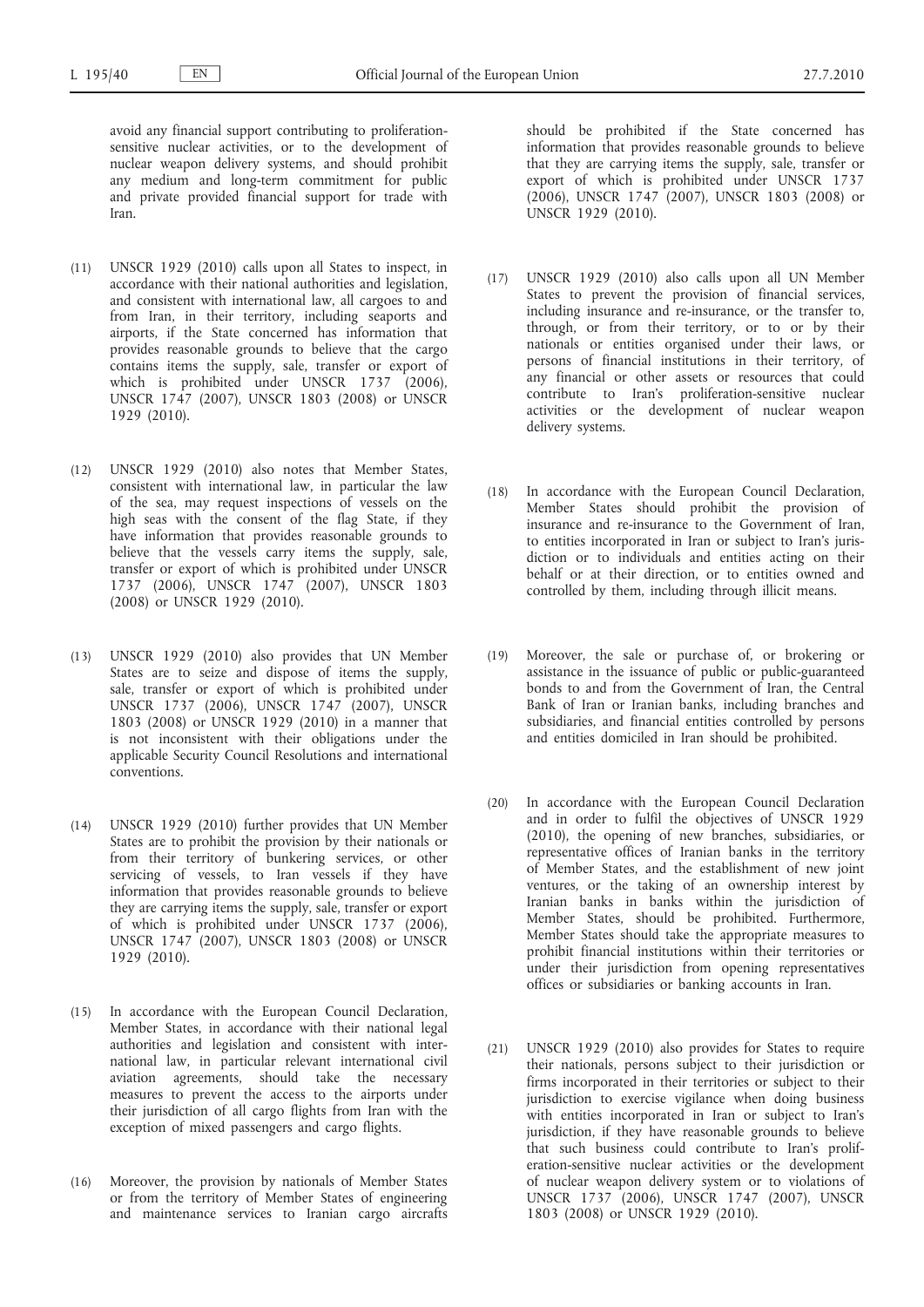- (22) UNSCR 1929 (2010) notes the potential connection between Iran's revenues derived from its energy sector and the funding of Iran's proliferation-sensitive nuclear activities and further notes that chemical process equipment and materials required for the petrochemical industry have much in common with those required for certain sensitive nuclear fuel cycle activities.
- (23) In accordance with the European Council Declaration, Member States should prohibit the sale, supply or transfer to Iran of key equipment and technology as well as related technical and financial assistance, which could be used in key sectors in the oil and natural gas industries. Moreover, Member States should prohibit any new investment in these sectors in Iran.
- (24) The procedure for amending Annexes I and II to this Decision should include providing to designated persons and entities the grounds for listing so as to give them an opportunity to present observations. Where observations are submitted or where substantial new evidence is presented, the Council should review its decision in the light of those observations and inform the person or entity concerned accordingly.
- (25) This Decision respects the fundamental rights and observes the principles recognised in particular by the Charter of Fundamental Rights of the European Union and notably the right to an effective remedy and to a fair trial, the right to property and the right to the protection of personal data. This Decision should be applied in accordance with those rights and principles.
- (26) This Decision also fully respects the obligations of Member States under the Charter of the United Nations and the legally binding nature of Security Council Resolutions.
- (27) Further action by the Union is needed in order to implement certain measures,

HAS ADOPTED THIS DECISION:

#### CHAPTER 1

## **EXPORT AND IMPORT RESTRICTIONS**

## *Article 1*

The direct or indirect supply, sale or transfer of the following items, materials, equipment, goods and technology, including software, to, or for the use in, or benefit of, Iran, by nationals of Member States, or through the territories of Member States, or using their flag vessels or aircraft, shall be prohibited whether or not originating in their territories:

- (a) items, materials, equipment, goods and technology contained in the Nuclear Suppliers Group and Missile Technology Control Regime lists;
- (b) any additional items, materials, equipment, goods and technology, determined by the Security Council or the Committee, which could contribute to enrichment-related, reprocessing or heavy water-related activities, or to the development of nuclear weapon delivery systems;
- (c) arms and related materiel of all types, including weapons and ammunition, military vehicles and equipment, paramilitary equipment and spare parts for such arms and related materiel, as well as equipment which might be used for internal repression. This prohibition shall not apply to non-combat vehicles which have been manufactured or fitted with materials to provide ballistic protection, intended solely for protective use of personnel of the EU and its Member States in Iran;
- (d) certain other items, materials, equipment, goods and technology that could contribute to enrichment-related, reprocessing or heavy water-related activities, to the development of nuclear weapon delivery systems or to the pursuit of activities related to other topics about which the IAEA has expressed concerns or identified as outstanding. The Union shall take the necessary measures in order to determine the relevant items to be covered by this provision;
- (e) other dual-use goods and technology listed in Annex I to Council Regulation (EC) No  $428\frac{30}{2009}$  of 5 May 2009 setting up a Community regime for the control of exports, transfer, brokering and transit of dual-use items (1) and not covered by point (a) except for category 5 - Part 1 and category 5 - Part 2 in Annex I to Council Regulation (EC) No 428/2009.

2. The prohibition in paragraph 1 shall not apply to the direct or indirect transfer to, or for use in, or the benefit of Iran through the territories of Member States of items referred to in subparagraphs 3(b)(i) and (ii) of UNSCR 1737 (2006) for light water reactors begun before December 2006.

<sup>(</sup> 1) OJ L 134, 29.5.2009, p. 1.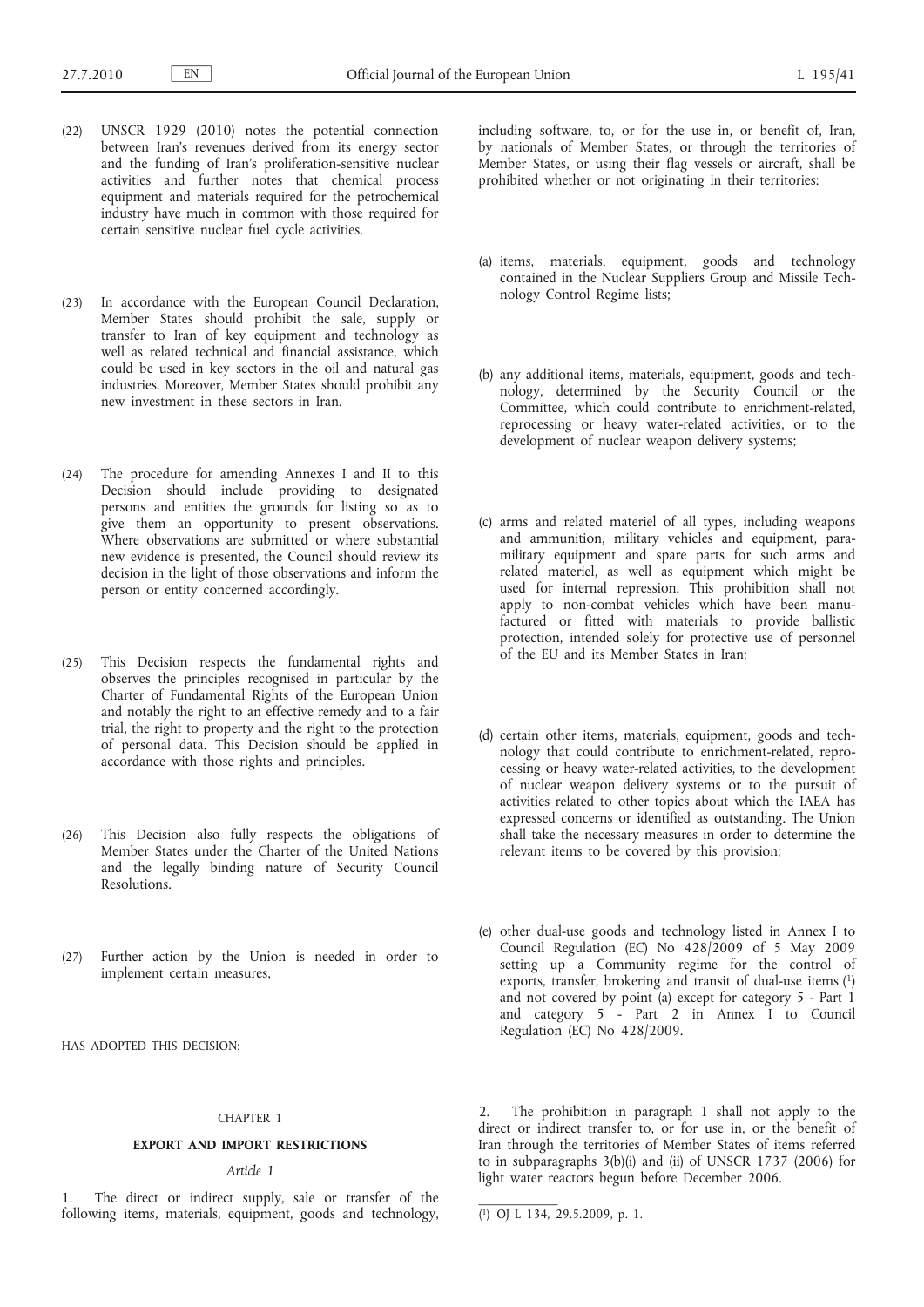- 3. It shall also be prohibited to:
- (a) provide technical assistance or training, investment, or brokering services related to items, materials, equipment, goods and technology set out in paragraph 1 and to the provision, manufacture, maintenance and use of these items, materials, equipment, goods and technology, directly or indirectly to any person, entity or body in, or for use in Iran;
- (b) provide financing or financial assistance related to items and technologies referred to in paragraph 1, including in particular grants, loans and export credit insurance, for any sale, supply, transfer or export of these items and technologies, or for the provision of related technical training, services or assistance, directly or indirectly to any person, entity or body in, or for use in Iran;
- (c) participate, knowingly or intentionally, in activities the object or effect of which is to circumvent the prohibition referred to in points (a) and (b).

The procurement by nationals of Member States, or using their flagged vessels or aircraft, of the items, materials, equipment, goods and technology referred to in paragraph 1 from Iran shall be prohibited, whether or not originating in the territory of Iran.

#### *Article 2*

1. The direct or indirect supply, sale or transfer to, or for use in, or the benefit of Iran, by nationals of Member States or through the territories of Member States, or using vessels or aircraft under their jurisdiction, of items, materials, equipment, goods and technology, including software, not covered by Article 1, that could contribute to enrichment-related, reprocessing or heavy water-related activities, to the development of nuclear weapon delivery systems or to the pursuit of activities related to other topics about which the IAEA has expressed concerns or identified as outstanding, shall be subject to authorisation on a case-by-case basis by the competent authorities of the exporting Member State. The Union shall take the necessary measures in order to determine the relevant items to be covered by this provision.

- 2. The provision of:
- (a) technical assistance or training, investment, or brokering services related to items, materials, equipment, goods and technology set out in paragraph 1 and to the provision, manufacture, maintenance and use of these items, directly or indirectly, to any person, entity or body in, or for use in, Iran;

(b) financing or financial assistance related to items and technologies referred to in paragraph 1, including in particular grants, loans and export credit insurance, for any sale, supply, transfer or export of these items, or for the provision of related technical training, services or assistance, directly or indirectly to any person, entity or body in, or for use in, Iran;

shall also be subject to an authorisation of the competent authority of the exporting Member State.

3. The competent authorities of the Member States shall not grant any authorisation for any supply, sale or transfer of the items, materials, equipment, goods and technology referred to in paragraph 1 if they determine that the sale, supply, transfer or export concerned or the provision of the service concerned would contribute to the activities referred to in paragraph 1.

#### *Article 3*

The measures imposed by Article  $1(1)(a)$ , (b) and (c) and (3) shall not apply, as appropriate, where the Committee determines in advance and on a case-by-case basis that such supply, sale, transfer or provision of such items or assistance would clearly not contribute to the development of Iran's technologies in support of its proliferation-sensitive nuclear activities and of development of nuclear weapon delivery systems, including where such items or assistance are for food, agricultural, medical or other humanitarian purposes, provided that:

- (a) contracts for delivery of such items or assistance include appropriate end-user guarantees; and
- (b) Iran has committed not to use such items in proliferationsensitive nuclear activities or for development of nuclear weapon delivery systems.

The measures imposed by Article  $1(1)(e)$  and  $(3)$  shall not apply where the competent authority in the relevant Member State determines in advance and on a case-by-case basis that such supply, sale, transfer or provision of such items or assistance would clearly not contribute to the development of Iran's technologies in support of its proliferation-sensitive nuclear activities and of development of nuclear weapon delivery systems, including where such items or assistance are for medical or other humanitarian purposes, provided that:

- (a) contracts for delivery of such items or assistance include appropriate end-user guarantees; and
- (b) Iran has committed not to use such items in proliferationsensitive nuclear activities or for development of nuclear weapon delivery systems.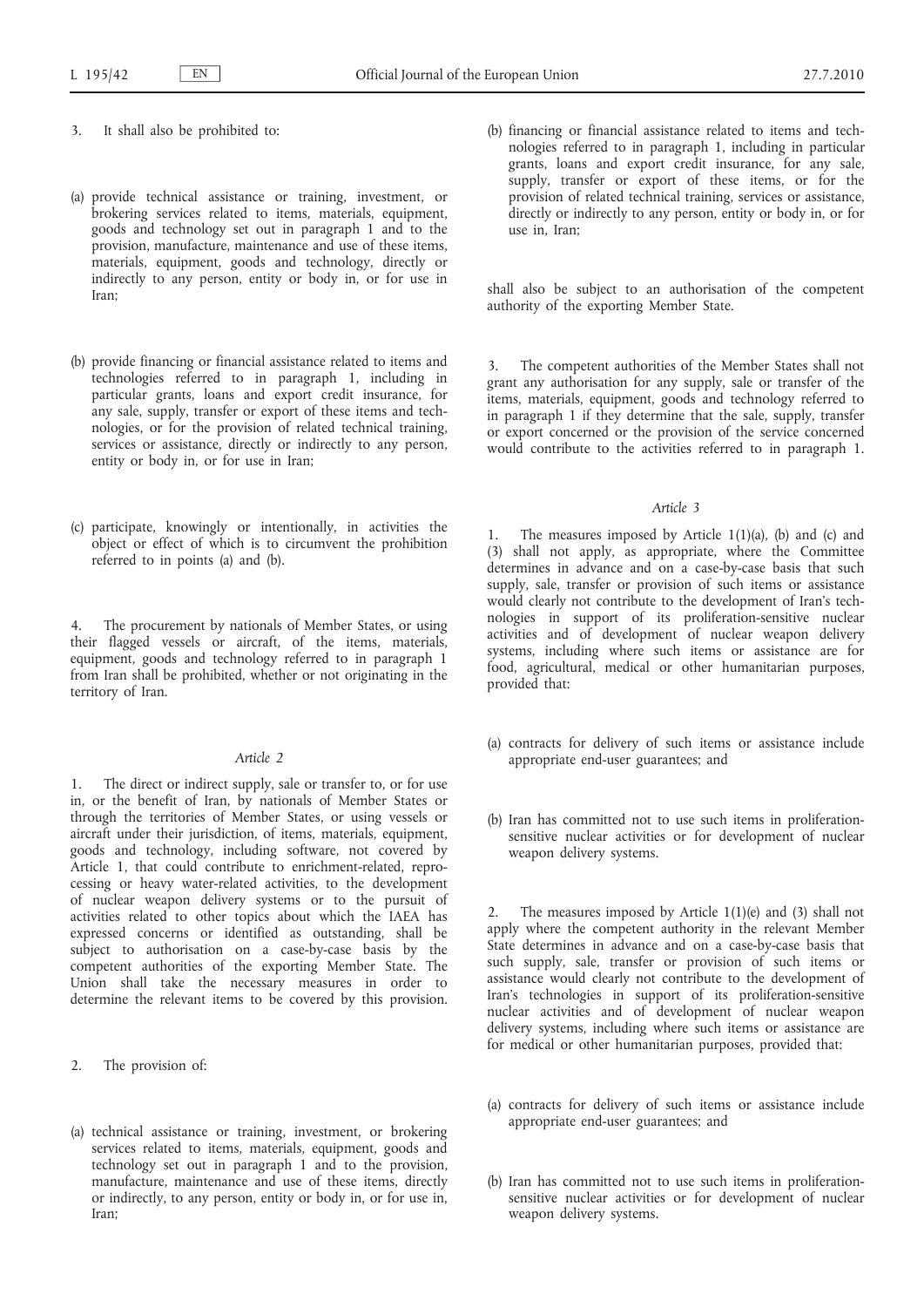The relevant Member State shall inform the other Member States of any exemption rejected.

#### *Article 4*

1. The sale, supply or transfer of key equipment and technology for the following key sectors of the oil and natural gas industry in Iran, or to Iranian or Iranian-owned enterprises engaged in those sectors outside Iran, by nationals of Member States, or from the territories of Member States, or using vessels or aircraft under the jurisdiction of Member States shall be prohibited whether or not originating in their territories:

(a) refining;

- (b) liquefied natural gas;
- (c) exploration;
- (d) production.

The Union shall take the necessary measures in order to determine the relevant items to be covered by this provision.

2. It shall be prohibited to provide the following to enterprises in Iran that are engaged in the key sectors of the Iranian oil and gas industry referred to in paragraph 1 or to Iranian, or Iranian-owned enterprises engaged in those sectors outside Iran:

- (a) technical assistance or training and other services related to key equipment and technology as determined according to paragraph 1;
- (b) financing or financial assistance for any sale, supply, transfer or export of key equipment and technology as determined according to paragraph 1 or for the provision of related technical assistance or training.

It shall be prohibited to participate, knowingly or intentionally, in activities the object or effect of which is to circumvent the prohibitions referred to in paragraphs 1 and 2.

## **RESTRICTIONS ON FINANCING OF CERTAIN ENTERPRISES**

#### *Article 5*

Investment in the territories under the jurisdiction of Member States by Iran, its nationals, or entities incorporated in Iran or subject to its jurisdiction, or by persons or entities acting on their behalf or at their direction, or by entities owned or controlled by them in any commercial activity involving uranium mining, production or use of nuclear materials and technology, in particular uranium enrichment and reprocessing activities, all heavy-water related activities or technologies related to ballistic missiles capable of delivering nuclear weapons, shall be prohibited. The Union shall take the necessary measures in order to determine the relevant items to be covered by this Article.

#### *Article 6*

The following shall be prohibited:

- (a) the granting of any financial loan or credit to enterprises in Iran that are engaged in the sectors of the Iranian oil and gas industry referred to in Article 4(1) or to Iranian or Iranian-owned enterprises engaged in those sectors outside Iran;
- (b) the acquisition or extension of a participation in enterprises in Iran that are engaged in the sectors of the Iranian oil and gas industry referred to in Article 4(1), or to Iranian or Iranian-owned enterprises engaged in those sectors outside Iran, including the acquisition in full of such enterprises and the acquisition of shares and securities of a participating nature;
- (c) the creation of any joint venture with enterprises in Iran that are engaged in the industries in the oil and gas sectors referred to in Article 4(1) and with any subsidiary or affiliate under their control.

## *Article 7*

1. The prohibition in Article 4(1) shall be without prejudice to the execution of an obligation relating to the delivery of goods provided for in contracts concluded before the date of adoption of this Decision.

The prohibitions in Article 4 shall be without prejudice to the execution of an obligation arising from contracts concluded before the date of adoption of this Decision and relating to investments made in Iran before the same date by enterprises established in Member States.

- 3. The prohibitions in Article 6(a) and (b) respectively:
- (i) shall be without prejudice to the execution of an obligation arising from contracts or agreements concluded before the date of adoption of this Decision;
- (ii) shall not prevent the extension of a participation, if such extension is an obligation under an agreement concluded before the date of adoption of this Decision.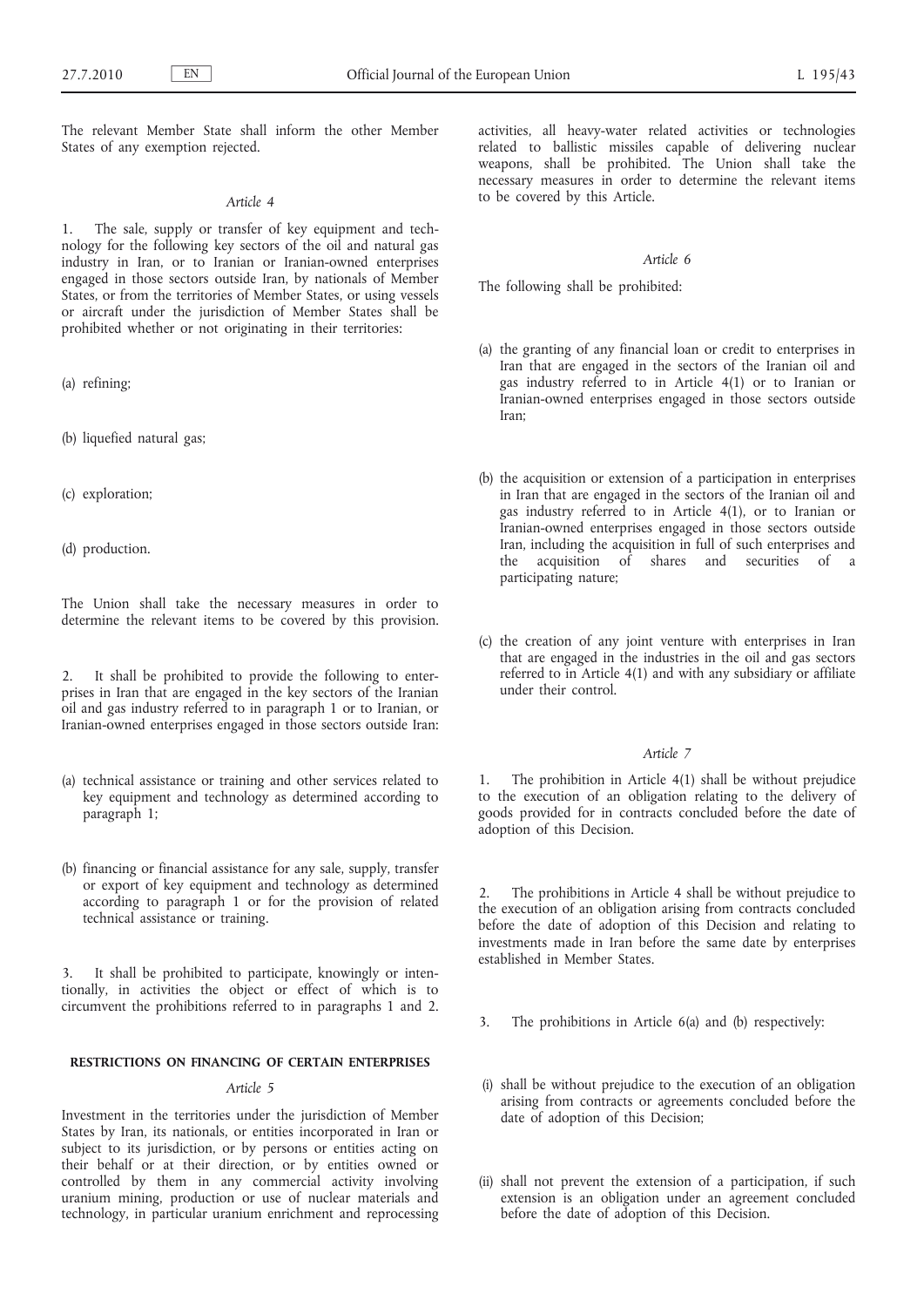#### **RESTRICTIONS ON FINANCIAL SUPPORT FOR TRADE**

#### *Article 8*

1. Member States shall exercise restraint in entering into new short term commitments for public and private provided financial support for trade with Iran, including the granting of export credits, guarantees or insurance, to their nationals or entities involved in such trade, with a view to reducing their outstanding amounts, in particular to avoid any financial support contributing to proliferation-sensitive nuclear activities, or to the development of nuclear weapon delivery systems. In addition, Member States shall not enter into new medium and long-term commitments for public and private provided financial support for trade with Iran.

2. Paragraph 1 shall not affect commitments established prior to the entry into force of this Decision.

3. Paragraph 1 shall not concern trade for food, agricultural, medical or other humanitarian purposes.

#### CHAPTER 2

#### **FINANCIAL SECTOR**

## *Article 9*

Member States shall not enter into new commitments for grants, financial assistance and concessional loans to the Government of Iran, including through their participation in international financial institutions, except for humanitarian and developmental purposes.

## *Article 10*

1. In order to prevent the provision of financial services, or the transfer to, through, or from the territories of Member States, or to or by nationals of Member States or entities organised under their laws (including branches abroad), or persons or financial institutions in the territories of Member States, of any financial or other assets or resources that could contribute to Iran's proliferation-sensitive nuclear activities, or the development of nuclear weapon delivery systems, Member States shall exercise enhanced monitoring over all the activities of financial institutions within their jurisdiction with:

- (a) banks domiciled in Iran, in particular the Central Bank of Iran;
- (b) branches and subsidiaries within the jurisdiction of the Member States of banks domiciled in Iran;
- (c) branches and subsidiaries outside the jurisdiction of the Member States of banks domiciled in Iran;
- (d) financial entities that are not domiciled in Iran, but are controlled by persons and entities domiciled in Iran.

2. For the purposes of paragraph 1, financial institutions shall be required, in their activities with banks and financial institutions as set out in paragraph 1, to:

- (a) exercise continuous vigilance over account activity including through their programmes on customer due diligence and under their obligations relating to money-laundering and financing of terrorism;
- (b) require that all information fields of payment instructions which relate to the originator and beneficiary of the transaction in question be completed; and if that information is not supplied, refuse the transaction;
- (c) maintain all records of transactions for a period of five years and make them available to national authorities on request;
- (d) if they suspect or have reasonable grounds to suspect that funds are related to proliferation financing, promptly report their suspicions to the Financial Intelligence Unit (FIU) or another competent authority designated by the Member State concerned. The FIU or such other competent authority shall have access, directly or indirectly, on a timely basis to the financial, administrative and law enforcement information that it requires to properly undertake this function, including the analysis of suspicious transaction reports.

3. Transfers of funds to and from Iran shall be processed as follows:

- (a) transfers due on transactions regarding foodstuffs, healthcare, medical equipment, or for humanitarian purposes shall be carried out without any prior authorisation; the transfer shall be notified to the competent authority of the Member State concerned if above 10 000 euros;
- (b) any other transfer below 40 000 euros shall be carried out without any prior authorisation; the transfer shall be notified to the competent authority of the Member State concerned if above  $10000$  euros;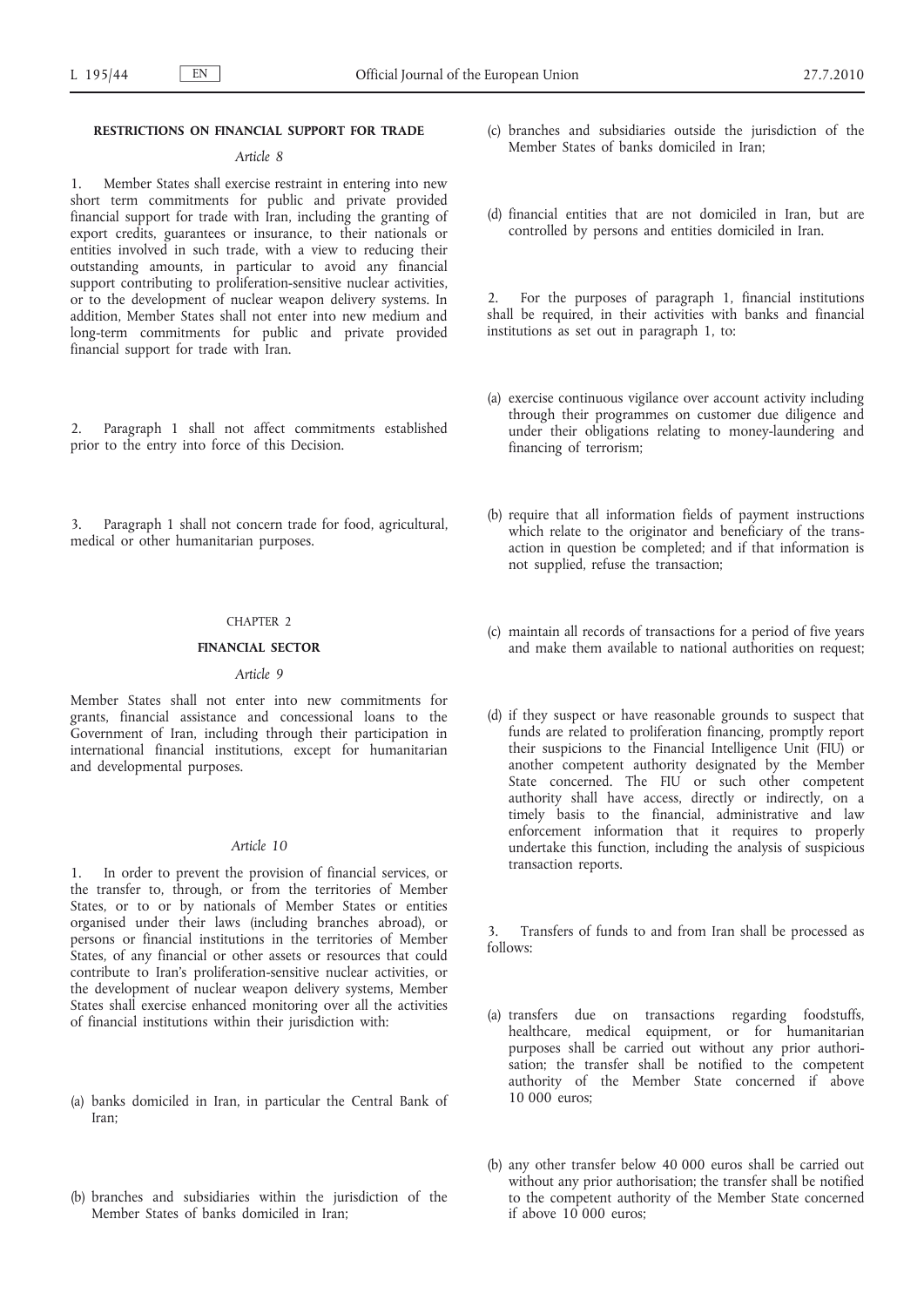(c) any other transfer above 40 000 euros shall require the prior authorisation from the competent authority of the Member State concerned. The authorisation shall be deemed granted within four weeks unless the competent authority of the Member State concerned has objected within this time-limit. The relevant Member State shall inform the other Member States of any authorisation rejected.

4. Branches and subsidiaries of banks domiciled in Iran within the jurisdiction of the Member States shall also be required to notify the competent authority of the Member State where they are established, of all transfers of funds carried out or received by them, within five working days after carrying out or receiving the respective transfer of funds.

Subject to information-sharing arrangements, notified competent authorities shall without delay transmit this data, as appropriate, to the competent authorities of other Member States, where the counterparts to such transactions are established.

#### *Article 11*

1. The opening of new branches, subsidiaries, or representative offices of Iranian banks in the territories of Member States, and the establishment of new joint ventures, or the taking of an ownership interest, or the establishment of new correspondent banking relationships by Iranian banks, including the Central Bank of Iran, its branches and subsidiaries and other financial entities referred to in Article 10(1), with banks in the jurisdiction of Member States, shall be prohibited.

2. Financial institutions within the territories of Member States or under their jurisdiction shall be prohibited from opening representative offices, subsidiaries or banking accounts in Iran.

## *Article 12*

1. The provision of insurance and re-insurance to the Government of Iran, or to entities incorporated in Iran or subject to Iran's jurisdiction, or to any individuals or entities acting on their behalf or at their direction, or to entities owned or controlled by them, including through illicit means, shall be prohibited.

2. Paragraph 1 shall not apply to the provision of health and travel insurances to individuals.

3. It shall be prohibited to participate, knowingly or intentionally, in activities the object or effect of which is to circumvent the prohibition referred to in paragraph 1.

#### *Article 13*

The direct or indirect sale or purchase of, or brokering or assistance in the issuance of public or public-guaranteed bonds issued after the entry into force of this Decision to and from the Government of Iran, the Central Bank of Iran, or banks domiciled in Iran, or branches and subsidiaries within and outside the jurisdiction of Member States of banks domiciled in Iran, or financial entities that are neither domiciled in Iran nor within the jurisdiction of the Member States, but are controlled by persons and entities domiciled in Iran as well as any individuals and entities acting on their behalf or at their direction, or entities owned or controlled by them, shall be prohibited.

#### *Article 14*

Member States shall require their nationals, persons subject to their jurisdiction and firms incorporated in their territories or subject to their jurisdiction to exercise vigilance when doing business with entities incorporated in Iran or subject to Iran's jurisdiction, including those of the IRGC and IRISL and any individuals and entities acting on their behalf or at their direction, and entities owned or controlled by them including through illicit means in order to ensure such business does not contribute to Iran's proliferation-sensitive nuclear activities or the development of nuclear weapon delivery systems or to violations of UNSCR 1737 (2006), UNSCR 1747 (2007), UNSCR 1803 (2008) or UNSCR 1929 (2010).

## CHAPTER 3

#### **TRANSPORT SECTOR**

#### *Article 15*

1. Member States shall inspect, in accordance with their national authorities and legislation and consistent with international law, in particular the law of the sea and relevant international civil aviation agreements, all cargo to and from Iran in their territories, including seaports and airports, if they have information that provides reasonable grounds to believe that the cargo contains items the supply, sale, transfer or export of which is prohibited under this Decision.

2. Member States, consistent with international law, in particular the law of the sea, may request inspections of vessels on the high seas with the consent of the flag State, if they have information that provides reasonable grounds to believe that the vessels carry items the supply, sale, transfer or export of which is prohibited under this Decision.

3. Member States shall cooperate, in accordance with their national legislation, with inspections undertaken pursuant to paragraph 2.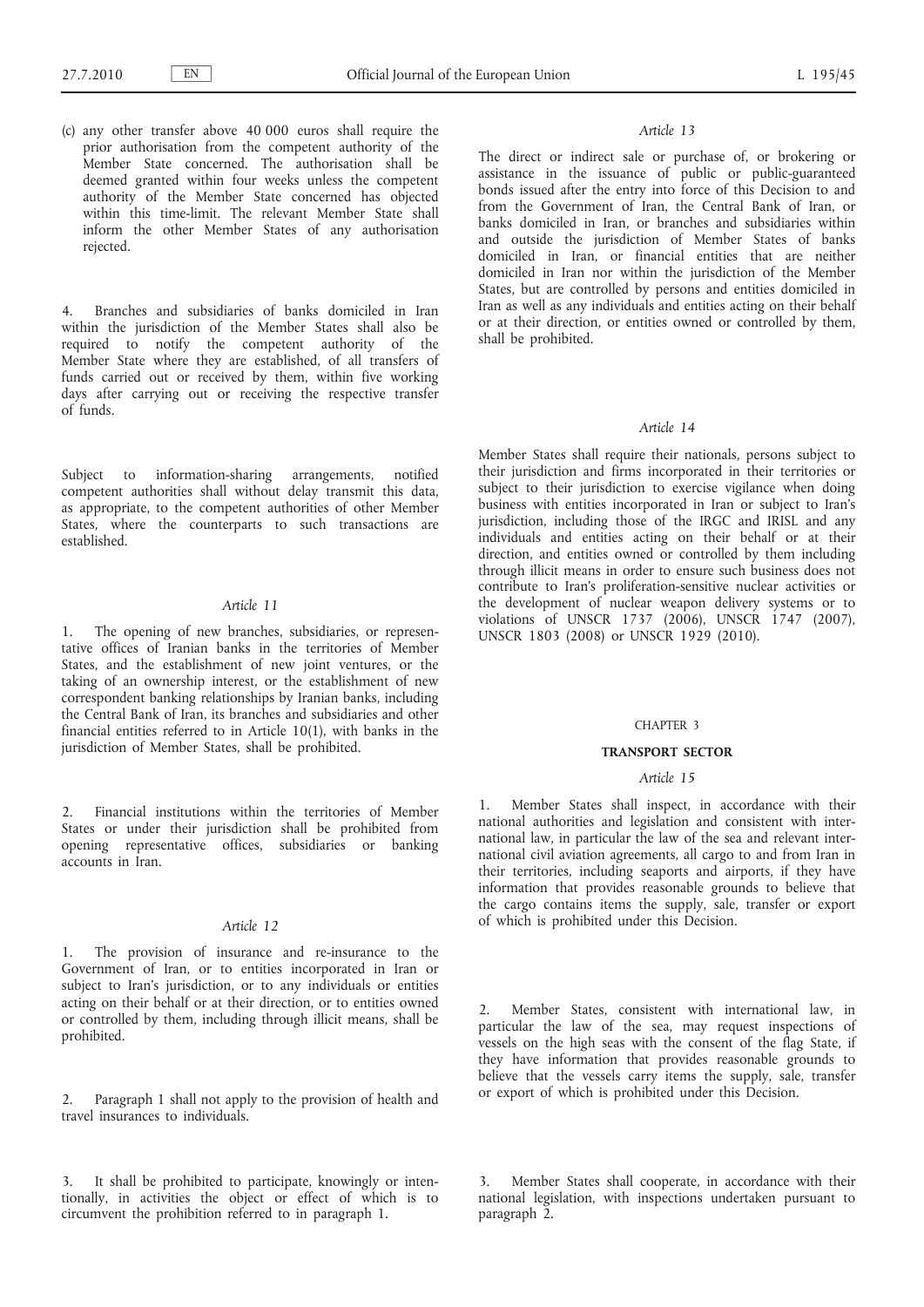Aircrafts and vessels transporting cargo to and from Iran shall be subject to the requirement of additional pre-arrival or pre-departure information for all goods brought into or out of a Member State.

5. In cases where an inspection referred to in paragraphs 1 or 2 is undertaken, Member States shall seize and dispose of (such as through destruction, rendering inoperable, storage or transferring to a State other than the originating or destination States for disposal) items the supply, sale, transfer or export of which is prohibited under this Decision in accordance with paragraph 16 of UNSCR 1929 (2010). Such seizure and disposal will be carried out at the expense of the importer or, if it is not possible to recover these expenses from the importer, they may, in accordance with national legislation, be recovered from any other person or entity responsible for the attempted illicit supply, sale, transfer or export.

6. The provision by nationals of Member States or from the territories under the jurisdiction of Member States of bunkering or ship supply services, or other servicing of vessels, to Iranianowned or -contracted vessels, including chartered vessels, shall be prohibited if they have information that provides reasonable grounds to believe that the vessels carry items the supply, sale, transfer or export of which is prohibited under this Decision unless the provision of such services is necessary for humanitarian purposes or until the cargo has been inspected, and seized and disposed of if necessary, in accordance with paragraphs 1, 2 and 5.

#### *Article 16*

Member States shall communicate to the Committee any information available on transfers or activity by Iran's Air's cargo division or vessels owned or operated by the IRISL to other companies, that may have been undertaken in order to evade the sanctions of, or in violation of the provisions of UNSCR 1737 (2006), UNSCR 1747 (2007), UNSCR 1803 (2008) or UNSCR 1929 (2010), including the renaming or re-registering of aircraft, vessels or ships.

#### *Article 17*

Member States, in accordance with their national legal authorities and legislation and consistent with international law, in particular relevant international civil aviation agreements, shall take the necessary measures to prevent access to the airports under their jurisdiction of all cargo flights operated by Iranian carriers or originating from Iran with the exception of mixed passenger and cargo flights.

## *Article 18*

The provision by nationals of Member States, or from the territories of Member States, of engineering and maintenance services to Iranian cargo aircraft shall be prohibited if they have information that provides reasonable grounds to believe that the cargo aircraft carry items the supply, sale, transfer or export of which is prohibited under this Decision unless the provision of such services is necessary for humanitarian and safety purposes or until the cargo has been inspected, and seized and disposed of if necessary, in accordance with Article 15 (1) and (5).

#### CHAPTER 4

#### **RESTRICTIONS ON ADMISSION**

### *Article 19*

1. Member States shall take the necessary measures to prevent the entry into, or transit through their territories of:

- (a) persons listed in the Annex to UNSCR 1737 (2006), and additional persons designated by the Security Council or by the Committee in accordance with paragraph 10 of UNSCR 1737 (2006) as well as IRGC individuals designated by the Security Council or by the Committee, as listed in Annex I;
- (b) other persons not covered by Annex I that are engaged in, directly associated with, or providing support for Iran's proliferation-sensitive nuclear activities or for the development of nuclear weapon delivery systems, including through the involvement in procurement of the prohibited items, goods, equipment, materials and technology, or persons acting on their behalf or at their direction, or persons that have assisted designated persons or entities in evading or violating the provisions of UNSCR 1737 (2006), UNSCR 1747 (2007), UNSCR 1803 (2008) and UNSCR 1929 (2010) or this Decision as well as other senior members of the IRGC, as listed in Annex II.

2. The prohibition in paragraph 1 shall not apply to the transit through the territories of Member States for the purposes of activities directly related to the items specified in subparagraphs 3(b)(i) and (ii) of UNSCR 1737 (2006) for light water reactors begun before December 2006.

3. Paragraph 1 shall not oblige a Member State to refuse its own nationals entry into its territory.

Paragraph 1 shall be without prejudice to cases where a Member State is bound by an obligation of international law, namely:

(i) as a host country of an international intergovernmental organisation;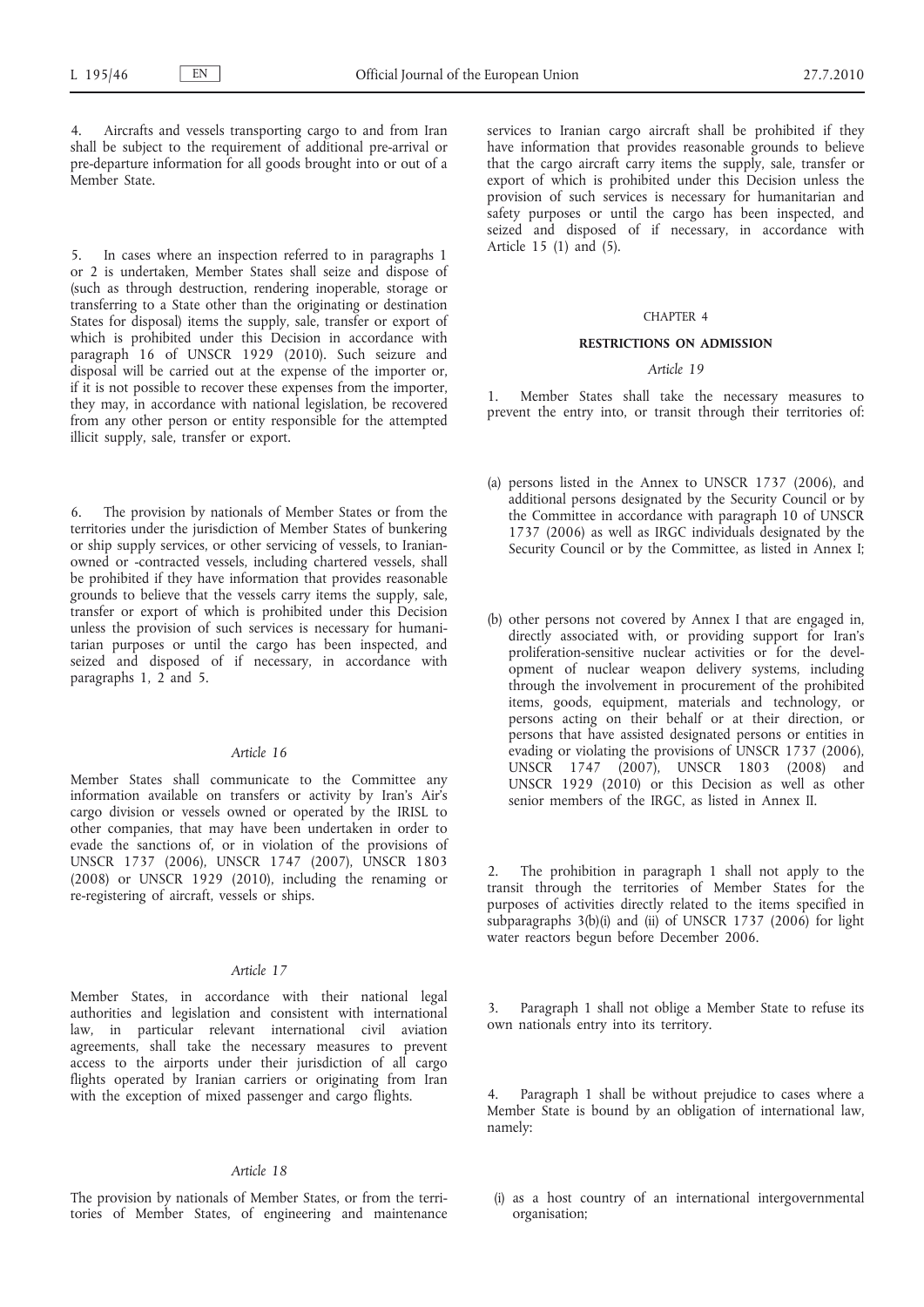- (ii) as a host country to an international conference convened by, or under the auspices of, the United Nations;
- (iii) under a multilateral agreement conferring privileges and immunities;
- (iv) under the 1929 Treaty of Conciliation (Lateran pact) concluded by the Holy See (State of the Vatican City) and Italy.

5. Paragraph 4 shall be considered as applying also in cases where a Member State is host country of the Organisation for Security and Cooperation in Europe (OSCE).

6. The Council shall be duly informed in all cases where a Member State grants an exemption pursuant to paragraph 4 or 5.

7. Member States may grant exemptions from the measures imposed in paragraph 1 where they determine that travel is justified on the grounds of:

- (i) urgent humanitarian need, including religious obligations;
- (ii) the necessity to meet the objectives of UNSCR 1737 (2006) and UNSCR 1929 (2010), including where Article XV of the IAEA Statute is engaged;
- (iii) attending intergovernmental meetings, including those promoted by the Union, or hosted by a Member State holding the Chairmanship in office of the OSCE, where a political dialogue is conducted that directly promotes democracy, human rights and the rule of law in Iran.

8. A Member State wishing to grant exemptions referred to in paragraph 6 shall notify the Council thereof in writing. The exemption shall be deemed to be granted unless one or more of the Council Members raises an objection in writing within two working days of receiving notification of the proposed exemption. Should one or more of the Council members raise an objection, the Council, acting by a qualified majority, may decide to grant the proposed exemption.

9. In cases where, pursuant to paragraphs 4, 5 and 7, a Member State authorises the entry into, or transit through, its territory of persons listed in Annex I or II, the authorisation shall be limited to the purpose for which it is given and to the persons concerned thereby.

10. Member States shall notify the Committee of the entry into, or transit through, their territories of the persons set out in Annex I, if an exemption has been granted.

#### CHAPTER 5

#### **FREEZING OF FUNDS AND ECONOMIC RESOURCES**

#### *Article 20*

1. All funds and economic resources which belong to, are owned, held or controlled, directly or indirectly by the following, shall be frozen:

- (a) persons and entities designated in the Annex to UNSCR 1737 (2006), additional persons and entities designated by the Security Council or by the Committee in accordance with paragraph 12 of UNSCR 1737 (2006) and paragraph 7 of UNSCR 1803 (2008) as well as IRGC individuals and entities and IRISL entities designated by the Security Council or by the Committee, as listed in Annex I;
- (b) persons and entities not covered by Annex I that are engaged in, directly associated with, or providing support for, Iran's proliferation-sensitive nuclear activities or for the development of nuclear weapon delivery systems, including through the involvement in procurement of the prohibited items, goods, equipment, materials and technology, or persons or entities acting on their behalf or at their direction, or entities owned or controlled by them, including through illicit means, or persons and entities that have assisted designated persons or entities in evading or violating the provisions of UNSCR 1737 (2006), UNSCR 1747 (2007), UNSCR 1803 (2008) and UNSCR 1929 (2010) or this Decision as well as other senior members and entities of IRGC and IRISL and entities owned or controlled by them or acting on their behalf, as listed in Annex II.

2. No funds or economic resources shall be made available, directly or indirectly, to or for the benefit of persons and entities referred to in paragraph 1.

3. Exemptions may be made for funds and economic resources which are:

(a) necessary to satisfy basic needs, including payment for foodstuffs, rent or mortgage, medicines and medical treatment, taxes, insurance premiums, and public utility charges;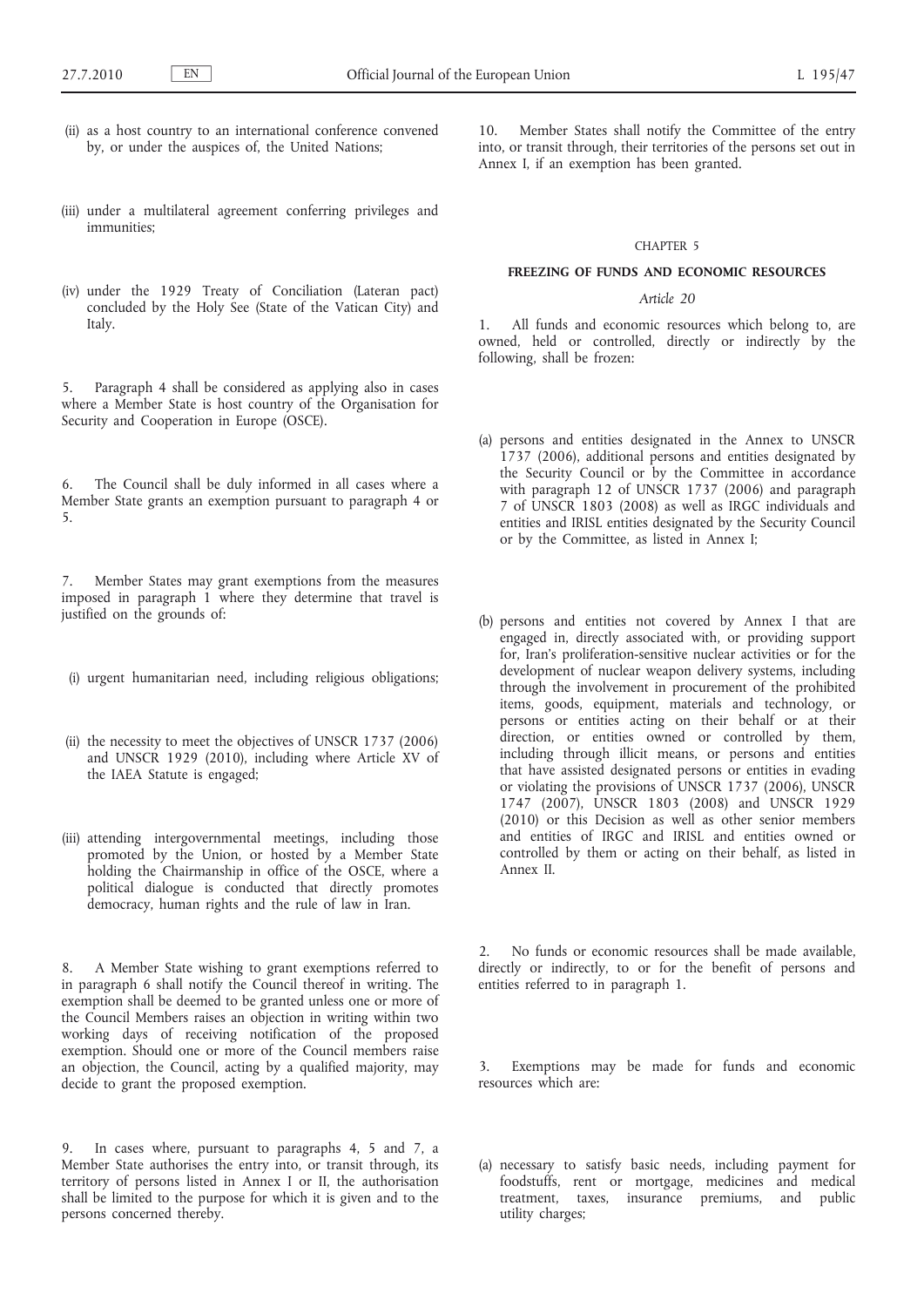- (b) intended exclusively for payment of reasonable professional fees and reimbursement of incurred expenses associated with the provision of legal services;
- (c) intended exclusively for payment of fees or service charges, in accordance with national laws, for routine holding or maintenance of frozen funds and economic resources;

after notification by the Member State concerned to the Committee of the intention to authorise, where appropriate, access to such funds and economic resources and in the absence of a negative decision by the Committee within five working days of such notification.

4. Exemptions may also be made for funds and economic resources which are:

- (a) necessary for extraordinary expenses, after notification by the Member State concerned to, and approval by, the Committee;
- (b) the subject of a judicial, administrative or arbitral lien or judgement, in which case the funds and economic resources may be used to satisfy that lien or judgement provided that the lien or judgement was entered before the date of UNSCR 1737 (2006), and is not for the benefit of a person or entity referred to in paragraph 1, after notification by the Member State concerned to the Committee;
- (c) necessary for activities directly related to the items specified in subparagraphs  $3(b)(i)$  and (ii) of UNSCR 1737 (2006) for light water reactors begun before December 2006.

5. Paragraph 2 shall not apply to the addition to frozen accounts of:

- (a) interest or other earnings on those accounts; or
- (b) payments to frozen accounts due under contracts, agreements or obligations that were concluded or arose before the date on which those accounts became subject to restrictive measures;

provided that any such interest, other earnings and payments continue to be subject to paragraph 1.

6. Paragraph 1 shall not prevent a designated person or entity from making payment due under a contract entered into before the listing of such a person or entity, provided that the relevant Member State has determined that:

- (a) the contract is not related to any of the prohibited items, materials, equipment, goods, technologies, assistance, training, financial assistance, investment, brokering or services referred to in Article 1;
- (b) the payment is not directly or indirectly received by a person or entity referred to in paragraph 1;

and after notification by the relevant Member State to the Committee of the intention to make or receive such payments or to authorize, where appropriate, the unfreezing of funds or economic resources for this purpose, 10 working days prior to such authorisation.

## CHAPTER 6

### **OTHER RESTRICTIVE MEASURES**

#### *Article 21*

Member States shall, in accordance with their national legislation, take the necessary measures to prevent specialised teaching or training of Iranian nationals, within their territories or by their nationals, of disciplines which would contribute to Iran's proliferation-sensitive nuclear activities and development of nuclear weapon delivery systems.

#### CHAPTER 7

#### **GENERAL AND FINAL PROVISIONS**

## *Article 22*

No claims, including for compensation or for other claim of this kind, such as a claim of set-off or a claim under a guarantee, in connection with any contract or transaction the performance of which was affected, directly or indirectly, wholly or in part, by reason of measures decided on pursuant to UNSCR 1737 (2006), UNSCR 1747 (2007), UNSCR 1803 (2008) or UNSCR 1929 (2010), including measures of the Union or any Member State in accordance with, as required by or in any connection with, the implementation of the relevant decisions of the Security Council or measures covered by the present Decision, shall be granted to the designated persons or entities listed in Annexes I or II, or any other person or entity in Iran, including the Government of Iran, or any person or entity claiming through or for the benefit of any such person or entity.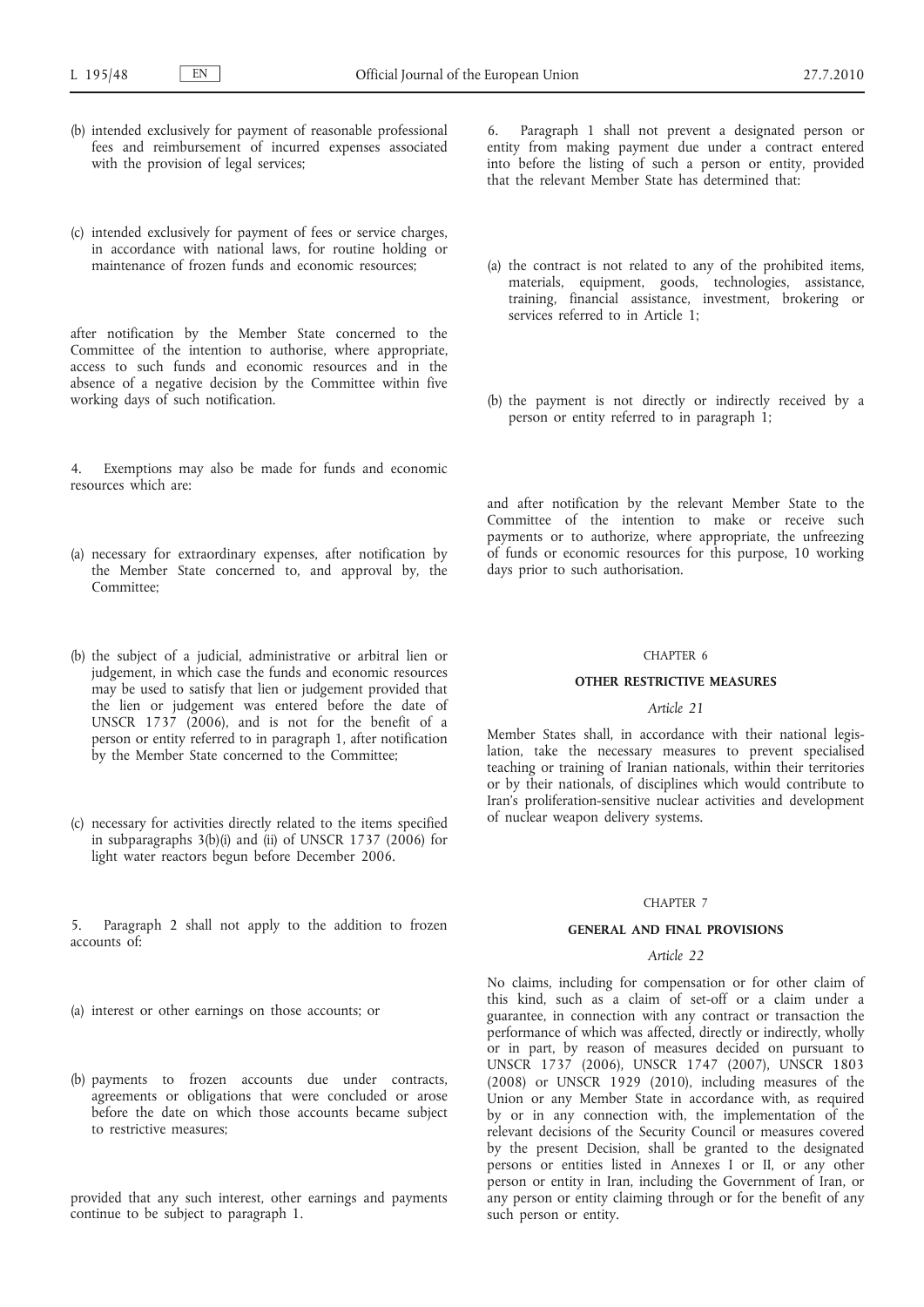#### *Article 23*

1. The Council shall implement modifications to Annex I on the basis of the determinations made by the Security Council or by the Committee.

2. The Council, acting by unanimity on a proposal from Member States or from the High Representative of the Union for Foreign Affairs and Security Policy, shall establish the list in Annex II and adopt modifications to it.

## *Article 24*

1. Where the Security Council or the Committee lists a person or entity, the Council shall include such person or entity in Annex I.

2. Where the Council decides to subject a person or entity to the measures referred to in Articles  $19(1)(b)$  and  $20(1)(b)$ , it shall amend Annex II accordingly.

The Council shall communicate its decision to the person or entity referred to in paragraphs 1 and 2, including the grounds for listing, either directly, if the address is known, or through the publication of a notice, providing such person or entity an opportunity to present observations.

4. Where observations are submitted, or where substantial new evidence is presented, the Council shall review its decision and inform the person or entity accordingly.

#### *Article 25*

Annexes I and II shall include the grounds for listing of listed persons and entities, as provided by the Security Council or by the Committee with regard to Annex I.

2. Annexes I and II shall also include, where available, information necessary to identify the persons or entities concerned, as provided by the Security Council or by the Committee for Annex I. With regard to persons, such information may include names including aliases, date and place of birth, nationality, passport and ID card numbers, gender, address, if known and function or profession. With regard to entities such information may include names, place and date of registration, registration number and place of business. Annex I shall also include the date of designation by the Security Council or by the Committee.

#### *Article 26*

1. This Decision shall be reviewed, amended or repealed as appropriate, notably in the light of relevant decisions by the Security Council.

The measures on banking relationships with Iranian banks in Articles 10 and 11 shall be reviewed within six months of the adoption of this Decision.

3. The measures referred to in Articles 19(1)(b) and 20(1)(b) shall be reviewed at regular intervals and at least every 12 months. They shall cease to apply in respect of the persons and entities concerned if the Council determines, in accordance with the procedure referred in Article 24, that the conditions for their application are no longer met.

## *Article 27*

Common Position 2007/140/CFSP is hereby repealed.

#### *Article 28*

This Decision shall enter into force on the date of its adoption.

Done at Brussels, 26 July 2010.

*For the Council The President* C. ASHTON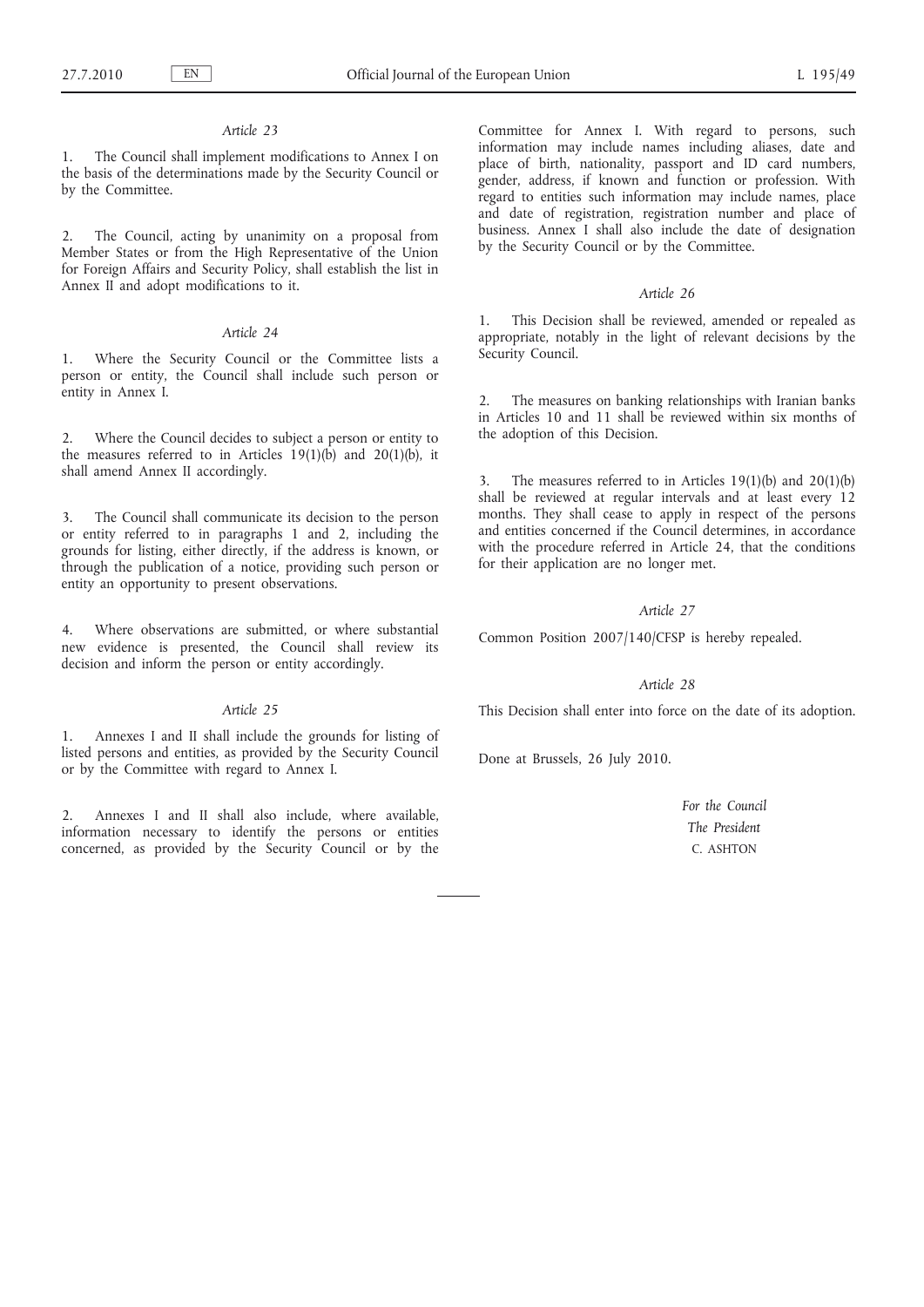#### *ANNEX I*

#### **List of persons referred to in Article 19(1)(a) and of persons and entities referred to in Article 20(1)(a)**

#### A. **Persons and entities involved in nuclear or ballistic missiles activities**

#### *Natural persons*

(1) Fereidoun Abbasi-Davani. Other information: Senior Ministry of Defence and Armed Forces Logistics (MODAFL) scientist with links to the Institute of Applied Physics. Working closely with Mohsen Fakhrizadeh-Mahabadi.

Date of UN designation: 24.3.2007.

(2) Dawood Agha-Jani. Function: Head of the PFEP - Natanz. Other information: Person involved in Iran's nuclear programme.

Date of UN designation: 23.12.2006.

(3) Ali Akbar Ahmadian. Title: Vice Admiral. Function: Chief of Iranian Revolutionary Guard Corps (IRGC) Joint Staff.

Date of UN designation: 24.3.2007.

(4) Amir Moayyed Alai. Other information: involved in managing the assembly and engineering of centrifuges.

Date of EU designation: 24.4.2007 (UN: 3.3.2008).

(5) Behman Asgarpour. Function: Operational Manager (Arak). Other information: Person involved in Iran's nuclear programme.

Date of UN designation: 23.12.2006.

(6) Mohammad Fedai Ashiani. Other information: involved in the production of ammonium uranyl carbonate and management of the Natanz enrichment complex.

Date of EU designation: 24.4.2007 (UN: 3.3.2008).

(7) Abbas Rezaee Ashtiani. Other information: a senior official at the AEOI Office of Exploration and Mining Affairs.

Date of UN designation: 3.3.2008.

(8) Bahmanyar Morteza Bahmanyar. Function: Head of Finance & Budget Dept, Aerospace Industries Organisation (AIO). Other information: Person involved in Iran's ballistic missile programme.

Date of UN designation: 23.12.2006.

(9) Haleh Bakhtiar. Other information: involved in the production of magnesium at a concentration of 99,9 %.

Date of EU designation: 24.4.2007 (UN: 3.3.2008).

(10) Morteza Behzad. Other information: involved in making centrifuge components.

Date of EU designation: 24.4.2007 (UN: 3.3.2008).

(11) Ahmad Vahid Dastjerdi. Function: Head of the Aerospace Industries Organisation (AIO). Other information: Person involved in Iran's ballistic missile programme.

Date of UN designation: 23.12.2006.

(12) Ahmad Derakhshandeh. Function: Chairman and Managing Director of Bank Sepah.

Date of UN designation: 24.3.2007.

(13) Mohammad Eslami. Title: Dr. Other information: Head of Defence Industries Training and Research Institute.

Date of UN designation: 3.3.2008.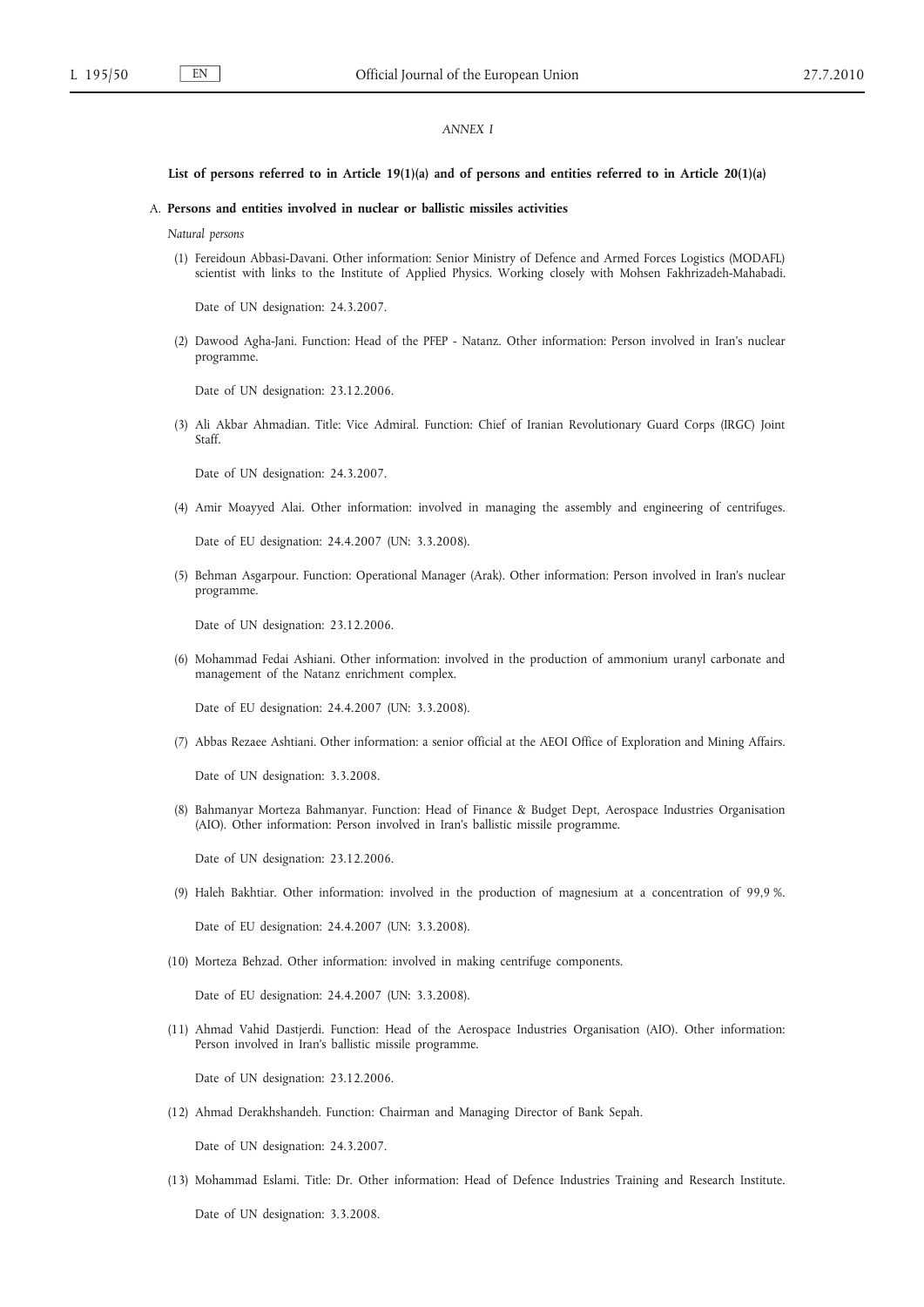(14) Reza-Gholi Esmaeli. Function: Head of Trade & International Affairs Dept, Aerospace Industries Organisation (AIO). Other information: Person involved in Iran's ballistic missile programme.

Date of UN designation: 23.12.2006.

(15) Mohsen Fakhrizadeh-Mahabadi. Other information: Senior MODAFL scientist and former head of the Physics Research Centre (PHRC).

Date of UN designation: 24.3.2007.

(16) Mohammad Hejazi. Title: Brigadier General. Function: Commander of Bassij resistance force.

Date of UN designation: 24.3.2007.

(17) Mohsen Hojati. Function: Head of Fajr Industrial Group.

Date of UN designation: 24.3.2007.

(18) Seyyed Hussein Hosseini. Other information: AEOI official involved in the heavy water research reactor project at Arak.

Date of EU designation: 24.4.2007 (UN: 3.3.2008).

(19) M. Javad Karimi Sabet. Other information: Head of Novin Energy Company, which is designated under resolution 1747 (2007).

Date of EU designation: 24.4.2007 (UN: 3.3.2008).

(20) Mehrdada Akhlaghi Ketabachi. Function: Head of Shahid Bagheri Industrial Group (SBIG).

Date of UN designation: 24.3.2007.

(21) Ali Hajinia Leilabadi. Function: Director General of Mesbah Energy Company. Other information: Person involved in Iran's nuclear programme.

Date of UN designation: 23.12.2006.

(22) Naser Maleki. Function: Head of Shahid Hemmat Industrial Group (SHIG). Other information: Naser Maleki is also a MODAFL official overseeing work on the Shahab-3 ballistic missile programme. The Shahab-3 is Iran's long-range ballistic missile currently in service.

Date of UN designation: 24.3.2007.

(23) Hamid-Reza Mohajerani. Other information: involved in production management at the Uranium Conversion Facility (UCF) at Esfahan.

Date of EU designation: 24.4.2007 (UN: 3.3.2008).

(24) Jafar Mohammadi. Function: Technical Adviser to the Atomic Energy Organisation of Iran (AEOI) (in charge of managing the production of valves for centrifuges). Other information: Person involved in Iran's nuclear programme.

Date of UN designation: 23.12.2006.

(25) Ehsan Monajemi. Function: Construction Project Manager, Natanz. Other information: Person involved in Iran's nuclear programme.

Date of UN designation: 23.12.2006.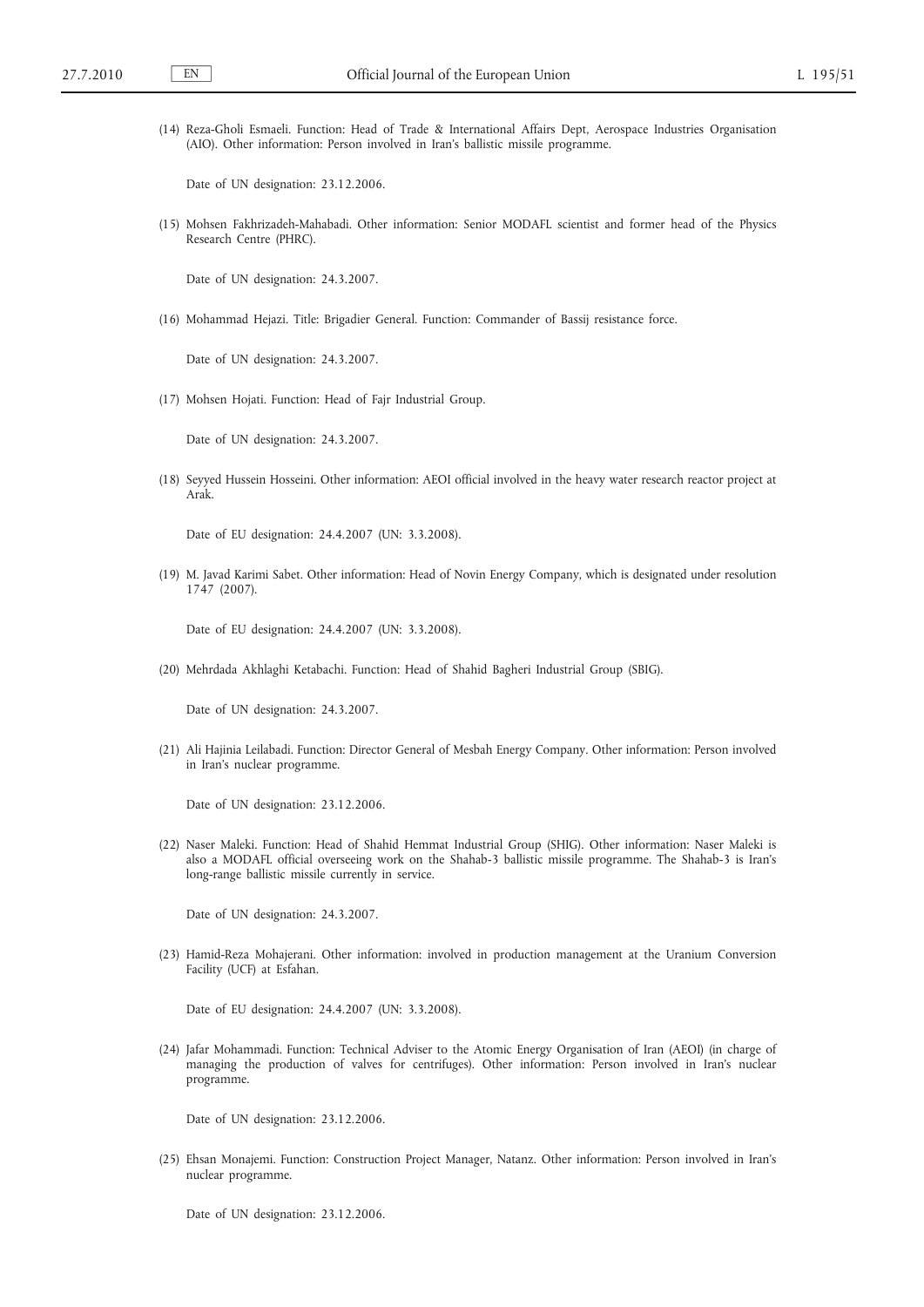(26) Mohammad Reza Naqdi. Title: Brigadier General. Other information: former Deputy Chief of Armed Forces General Staff for Logistics and Industrial Research/Head of State Anti-Smuggling Headquarters, engaged in efforts to get round the sanctions imposed by UNSCR 1737 (2006) and 1747 (2007).

Date of UN designation: 3.3.2008.

(27) Houshang Nobari. Other information: involved in the management of the Natanz enrichment complex.

Date of EU designation: 24.4.2007 (UN: 3.3.2008).

(28) Mohammad Mehdi Nejad Nouri. Title: Lt Gen. Function: Rector of Malek Ashtar University of Defence Technology. Other information: The chemistry department of Ashtar University of Defence Technology is affiliated to MODALF and has conducted experiments on beryllium. Person involved in Iran's nuclear programme.

Date of UN designation: 23.12.2006.

(29) Mohammad Qannadi. Function: AEOI Vice President for Research & Development. Other information: Person involved in Iran's nuclear programme.

Date of UN designation: 23.12.2006.

(30) Amir Rahimi. Function: Head of Esfahan Nuclear Fuel Research and Production Center. Other information: Esfahan Nuclear Fuel Research and Production Center is part of the AEOI's Nuclear Fuel Production and Procurement Company, which is involved in enrichment-related activities.

Date of UN designation: 24.3.2007.

(31) Javad Rahiqi: Function: Head of the Atomic Energy Organization of Iran (AEOI) Esfahan Nuclear Technology Center (additional information: DOB: 24 April 1954; POB: Marshad).

Date of UN designation: 9.6.2010 (EU: 24.4.2007).

(32) Abbas Rashidi. Other information: involved in enrichment work at Natanz.

Date of EU designation: 24.4.2007 (UN: 3.3.2008).

(33) Morteza Rezaie. Title: Brigadier General. Function: Deputy Commander of IRGC.

Date of UN designation: 24.3.2007.

(34) Morteza Safari. Title: Rear Admiral. Function: Commander of IRGC Navy.

Date of UN designation: 24.3.2007.

(35) Yahya Rahim Safavi. Title: Maj Gen. Function: Commander, IRGC (Pasdaran). Other information: Person involved in both Iran's nuclear and ballistic missile programmes.

Date of UN designation: 23.12.2006.

(36) Seyed Jaber Safdari. Other information: Manager of the Natanz Enrichment Facilities.

Date of UN designation: 24.3.2007.

(37) Hosein Salimi. Title: General. Function: Commander of the Air Force, IRGC (Pasdaran). Other information: Person involved in Iran's ballistic missile programme.

Date of UN designation: 23.12.2006.

(38) Qasem Soleimani. Title: Brigadier General. Function: Commander of Qods force.

Date of UN designation: 24.3.2007.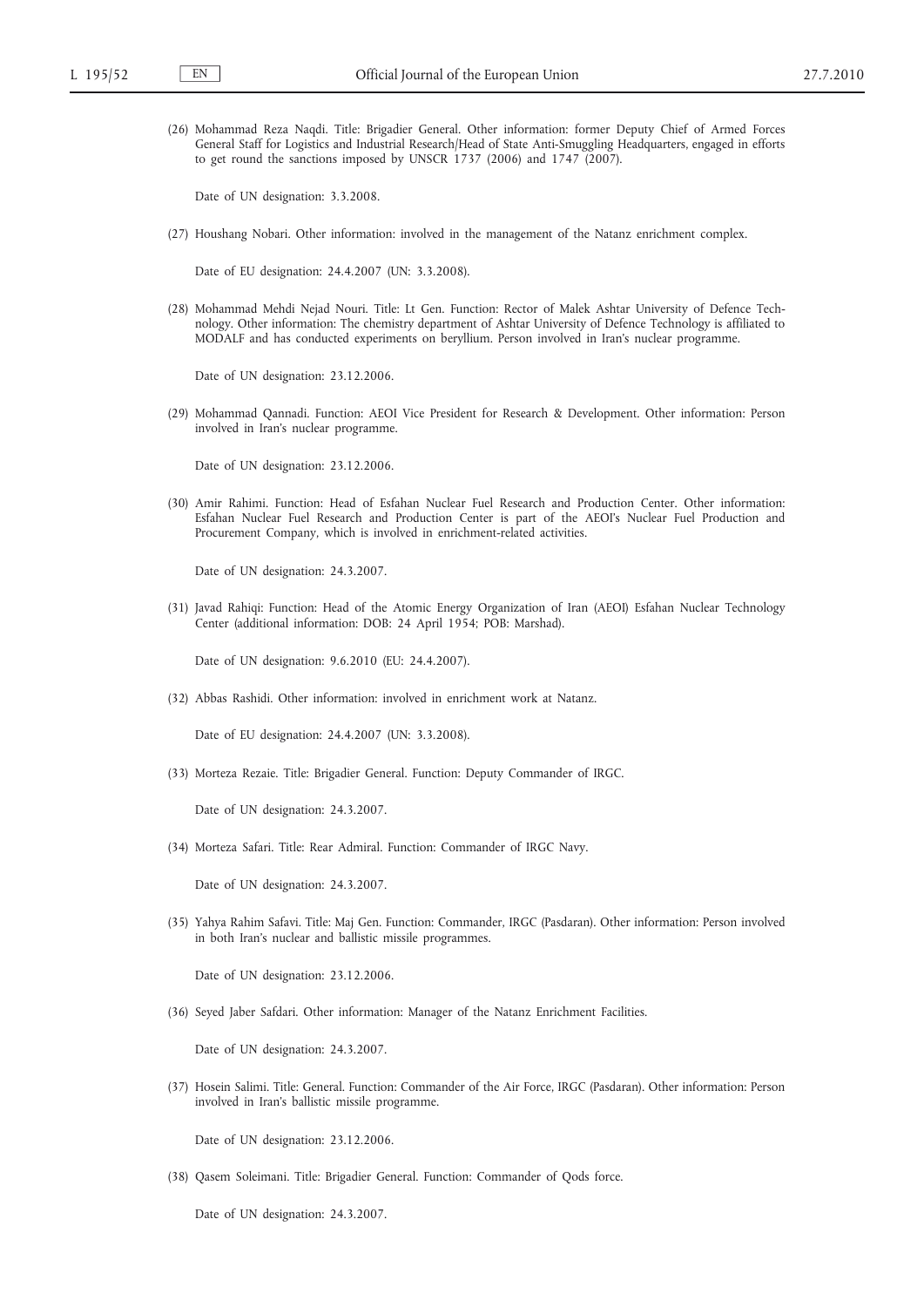(39) Ghasem Soleymani. Other information: Director of Uranium Mining Operations at the Saghand Uranium Mine.

Date of UN designation: 3.3.2008.

(40) Mohammad Reza Zahedi. Title: Brigadier General. Function: Commander of IRGC Ground Forces.

Date of UN designation: 24.3.2007.

(41) General Zolqadr. Function: Deputy Interior Minister for Security Affairs, IRGC officer.

Date of UN designation: 24.3.2007.

#### *Entities*

(1) Abzar Boresh Kaveh Co. (*alias* BK Co.). Other information: involved in the production of centrifuge components.

Date of UN designation: 3.3.2008.

(2) Amin Industrial Complex: Amin Industrial Complex sought temperature controllers which may be used in nuclear research and operational/production facilities. Amin Industrial Complex is owned or controlled by, or acts on behalf of, the Defense Industries Organization (DIO), which was designated in resolution 1737 (2006).

Location: P.O. Box 91735-549, Mashad, Iran; Amin Industrial Estate, Khalage Rd., Seyedi District, Mashad, Iran; Kaveh Complex, Khalaj Rd., Seyedi St., Mashad, Iran

A.K.A.: Amin Industrial Compound and Amin Industrial Company.

Date of UN designation: 9.6.2010.

(3) Ammunition and Metallurgy Industries Group (*alias* (a) AMIG, (b) Ammunition Industries Group). Other information: (a) AMIG controls 7th of Tir, (b) AMIG is owned and controlled by the Defence Industries Organisation (DIO).

Date of UN designation: 24.3.2007.

(4) Armament Industries Group: Armament Industries Group (AIG) manufacturers and services a variety of small arms and light weapons, including large- and medium-calibre guns and related technology. AIG conducts the majority of its procurement activity through Hadid Industries Complex.

Location: Sepah Islam Road, Karaj Special Road Km 10, Iran; Pasdaran Ave., P.O. Box 19585/777, Tehran, Iran.

Date of EU designation: 24.4.2007 (UN: 9.6.2010).

(5) Atomic Energy Organisation of Iran (AEOI). Other information: Involved in Iran's nuclear programme.

Date of UN designation: 23.12.2006.

(6) Bank Sepah and Bank Sepah International. Other information: Bank Sepah provides support for the Aerospace Industries Organisation (AIO) and subordinates, including Shahid Hemmat Industrial Group (SHIG) and Shahid Bagheri Industrial Group (SBIG).

Date of UN designation: 24.3.2007.

(7) Barzagani Tejarat Tavanmad Saccal companies. Other information: (a) subsidiary of Saccal System companies, (b) this company tried to purchase sensitive goods for an entity listed in resolution 1737 (2006).

Date of UN designation: 3.3.2008.

(8) Cruise Missile Industry Group (*alias* Naval Defence Missile Industry Group).

Date of UN designation: 24.3.2007.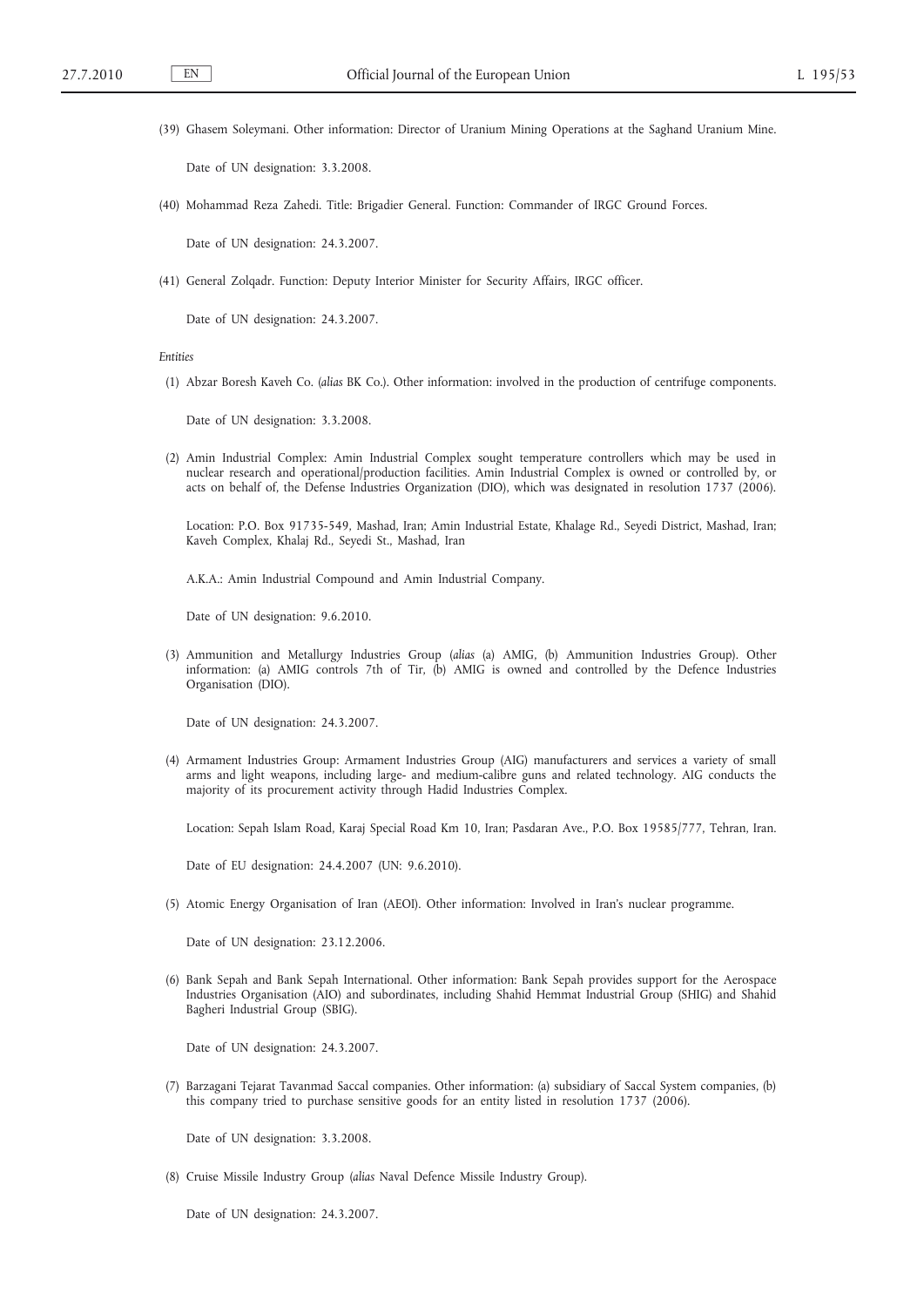(9) Defence Industries Organisation (DIO). Other information: (a) Overarching MODAFL-controlled entity, some of whose subordinates have been involved in the centrifuge programme making components, and in the missile programme, (b) Involved in Iran's nuclear programme.

Date of UN designation: 23.12.2006.

(10) Defense Technology and Science Research Center: Defense Technology and Science Research Center (DTSRC) is owned or controlled by, or acts on behalf of, Iran's Ministry of Defense and Armed Forces Logistics (MODAFL), which oversees Iran's defence R&D, production, maintenance, exports, and procurement.

Location: Pasdaran Ave, PO Box 19585/777, Tehran, Iran.

Date of EU designation: 24.4.2007 (UN: 9.6.2010).

(11) Doostan International Company: Doostan International Company (DICO) supplies elements to Iran's ballistic missile program.

Date of UN designation: 9.6.2010.

(12) Electro Sanam Company (*alias* (a) E. S. Co., (b) E. X. Co.). Other information: AIO front-company, involved in the ballistic missile programme.

Date of UN designation: 3.3.2008.

(13) Esfahan Nuclear Fuel Research and Production Centre (NFRPC) and Esfahan Nuclear Technology Centre (ENTC). Other information: They are parts of the Atomic Energy Organisation of Iran's (AEOI) Nuclear Fuel Production and Procurement Company.

Date of UN designation: 24.3.2007.

(14) Ettehad Technical Group. Other information: AIO front-company, involved in the ballistic missile programme.

Date of UN designation: 3.3.2008.

(15) Fajr Industrial Group. Other information: (a) Formerly Instrumentation Factory Plant, (b) Subordinate entity of AIO, (c) Involved in Iran's ballistic missile programme.

Date of UN designation: 23.12.2006.

(16) Farasakht Industries: Farasakht Industries is owned or controlled by, or act on behalf of, the Iran Aircraft Manufacturing Company, which in turn is owned or controlled by MODAFL.

Location: P.O. Box 83145-311, Kilometer 28, Esfahan-Tehran Freeway, Shahin Shahr, Esfahan, Iran.

Date of UN designation: 9.6.2010.

(17) Farayand Technique. Other information: (a) Involved in Iran's nuclear programme (centrifuge programme), (b) Identified in IAEA reports.

Date of UN designation: 23.12.2006.

(18) First East Export Bank, P.L.C.: First East Export Bank, PLC is owned or controlled by, or acts on behalf of, Bank Mellat. Over the last seven years, Bank Mellat has facilitated hundreds of millions of dollars in transactions for Iranian nuclear, missile, and defense entities.

Location: Unit Level 10 (B1), Main Office Tower, Financial Park Labuan, Jalan Merdeka, 87000 WP Labuan, Malaysia; Business Registration Number LL06889 (Malaysia).

Date of UN designation: 9.6.2010.

(19) Industrial Factories of Precision (IFP) Machinery (*alias* Instrumentation Factories Plant). Other information: used by AIO for some acquisition attempts.

Date of UN designation: 3.3.2008.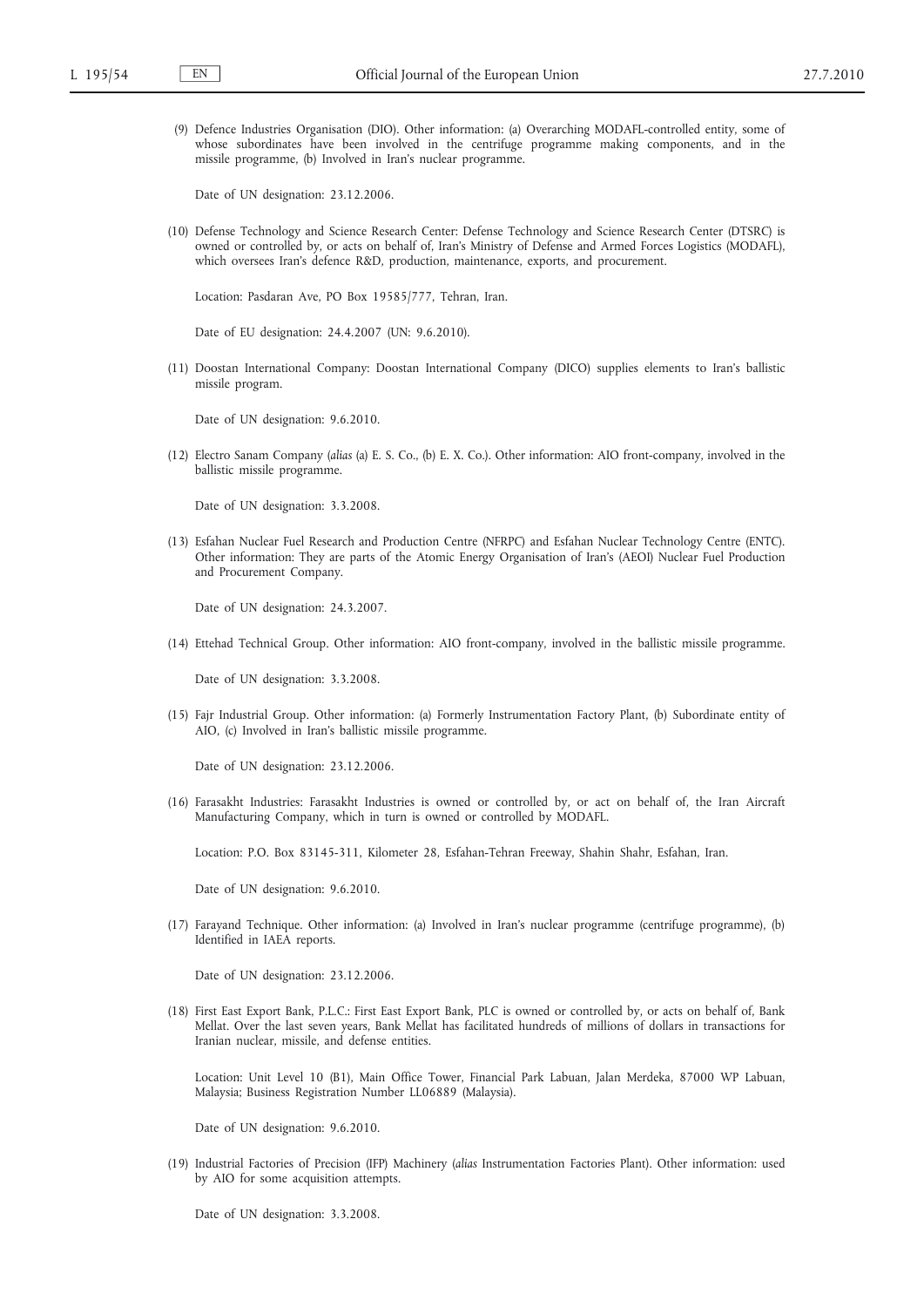(20) Jabber Ibn Hayan. Other information: AEOI laboratory involved in fuel-cycle activities.

Date of UN designation: 3.3.2008 (EU: 24.4.2007).

(21) Joza Industrial Co. Other information: AIO front-company, involved in the ballistic missile programme.

Date of UN designation: 3.3.2008.

(22) Kala-Electric (*alias* Kalaye Electric). Other information: (a) Provider for PFEP - Natanz, (b) Involved in Iran's nuclear programme.

Date of UN designation: 23.12.2006.

(23) Karaj Nuclear Research Centre. Other information: Part of AEOI's research division.

Date of UN designation: 24.3.2007.

(24) Kaveh Cutting Tools Company: Kaveh Cutting Tools Company is owned or controlled by, or acts on behalf of, the DIO.

Location: 3rd Km of Khalaj Road, Seyyedi Street, Mashad 91638, Iran; Km 4 of Khalaj Road, End of Seyedi Street, Mashad, Iran; P.O. Box 91735-549, Mashad, Iran; Khalaj Rd., End of Seyyedi Alley, Mashad, Iran; Moqan St., Pasdaran St., Pasdaran Cross Rd., Tehran, Iran.

Date of UN designation: 9.6.2010.

(25) Kavoshyar Company. Other information: Subsidiary company of AEOI.

Date of UN designation: 24.3.2007.

(26) Khorasan Metallurgy Industries. Other information: (a) subsidiary of the Ammunition Industries Group (AMIG) which depends on DIO, (b) involved in the production of centrifuge components.

Date of UN designation: 3.3.2008.

(27) M. Babaie Industries: M. Babaie Industries is subordinate to Shahid Ahmad Kazemi Industries Group (formally the Air Defense Missile Industries Group) of Iran's Aerospace Industries Organization (AIO). AIO controls the missile organizations Shahid Hemmat Industrial Group (SHIG) and the Shahid Bakeri Industrial Group (SBIG), both of which were designated in resolution 1737 (2006).

Location: P.O. Box 16535-76, Tehran, 16548, Iran.

Date of UN designation: 9.6.2010.

(28) Malek Ashtar University: A subordinate of the DTRSC within MODAFL. This includes research groups previously falling under the Physics Research Center (PHRC). IAEA inspectors have not been allowed to interview staff or see documents under the control of this organization to resolve the outstanding issue of the possible military dimension to Iran's nuclear program.

Location: Corner of Imam Ali Highway and Babaei Highway, Tehran, Iran.

Date of EU designation: 24.6.2008 (UN: 9.6.2010).

(29) Mesbah Energy Company. Other information: (a) Provider for A40 research reactor - Arak, (b) Involved in Iran's nuclear programme.

Date of UN designation: 23.12.2006.

(30) Ministry of Defense Logistics Export: Ministry of Defense Logistics Export (MODLEX) sells Iranian-produced arms to customers around the world in contravention of resolution 1747 (2007), which prohibits Iran from selling arms or related materiel.

Location: PO Box 16315-189, Tehran, Iran; located on the west side of Dabestan Street, Abbas Abad District, Tehran, Iran.

Date of EU designation: 24.6.2008 (UN: 9.6.2010).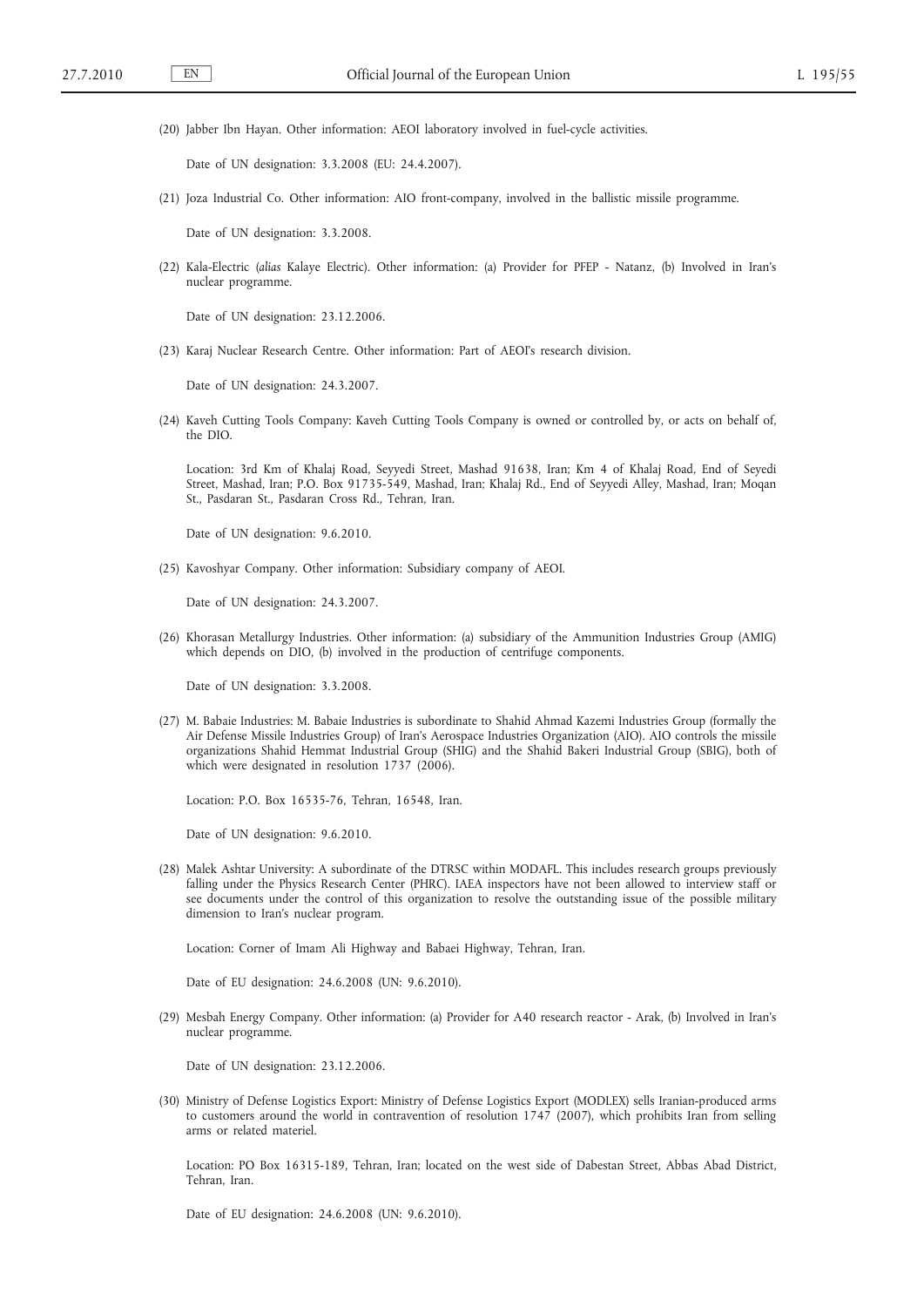(31) Mizan Machinery Manufacturing: Mizan Machinery Manufacturing (3M) is owned or controlled by, or acts on behalf of, SHIG.

Location: P.O. Box 16595-365, Tehran, Iran

A.K.A.: 3MG

Date of EU designation: 24.6.2008 (UN: 9.6.2010).

(32) Modern Industries Technique Company: Modern Industries Technique Company (MITEC) is responsible for design and construction of the IR-40 heavy water reactor in Arak. MITEC has spearheaded procurement for the construction of the IR-40 heavy water reactor.

Location: Arak, Iran

A.K.A.: Rahkar Company, Rahkar Industries, Rahkar Sanaye Company, Rahkar Sanaye Novin

Date of UN designation: 9.6.2010.

(33) Nuclear Research Center for Agriculture and Medicine: The Nuclear Research Center for Agriculture and Medicine (NFRPC) is a large research component of the Atomic Energy Organization of Iran (AEOI), which was designated in resolution 1737 (2006). The NFRPC is AEOI's center for the development of nuclear fuel and is involved in enrichment-related activities.

Location: P.O. Box 31585-4395, Karaj, Iran

A.K.A.: Center for Agricultural Research and Nuclear Medicine; Karaji Agricultural and Medical Research Center

Date of UN designation: 9.6.2010.

(34) Niru Battery Manufacturing Company. Other information: (a) subsidiary of the DIO, (b) its role is to manufacture power units for the Iranian military including missile systems.

Date of UN designation: 3.3.2008.

(35) Novin Energy Company (*alias* Pars Novin). Other information: It operates within AEOI.

Date of UN designation: 24.3.2007.

(36) Parchin Chemical Industries. Other information: Branch of DIO.

Date of UN designation: 24.3.2007.

(37) Pars Aviation Services Company. Other information: maintains aircraft.

Date of UN designation: 24.3.2007.

(38) Pars Trash Company. Other information: (a) Involved in Iran's nuclear programme (centrifuge programme), (b) Identified in IAEA reports.

Date of UN designation: 23.12.2006.

(39) Pejman Industrial Services Corporation: Pejman Industrial Services Corporation is owned or controlled by, or acts on behalf of, SBIG.

Location: P.O. Box 16785-195, Tehran, Iran.

Date of UN designation: 9.6.2010.

(40) Pishgam (Pioneer) Energy Industries. Other information: has participated in construction of the Uranium Conversion Facility at Esfahan.

Date of UN designation: 3.3.2008.

(41) Qods Aeronautics Industries. Other information: It produces unmanned aerial vehicles (UAVs), parachutes, paragliders, paramotors, etc.

Date of UN designation: 24.3.2007.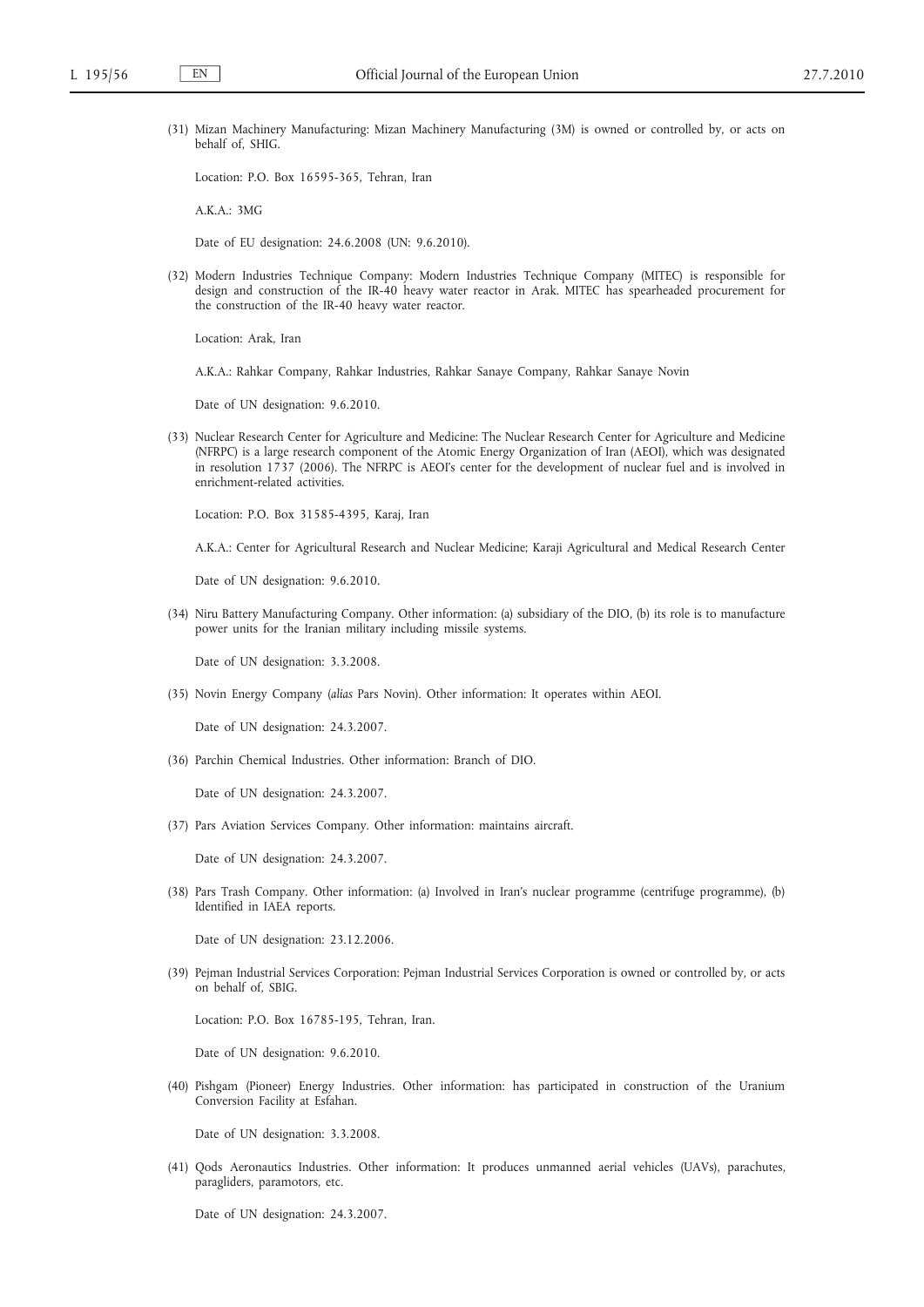(42) Sabalan Company: Sabalan is a cover name for SHIG.

Location: Damavand Tehran Highway, Tehran, Iran.

Date of UN designation: 9.6.2010.

(43) Sanam Industrial Group. Other information: subordinate to AIO.

Date of UN designation: 24.3.2007.

(44) Safety Equipment Procurement (SEP). Other information: AIO front-company, involved in the ballistic missile programme.

Date of UN designation: 3.3.2008.

(45) 7th of Tir. Other information: (a) Subordinate of DIO, widely recognised as being directly involved in Iran's nuclear programme, (b) Involved in Iran's nuclear programme.

Date of UN designation: 23.12.2006.

(46) Sahand Aluminum Parts Industrial Company (SAPICO): SAPICO is a cover name for SHIG.

Location: Damavand Tehran Highway, Tehran, Iran.

Date of UN designation: 9.6.2010.

(47) Shahid Bagheri Industrial Group (SBIG). Other information: (a) Subordinate entity of AIO, (b) Involved in Iran's ballistic missile programme.

Date of UN designation: 23.12.2006.

(48) Shahid Hemmat Industrial Group (SHIG). Other information: (a) subordinate entity of AIO, (b) Involved in Iran's ballistic missile programme.

Date of UN designation: 23.12.2006.

(49) Shahid Karrazi Industries: Shahid Karrazi Industries is owned or controlled by, or act on behalf of, SBIG.

Location: Tehran, Iran.

Date of UN designation: 9.6.2010.

(50) Shahid Satarri Industries: Shahid Sattari Industries is owned or controlled by, or acts on behalf of, SBIG.

Location: Southeast Tehran, Iran

A.K.A.: Shahid Sattari Group Equipment Industries.

Date of UN designation: 9.6.2010.

(51) Shahid Sayyade Shirazi Industries: Shahid Sayyade Shirazi Industries (SSSI) is owned or controlled by, or acts on behalf of, the DIO.

Location: Next To Nirou Battery Mfg. Co, Shahid Babaii Expressway, Nobonyad Square, Tehran, Iran; Pasdaran St., P.O. Box 16765, Tehran 1835, Iran; Babaei Highway — Next to Niru M.F.G, Tehran, Iran.

Date of UN designation: 9.6.2010.

(52) Sho'a' Aviation. Other information: It produces microlights.

Date of UN designation: 24.3.2007.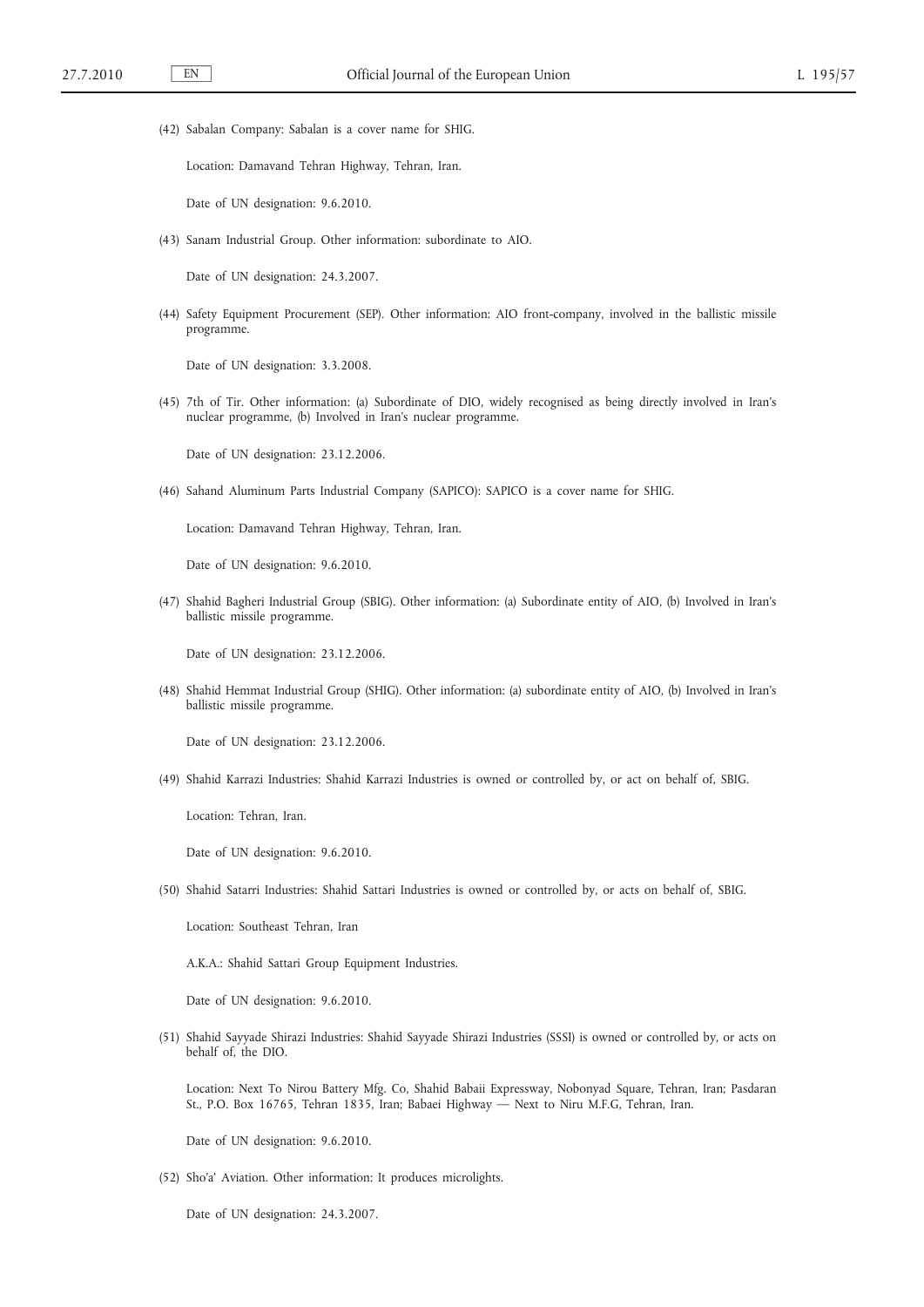(53) Special Industries Group: Special Industries Group (SIG) is a subordinate of DIO.

Location: Pasdaran Avenue, PO Box 19585/777, Tehran, Iran.

Date of EU designation: 24.7.2007 (UN: 9.6.2010).

(54) TAMAS Company. Other information: (a) involved in enrichment-related activities, (b) TAMAS is an overarching body, under which four subsidiaries have been established, including one for uranium extraction to concentration and another in charge of uranium processing, enrichment and waste.

Date of EU designation: 24.4.2007 (UN: 3.3.2008).

(55) Tiz Pars: Tiz Pars is a cover name for SHIG. Between April and July 2007, Tiz Pars attempted to procure a five axis laser welding and cutting machine, which could make a material contribution to Iran's missile program, on behalf of SHIG.

Location: Damavand Tehran Highway, Tehran, Iran.

Date of UN designation: 9.6.2010.

(56) Ya Mahdi Industries Group. Other information: subordinate to AIO.

Date of UN designation: 24.3.2007.

(57) Yazd Metallurgy Industries: Yazd Metallurgy Industries (YMI) is a subordinate of DIO.

Location: Pasdaran Avenue, Next To Telecommunication Industry, Tehran 16588, Iran; Postal Box 89195/878, Yazd, Iran; P.O. Box 89195-678, Yazd, Iran; Km 5 of Taft Road, Yazd, Iran.

A.K.A.: Yazd Ammunition Manufacturing and Metallurgy Industries, Directorate of Yazd Ammunition and Metallurgy Industries

Date of UN designation: 9.6.2010.

#### B. **Entities owned, controlled, or acting on behalf of the Islamic Revolutionary Guard Corps**

(1) Fater (or Faater) Institute: Khatam al-Anbiya (KAA) subsidiary. Fater has worked with foreign suppliers, likely on behalf of other KAA companies on IRGC projects in Iran.

Date of UN designation: 9.6.2010.

(2) Gharagahe Sazandegi Ghaem: Gharagahe Sazandegi Ghaem is owned or controlled by KAA

Date of UN designation: 9.6.2010.

(3) Ghorb Karbala: Ghorb Karbala is owned or controlled by KAA.

Date of UN designation: 9.6.2010.

(4) Ghorb Nooh: Ghorb Nooh is owned or controlled by KAA.

Date of UN designation: 9.6.2010.

(5) Hara Company: Owned or controlled by Ghorb Nooh.

Date of UN designation: 9.6.2010.

(6) Imensazan Consultant Engineers Institute: Owned or controlled by, or acts on behalf of, KAA.

Date of UN designation: 9.6.2010.

(7) Khatam al-Anbiya Construction Headquarters: Khatam al-Anbiya Construction Headquarters (KAA) is an IRGCowned company involved in large scale civil and military construction projects and other engineering activities. It undertakes a significant amount of work on Passive Defense Organization projects. In particular, KAA subsidiaries were heavily involved in the construction of the uranium enrichment site at Qom/Fordow.

Date of UN designation: 9.6.2010.

(8) Makin: Makin is owned or controlled by or acting on behalf of KAA, and is a subsidiary of KAA.

Date of UN designation: 9.6.2010.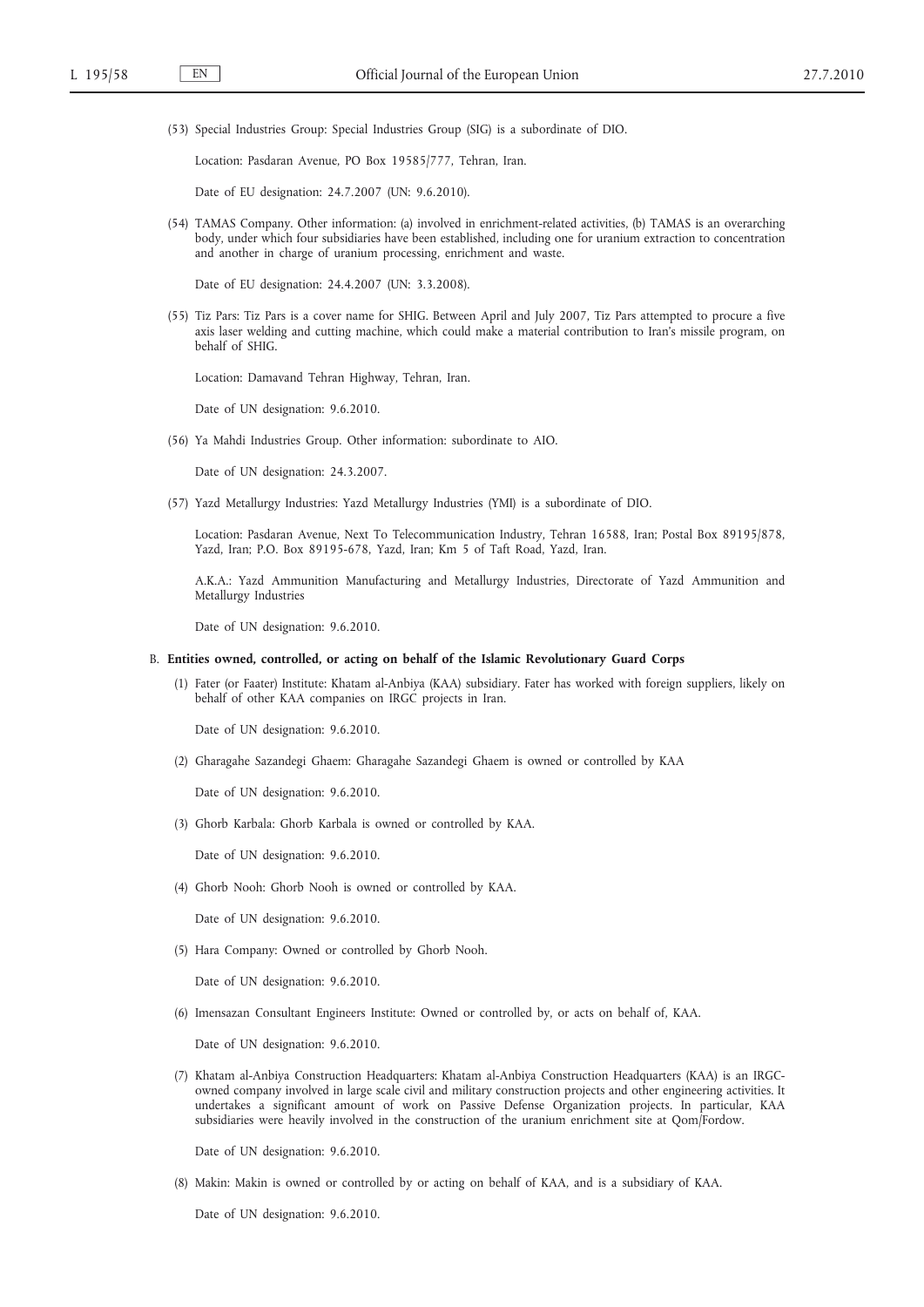(9) Omran Sahel: Owned or controlled by Ghorb Nooh.

Date of UN designation: 9.6.2010.

(10) Oriental Oil Kish: Oriental Oil Kish is owned or controlled by or acting on behalf of KAA.

Date of UN designation: 9.6.2010.

(11) Rah Sahel: Rah Sahel is owned or controlled by or acting on behalf of KAA.

Date of UN designation: 9.6.2010.

(12) Rahab Engineering Institute: Rahab is owned or controlled by or acting on behalf of KAA, and is a subsidiary of KAA.

Date of UN designation: 9.6.2010.

(13) Sahel Consultant Engineers: Owned or controlled by Ghorb Nooh.

Date of UN designation: 9.6.2010.

(14) Sepanir: Sepanir is owned or controlled by or acting on behalf of KAA.

Date of UN designation: 9.6.2010.

(15) Sepasad Engineering Company: Sepasad Engineering Company is owned or controlled by or acting on behalf of KAA.

Date of UN designation: 9.6.2010.

### C. **Entities owned, controlled, or acting on behalf of the Islamic Republic of Iran Shipping Lines (IRISL)**

(1) Irano Hind Shipping Company:

Location: 18 Mehrshad Street, Sadaghat Street, Opposite of Park Mellat, Vali-e-Asr Ave., Tehran, Iran; 265, Next to Mehrshad, Sedaghat St., Opposite of Mellat Park, Vali Asr Ave., Tehran 1A001, Iran

Date of UN designation: 9.6.2010.

(2) IRISL Benelux NV:

Location: Noorderlaan 139, B-2030, Antwerp, Belgium; V.A.T. Number BE480224531 (Belgium)

Date of UN designation: 9.6.2010.

(3) South Shipping Line Iran (SSL):

Location: Apt. No. 7, 3rd Floor, No. 2, 4th Alley, Gandi Ave., Tehran, Iran; Qaem Magham Farahani St., Tehran, Iran

Date of UN designation: 9.6.2010.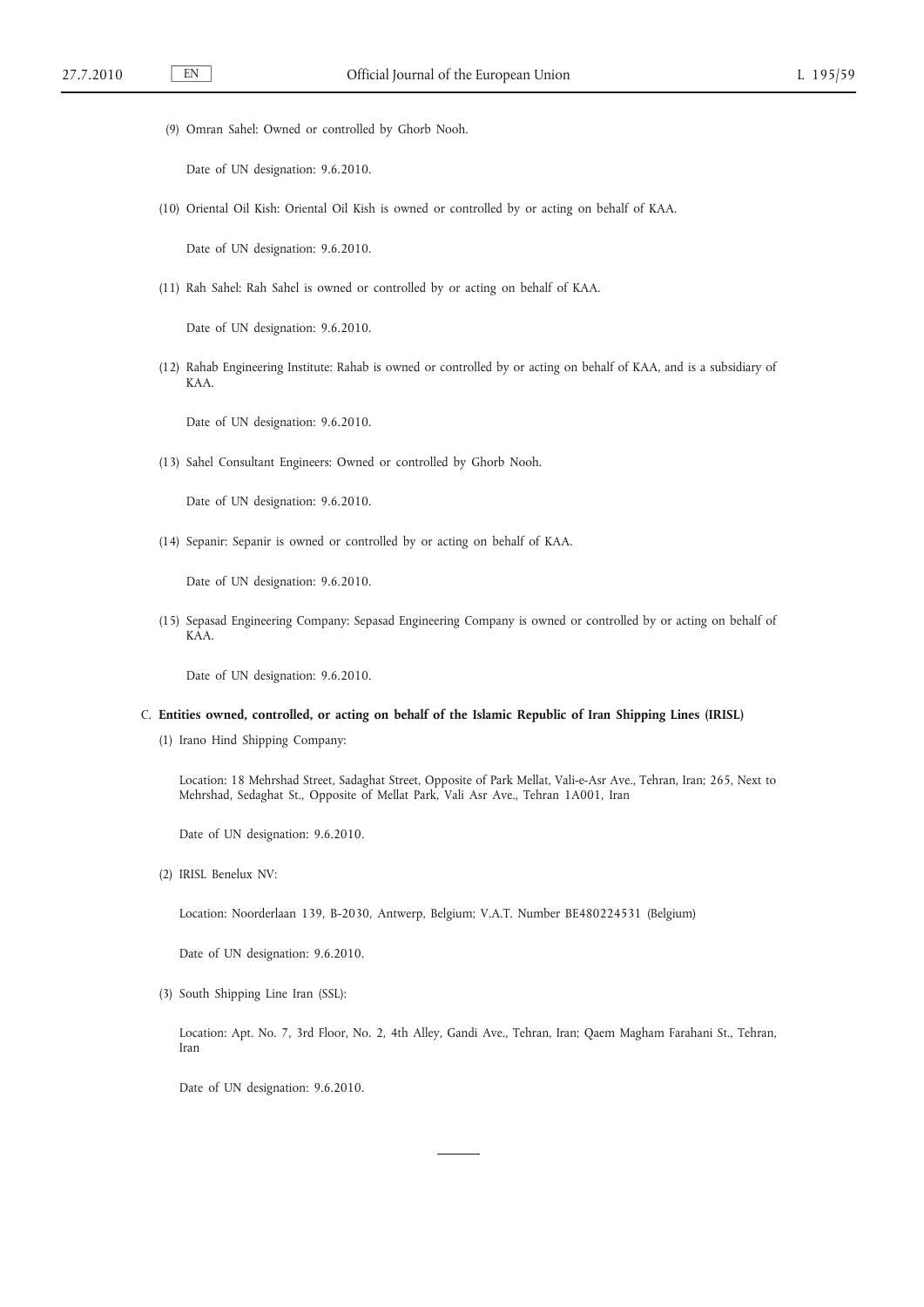# *ANNEX II*

## **List of persons referred to in Article 19(1)(b) and of persons and entities referred to in Article 20(1)(b)**

## I. **Persons and entities involved in nuclear or ballistic missiles activities**

## A. *Persons*

|     | Name                                                    | Identifying information                                                                                                                                                                                     | Reasons                                                                                                                                                                                                                                                                                                                                                                                                                                                                                                | Date of listing |
|-----|---------------------------------------------------------|-------------------------------------------------------------------------------------------------------------------------------------------------------------------------------------------------------------|--------------------------------------------------------------------------------------------------------------------------------------------------------------------------------------------------------------------------------------------------------------------------------------------------------------------------------------------------------------------------------------------------------------------------------------------------------------------------------------------------------|-----------------|
| 1.  | Reza AGHAZADEH                                          | DoB: 15/3/1949 Passport number:<br>S4409483 valid 26/4/2000 - 27/4/<br>2010: Issued: Tehran, Diplomatic<br>passport number: D9001950, issued<br>on 22/1/2008 valid until 21/1/2013,<br>Place of birth: Khoy | Former Head of the Atomic Energy Organisation of<br>Iran (AEOI). The AEOI oversees Iran's nuclear<br>programme and is designated under UNSCR 1737<br>(2006).                                                                                                                                                                                                                                                                                                                                           | 23.4.2007       |
| 2.  | Ali DAVANDARI                                           |                                                                                                                                                                                                             | Head of Bank Mellat (see Part B, no 4)                                                                                                                                                                                                                                                                                                                                                                                                                                                                 | 26.7.2010       |
| 3.  | Hoseyn<br>(Hossein)<br>Dr<br><b>FAQIHIAN</b>            | Address<br>of<br>NFPC:<br>AEOI-NFPD,<br>P.O.Box: 11365-8486, Tehran/Iran                                                                                                                                    | Deputy and Director-General of the Nuclear Fuel<br>Production and Procurement Company (NFPC) (see<br>Part B, no 30), part of the AEOI. The AEOI oversees<br>Iran's nuclear programme and is designated under<br>UNSCR 1737 (2006). The NFPC is involved in<br>enrichment-related activities that Iran is required by<br>the IAEA Board and Security Council to suspend.                                                                                                                                | 23.4.2007       |
| 4.  | Engineer Mojtaba HAERI                                  |                                                                                                                                                                                                             | MODAFL Deputy for Industry. Supervisory role over<br>AIO and DIO                                                                                                                                                                                                                                                                                                                                                                                                                                       | 23.6.2008       |
| 5.  | Mahmood JANNATIAN                                       | DoB 21/4/1946, passport number:<br>T12838903                                                                                                                                                                | Deputy Head of the Atomic Energy Organisation of<br>Iran                                                                                                                                                                                                                                                                                                                                                                                                                                               | 23.6.2008       |
| 6.  | Said<br>Esmail<br>(a.k.a.:<br>KHALILIPOUR<br>LANGROUDI) | DoB: 24/11/1945, PoB: Langroud                                                                                                                                                                              | Deputy Head of AEOI. The AEOI oversees Iran's<br>nuclear programme and is designated under<br>UNSCR 1737 (2006).                                                                                                                                                                                                                                                                                                                                                                                       | 23.4.2007       |
| 7.  | Ali Reza KHANCHI                                        | Address of NRC: AEOI-NRC P.O.Box:<br>11365-8486<br>Tehran/Iran;<br>Fax:<br>$(+9821)$ 8021412                                                                                                                | Head of AEOI's Tehran Nuclear Research Centre.<br>The IAEA is continuing to seek clarification from<br>Iran about plutonium separation experiments<br>carried out at the TNRC, including about the<br>presence of HEU particles in environmental<br>samples taken at the Karaj Waste Storage Facility<br>where containers used to store depleted uranium<br>targets used in those experiments are located. The<br>AEOI oversees Iran's nuclear programme and is<br>designated under UNSCR 1737 (2006). | 23.4.2007       |
| 8.  | Ebrahim<br>MAHMUDZADEH                                  |                                                                                                                                                                                                             | Managing Director of Iran Electronic Industries (see<br>Part B, no 20)                                                                                                                                                                                                                                                                                                                                                                                                                                 | 23.6.2008       |
| 9.  | Fereydoun<br>MAHMOUDIAN                                 | Born on $7/11/1943$ in Iran. Passport<br>no 05HK31387 issued on 1/1/2002<br>in Iran, valid until 7/8/2010.<br>Acquired French nationality on 7/5/<br>2008                                                   | Director of Fulmen (see Part B, No 13)                                                                                                                                                                                                                                                                                                                                                                                                                                                                 | 26.7.2010       |
| 10. | Brigadier-General<br>Beik<br>MOHAMMADLU                 |                                                                                                                                                                                                             | MODAFL Deputy for Supplies and Logistics (see Part<br>$B$ , no 29)                                                                                                                                                                                                                                                                                                                                                                                                                                     | 23.6.2008       |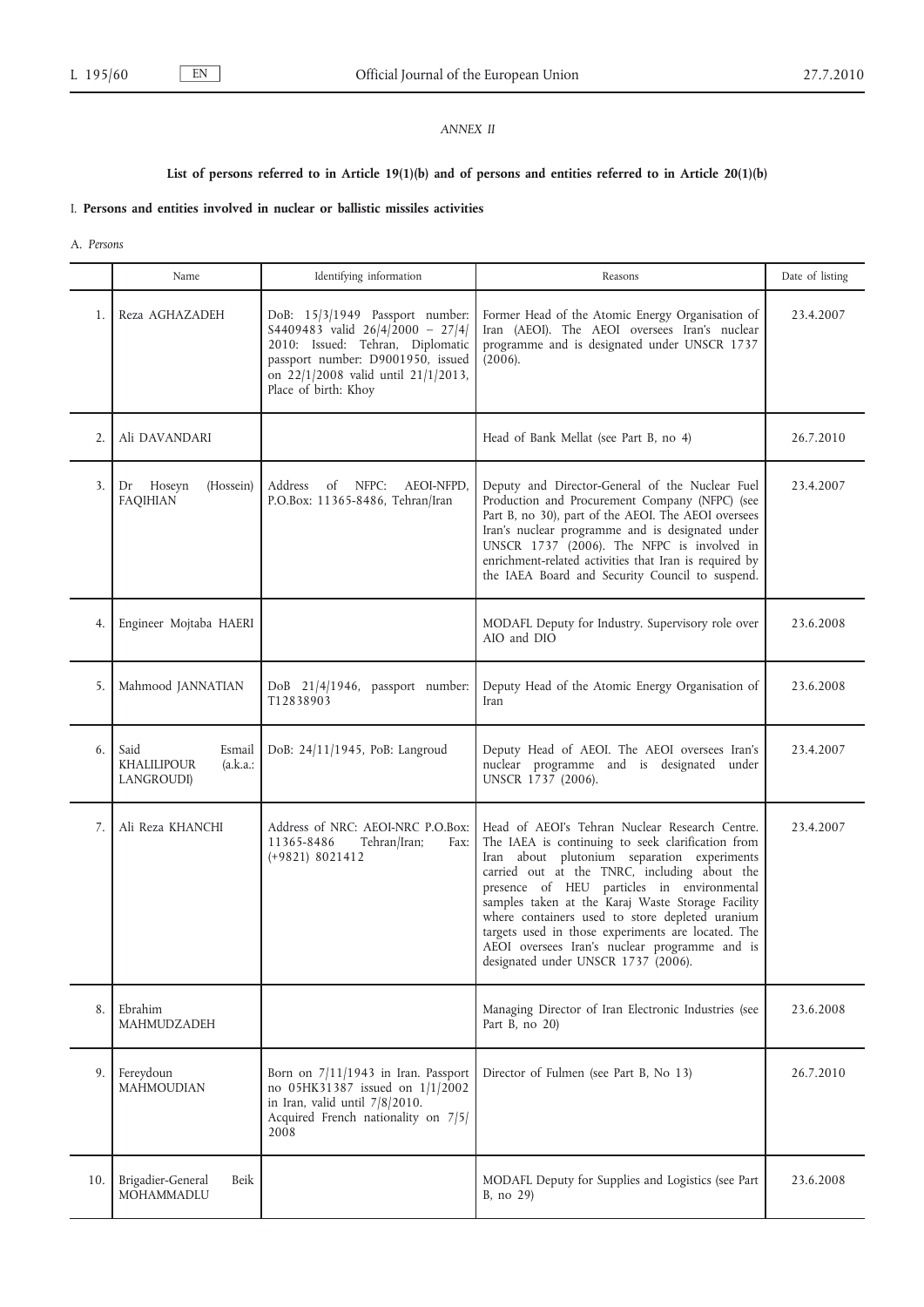|     | Name                                            | Identifying information | Reasons                                                                                                                                                                                                                                                                                                            | Date of listing |
|-----|-------------------------------------------------|-------------------------|--------------------------------------------------------------------------------------------------------------------------------------------------------------------------------------------------------------------------------------------------------------------------------------------------------------------|-----------------|
| 11. | Mohammad MOKHBER                                |                         | President of the Setad Ejraie foundation, an<br>investment fund linked to Ali Khameneï, the<br>Supreme Leader. Member of the Management<br>Board of Sina Bank.                                                                                                                                                     | 26.7.2010       |
| 12. | Mohammad<br>Reza<br><b>MOVASAGHNIA</b>          |                         | Head of Samen Al A'Emmeh Industries Group<br>(SAIG), also known as the Cruise Missile Industry<br>Group. This organisation was designated under<br>UNSCR 1747 and listed in Annex I to Common<br>Position 2007/140/CFSP.                                                                                           | 26.7.2010       |
| 13. | Anis NACCACHE                                   |                         | Administrator of Barzagani Tejarat Tavanmad Saccal<br>companies; his company has attempted to procure<br>sensitive goods for entities designated under<br>Resolution 1737 (2006).                                                                                                                                  | 23.6.2008       |
| 14. | Brigadier-General<br>Mohammad NADERI            |                         | Head of Aerospace Industries Organisation (AIO)<br>(see Part B, no 1). AIO has taken part in sensitive<br>Iranian programmes.                                                                                                                                                                                      | 23.6.2008       |
| 15. | Ali Akbar SALEHI                                |                         | Head of the Atomic Energy Organisation of Iran<br>(AEOI).<br>The AEOI oversees Iran's nuclear<br>programme and is designated under UNSCR 1737<br>(2006).                                                                                                                                                           | 17.11.2009      |
| 16. | Rear Admiral Mohammad<br><b>SHAFI'I RUDSARI</b> |                         | MODAFL Deputy for Coordination (see Part B, no<br>$29$ ).                                                                                                                                                                                                                                                          | 23.6.2008       |
| 17. | Abdollah SOLAT SANA                             |                         | Managing Director of the Uranium Conversion<br>Facility (UCF) in Esfahan. This is the facility that<br>produces the feed material (UF6) for the enrichment<br>facilities at Natanz. On 27 August 2006, Solat Sana<br>received<br>special<br>from<br>award<br>$\overline{a}$<br>President Ahmadinejad for his role. | 23.4.2007       |

# B. *Entities*

|                  | Name                                                     | Identifying information                                                                                                         | Reasons                                                                                                                                                                                                                                                                                                                | Date of listing |
|------------------|----------------------------------------------------------|---------------------------------------------------------------------------------------------------------------------------------|------------------------------------------------------------------------------------------------------------------------------------------------------------------------------------------------------------------------------------------------------------------------------------------------------------------------|-----------------|
| 1.               | Industries<br>Aerospace<br>Organisation, AIO             | AIO, 28 Shian 5, Lavizan, Tehran,<br>Iran<br>Langare Street,<br>Nobonyad Square, Tehran, Iran                                   | AIO oversees Iran's production of missiles, including<br>Shahid Hemmat Industrial Group, Shahid Bagheri<br>Industrial Group and Fajr Industrial Group, which<br>were all designated under UNSCR 1737 (2006).<br>The head of AIO and two other senior officials<br>were also designated under UNSCR 1737 (2006)         | 23.4.2007       |
| $\overline{2}$ . | Armed<br>Forces<br>Geographical<br>Organi-<br>sation     |                                                                                                                                 | Assessed to provide geospatial data for the Ballistic<br>Missile programme                                                                                                                                                                                                                                             | 23.6.2008       |
| $\mathcal{E}$    | Azarab Industries                                        | Ferdowsi Ave, PO Box 11365-171,<br>Tehran, Iran                                                                                 | Energy sector firm that provides manufacturing<br>support to the nuclear programme, including<br>designated proliferation sensitive activities. Involved<br>in the construction of the Arak heavy-water reactor.                                                                                                       | 26.7.2010       |
| 4.               | Bank Mellat (including all<br>branches) and subsidiaries | Head Office Building, 327 Takeghani<br>(Taleghani) Avenue, Tehran 15817,<br>Iran:<br>P.O. Box 11365-5964, Tehran 15817,<br>Iran | Bank Mellat is a state-owned Iranian bank. Bank<br>Mellat engages in a pattern of conduct which<br>supports and facilitates Iran's nuclear and ballistic<br>missile programmes. It has provided banking<br>services to UN and EU listed entities or to entities<br>acting on their behalf or at their direction, or to | 26.7.2010       |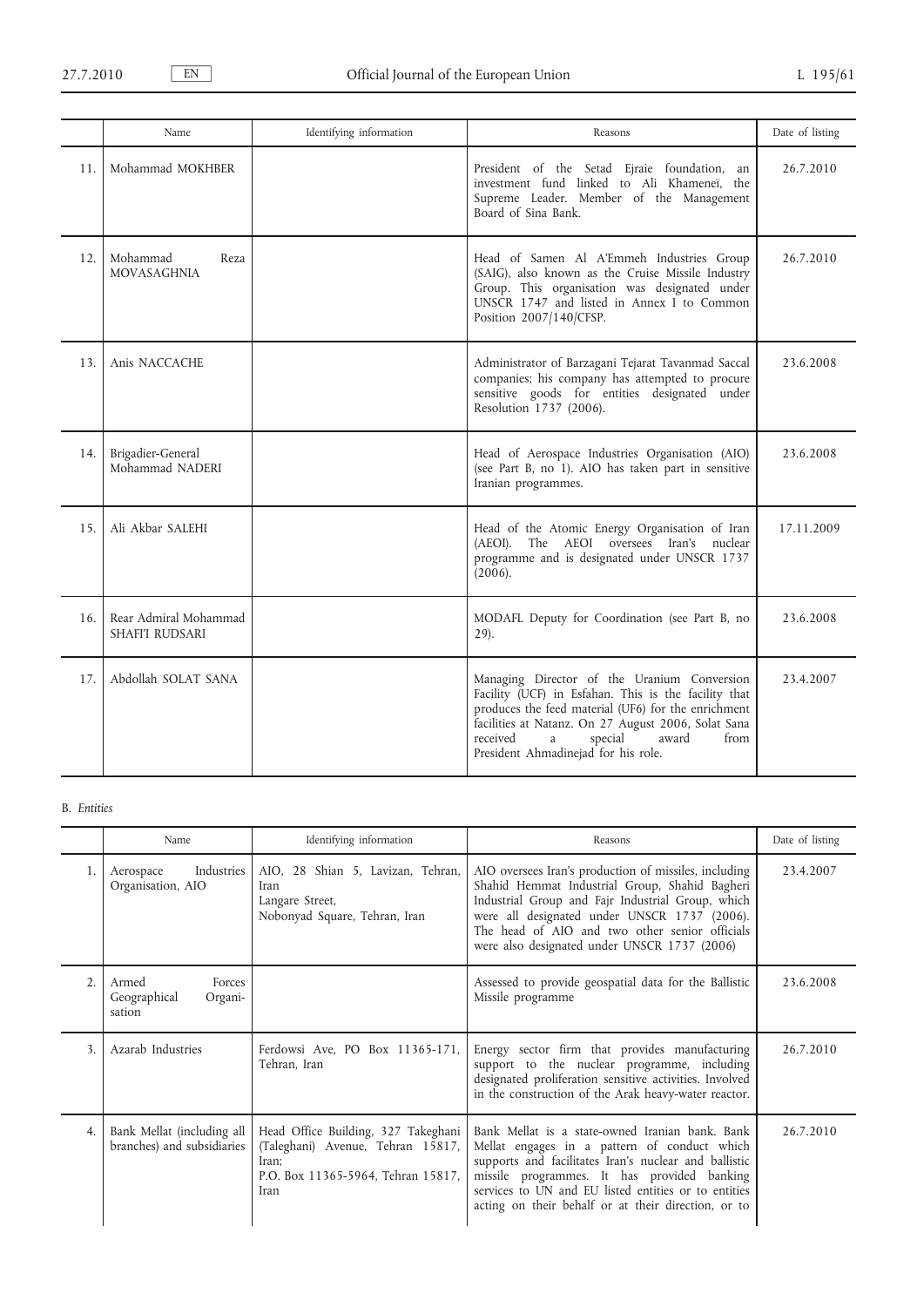|    | Name                                                                                 | Identifying information                                                                                                                                                                                                                                                                                                                              | Reasons                                                                                                                                                                                                                                                                                                                                                                                                                                                                                                                                                                                                                                                                                                                                                                                                                                                                                                                                                                                                                                                                                                                                                                                                                                | Date of listing |
|----|--------------------------------------------------------------------------------------|------------------------------------------------------------------------------------------------------------------------------------------------------------------------------------------------------------------------------------------------------------------------------------------------------------------------------------------------------|----------------------------------------------------------------------------------------------------------------------------------------------------------------------------------------------------------------------------------------------------------------------------------------------------------------------------------------------------------------------------------------------------------------------------------------------------------------------------------------------------------------------------------------------------------------------------------------------------------------------------------------------------------------------------------------------------------------------------------------------------------------------------------------------------------------------------------------------------------------------------------------------------------------------------------------------------------------------------------------------------------------------------------------------------------------------------------------------------------------------------------------------------------------------------------------------------------------------------------------|-----------------|
|    |                                                                                      |                                                                                                                                                                                                                                                                                                                                                      | entities owned or controlled by them. It is the<br>parent bank of First East Export Bank which is<br>designated under UNSCR 1929.                                                                                                                                                                                                                                                                                                                                                                                                                                                                                                                                                                                                                                                                                                                                                                                                                                                                                                                                                                                                                                                                                                      |                 |
|    | (a) Mellat Bank SB CJSC                                                              | P.O. Box 24, Yerevan 0010, Republic<br>of Armenia                                                                                                                                                                                                                                                                                                    | 100 % owned by Bank Mellat                                                                                                                                                                                                                                                                                                                                                                                                                                                                                                                                                                                                                                                                                                                                                                                                                                                                                                                                                                                                                                                                                                                                                                                                             | 26.7.2010       |
|    | (b) Persia<br>International<br>Bank Plc                                              | Number 6 Lothbury, Post Code: EC2R<br>7HH, United Kingdom                                                                                                                                                                                                                                                                                            | 60 % owned by Bank Mellat                                                                                                                                                                                                                                                                                                                                                                                                                                                                                                                                                                                                                                                                                                                                                                                                                                                                                                                                                                                                                                                                                                                                                                                                              | 26.7.2010       |
| 5. | Bank Melli,<br>Bank Melli Iran (including<br>all<br>branches)<br>and<br>subsidiaries | Ferdowsi Avenue, PO Box<br>11365-171, Tehran, Iran                                                                                                                                                                                                                                                                                                   | Providing or attempting to provide financial support<br>for companies which are involved in or procure<br>goods for Iran's nuclear and missile programmes<br>(AIO, SHIG, SBIG, AEOI, Novin Energy Company,<br>Mesbah Energy Company, Kalaye Electric Company<br>and DIO). Bank Melli serves as a facilitator for Iran's<br>sensitive activities. It has facilitated numerous<br>purchases of sensitive materials for Iran's nuclear<br>and missile programmes. It has provided a range<br>of financial services on behalf of entities linked to<br>Iran's nuclear and missile industries, including<br>opening letters of credit and maintaining accounts.<br>Many of the above companies have been designated<br>by UNSCRs 1737 (2006) and 1747 (2007).<br>Bank Melli continues in this role, by engaging in a<br>pattern of conduct which supports and facilitates<br>Iran's sensitive activities. Using its banking rela-<br>tionships, it continues to provide support for, and<br>financial services to, UN and EU listed entities in<br>relation to such activities. It also acts on behalf of,<br>and at the direction of such entities, including Bank<br>Sepah, often operating through their subsidiaries and<br>associates. | 23.6.2008       |
|    | Bank<br>(a) Arian<br>(a.k.a.<br>Aryan Bank)                                          | House 2, Street Number 13, Wazir<br>Akbar Khan, Kabul, Afghanistan                                                                                                                                                                                                                                                                                   | Arian Bank is a joint-venture between Bank Melli<br>and Bank Saderat.                                                                                                                                                                                                                                                                                                                                                                                                                                                                                                                                                                                                                                                                                                                                                                                                                                                                                                                                                                                                                                                                                                                                                                  | 26.7.2010       |
|    | (b) Assa Corporation                                                                 | ASSA CORP, 650 (or 500) Fifth<br>Avenue, New York, USA;<br>Tax ID No. 1368932 (United States)                                                                                                                                                                                                                                                        | Assa Corporation is a front company created and<br>controlled by Bank Melli. It was set up by Bank<br>Melli to channel money from the United States to<br>Iran.                                                                                                                                                                                                                                                                                                                                                                                                                                                                                                                                                                                                                                                                                                                                                                                                                                                                                                                                                                                                                                                                        | 26.7.2010       |
|    | (c) Assa Corporation Ltd                                                             | 6 Britannia Place, Bath Street, St Helier<br>JE2 4SU, Jersey Channel Islands                                                                                                                                                                                                                                                                         | Assa Corporation Ltd is the parent organization of<br>Assa Corporation. Owned or controlled by Bank<br>Melli                                                                                                                                                                                                                                                                                                                                                                                                                                                                                                                                                                                                                                                                                                                                                                                                                                                                                                                                                                                                                                                                                                                           | 26.7.2010       |
|    | $(d)$ Bank<br>Kargoshaee<br>(a.k.a. Kargosai Bank,<br>a.k.a Kargosa'i Bank)          | 587 Mohammadiye Square, Mowlavi<br>St., Tehran 11986, Iran                                                                                                                                                                                                                                                                                           | Bank Kargoshaee is owned by Bank Melli.                                                                                                                                                                                                                                                                                                                                                                                                                                                                                                                                                                                                                                                                                                                                                                                                                                                                                                                                                                                                                                                                                                                                                                                                | 26.7.2010       |
|    | Melli<br>(e) Bank<br>Iran<br>Investment Company<br>(BMIIC)                           | No.2, Nader Alley, Vali-Asr Str.,<br>Tehran, Iran, P.O. Box 3898-15875;<br>Alt. Location: Bldg 2, Nader Alley<br>after Beheshi Forked Road, P.O. Box<br>15875-3898, Tehran, Iran 15116;<br>Alt., Location: Rafiee Alley, Nader<br>Alley, 2 After Serahi Shahid Beheshti,<br>Vali E Asr Avenue, Tehran, Iran;<br>Business Registration Number: 89584. | Affiliated with entities sanctioned by the United<br>States, the European Union or or the United<br>Nations since 2000. Designated by the United<br>States for being owned or controlled by Bank Melli.                                                                                                                                                                                                                                                                                                                                                                                                                                                                                                                                                                                                                                                                                                                                                                                                                                                                                                                                                                                                                                | 26.7.2010       |
|    | (f) Bank Melli Iran Zao                                                              | 9/1,<br>Ulitsa<br>Mashkova,<br>Number<br>Moscow, 130064, Russia                                                                                                                                                                                                                                                                                      |                                                                                                                                                                                                                                                                                                                                                                                                                                                                                                                                                                                                                                                                                                                                                                                                                                                                                                                                                                                                                                                                                                                                                                                                                                        | 23.6.2008       |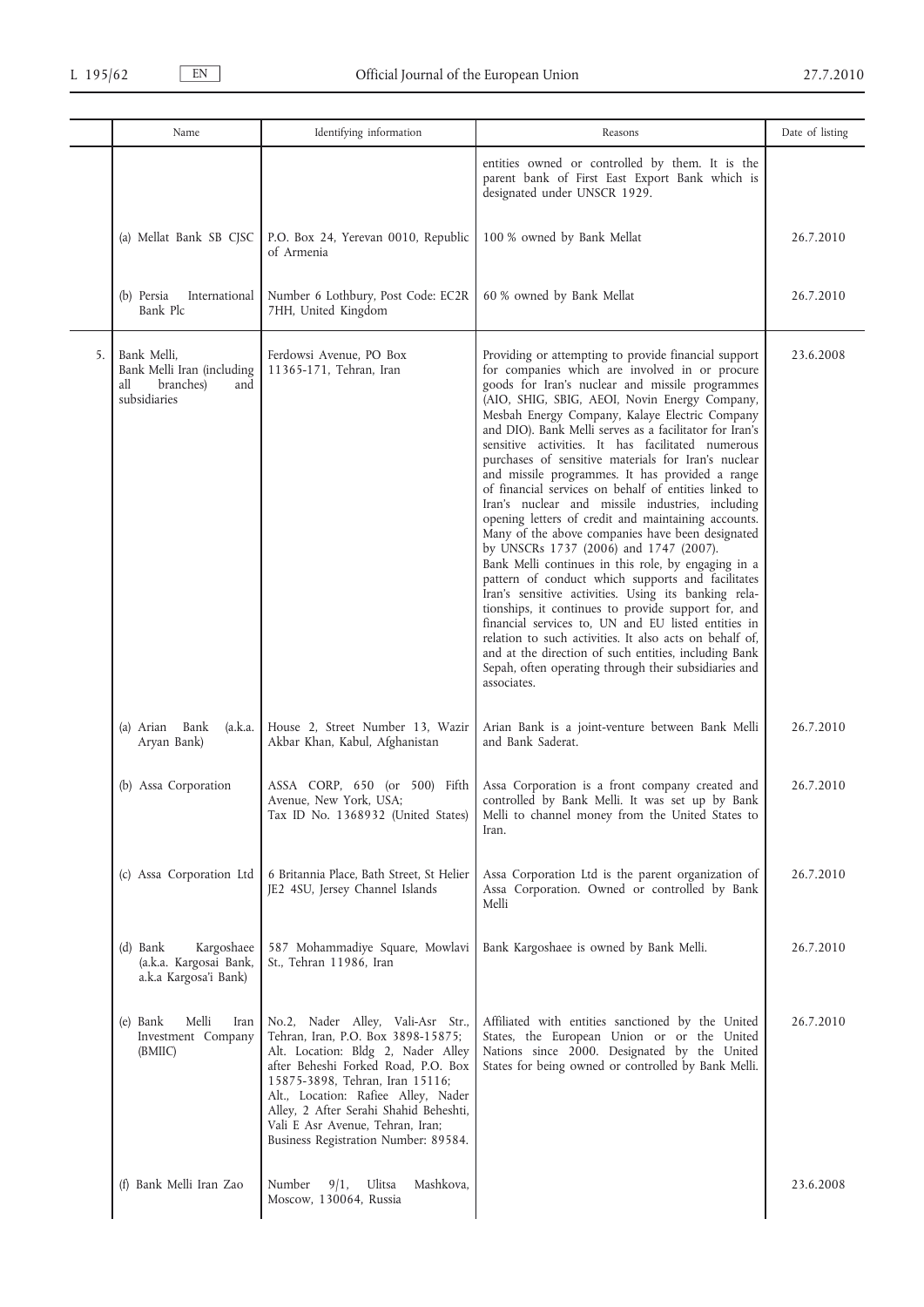| Name                                                                                                                                                                                                | Identifying information                                                                                                                                                                                                                                                                                                                                 | Reasons                                                                                                                                                    | Date of listing |
|-----------------------------------------------------------------------------------------------------------------------------------------------------------------------------------------------------|---------------------------------------------------------------------------------------------------------------------------------------------------------------------------------------------------------------------------------------------------------------------------------------------------------------------------------------------------------|------------------------------------------------------------------------------------------------------------------------------------------------------------|-----------------|
| (g) Bank Melli Printing<br>and<br>Publishing<br>Company (BMPPC)                                                                                                                                     | 18th Km Karaj Special Road, Tehran,<br>Iran, P.O. Box 37515-183;<br>Alt. Location: Km 16 Karaj Special<br>Road, Tehran, Iran;<br>Business Registration Number 382231                                                                                                                                                                                    | Designated by the United States for being owned or<br>controlled by Bank Melli                                                                             | 26.7.2010       |
| (h) Cement<br>Investment<br>and<br>Development<br>Company<br>(CIDCO)<br>Cement<br>(a.k.a.:<br>Industry Investment<br>Development<br>and<br>Company,<br>CIDCO,<br><b>CIDCO</b><br>Cement<br>Holding) | No. 241, Mirdamad Street, Tehran,<br>Iran                                                                                                                                                                                                                                                                                                               | Wholly owned by Bank Melli Investment Co.<br>Holding Company to manage<br>all cement<br>companies owned by BMIIC                                           | 26.7.2010       |
| (i) First Persian Equity<br>Fund                                                                                                                                                                    | Walker House, 87 Mary Street, George<br>Town, Grand Cayman, KY1-9002,<br>Cayman Islands;<br>Alt. Location: Clifton House, 7z5 Fort<br>Street, P.O. Box 190, Grand Cayman,<br>KY1-1104; Cayman Islands;<br>Alt. Location: Rafi Alley, Vali Asr<br>Avenue, Nader Alley, Tehran, 15116,<br>Iran, P.O.Box 15875-3898                                        | Cayman-based fund licensed by the Iranian<br>Government for foreign investment in the Tehran<br>Stock Exchange                                             | 26.7.2010       |
| (j) Future Bank BSC                                                                                                                                                                                 | Block 304, City Centre Building,<br>Building 199, Government Avenue,<br>Road 383, Manama, Bahrain;<br>P.O. Box 785, City Centre Building,<br>Manama.<br>Government<br>Avenue.<br>Bahrain, and all branches worldwide;<br>Registration<br>Document:<br><b>Business</b><br>54514-1 (Bahrain) expires 9 June<br>2009; Trade License No: 13388<br>(Bahrain) | Bahrain-based joint-venture majority owned and<br>controlled by Bank Melli and Bank Saderat.<br>Chairman of Bank Melli was also chairman of<br>Future Bank | 26.7.2010       |
| (k) Mazandaran Cement<br>Company                                                                                                                                                                    | Africa Street. Sattari Street No. 40.<br>P.O. Box 121, Tehran, Iran 19688;<br>Alt Location: 40 Satari Ave. Afrigha<br>Highway, P.O. Box 19688, Tehran,<br>Iran                                                                                                                                                                                          | Tehran-based cement company majority-owned by<br>CIDCO. Involved in large-scale construction projects                                                      | 26.7.2010       |
| (l) Mazandaran<br>Textile<br>Company                                                                                                                                                                | Kendovan Alley 5, Vila Street,<br>Enghelab Ave, P.O. Box<br>11365-9513, Tehran, Iran 11318;<br>Alt. Location: 28 Candovan Cooy<br>Enghelab Ave., P.O. Box 11318,<br>Tehran, Iran;<br>Alt. Location: Sari Ave., Ghaemshahr,<br>Iran                                                                                                                      | Tehran-based textile company majority-owned by<br>BMIIC and Bank Melli Investment Management Co.                                                           | 26.7.2010       |
| (m) Mehr Cayman Ltd.                                                                                                                                                                                | Cayman Islands; Commercial Registry<br>Number 188926 (Cayman Islands)                                                                                                                                                                                                                                                                                   | Owned or controlled by Bank Melli                                                                                                                          | 26.7.2010       |
| Agrochemical<br>(n) Melli<br>Company PJS (a.k.a:<br>Melli<br>Shimi<br>Keshavarz)                                                                                                                    | Mola Sadra Street, 215 Khordad, Sadr<br>Alley No. 13, Vanak Sq., P.O. Box<br>15875-1734, Tehran, Iran                                                                                                                                                                                                                                                   | Owned or controlled by Bank Melli                                                                                                                          | 26.7.2010       |
| (o) Melli Bank plc                                                                                                                                                                                  | London Wall, 11th floor, London<br>EC2Y 5EA, United Kingdom                                                                                                                                                                                                                                                                                             |                                                                                                                                                            | 23.6.2008       |
| (p) Melli<br>Investment<br>Holding International                                                                                                                                                    | 514 Business Avenue Building, Deira,<br>P.O. Box 181878, Dubai, United Arab<br>Emirates;<br>Certificate<br>Registration<br>Number<br>(Dubai) 0107 issued 30. Nov 2005.                                                                                                                                                                                  | Owned or controlled by Bank Melli                                                                                                                          | 26.7.2010       |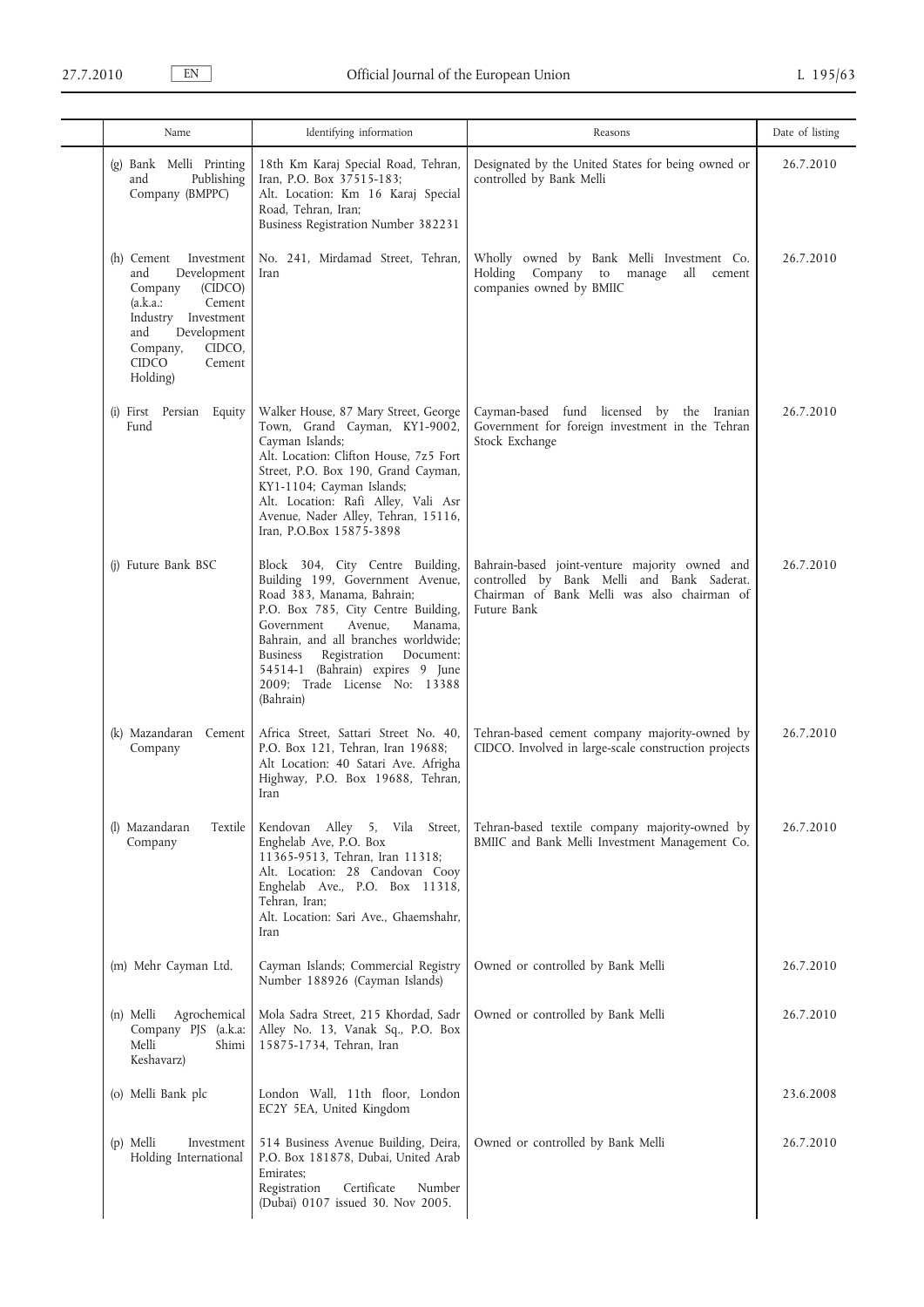|     | Name                                                                                             | Identifying information                                                                                                                                                                                                                                                                                   | Reasons                                                                                                                                                                                                                                                                                                                                                                                                                                                                                                                                                                                                                                                                                                                                                                                                                                                                                                                                                              | Date of listing |
|-----|--------------------------------------------------------------------------------------------------|-----------------------------------------------------------------------------------------------------------------------------------------------------------------------------------------------------------------------------------------------------------------------------------------------------------|----------------------------------------------------------------------------------------------------------------------------------------------------------------------------------------------------------------------------------------------------------------------------------------------------------------------------------------------------------------------------------------------------------------------------------------------------------------------------------------------------------------------------------------------------------------------------------------------------------------------------------------------------------------------------------------------------------------------------------------------------------------------------------------------------------------------------------------------------------------------------------------------------------------------------------------------------------------------|-----------------|
|     | (q) Shomal<br>Cement<br>(a.k.a:<br>Company<br>Siman Shomal)                                      | Dr Beheshti Ave No. 289, Tehran,<br>Iran 151446;<br>Alt. Location: 289 Shahid Baheshti<br>Ave., P.O. Box 15146, Tehran, Iran                                                                                                                                                                              | Owned or controlled by, or acts on behalf of DIO                                                                                                                                                                                                                                                                                                                                                                                                                                                                                                                                                                                                                                                                                                                                                                                                                                                                                                                     | 26.7.2010       |
| 6.  | Bank Refah                                                                                       | 40, North Shiraz Street, Mollasadra<br>Ave., Vanak Sq., Tehran, Iran                                                                                                                                                                                                                                      | Bank Refah has taken over ongoing operations from<br>Bank Melli in the wake of the sanctions imposed on<br>the latter by the European Union.                                                                                                                                                                                                                                                                                                                                                                                                                                                                                                                                                                                                                                                                                                                                                                                                                         | 26.7.2010       |
| 7.  | Saderat<br>Bank<br>Iran<br>(including all branches)<br>and subsidiaries:                         | Bank Saderat Tower, 43 Somayeh<br>Ave, Tehran, Iran.                                                                                                                                                                                                                                                      | Bank Saderat is an Iranian state-owned bank (94 %-<br>owned by IRN government). Bank Saderat has<br>provided financial services for entities procuring on<br>behalf of Iran's nuclear and ballistic missile<br>programmes, including entities designated under<br>UNSCR 1737. Bank Saderat handled DIO (sanc-<br>tioned in UNSCR 1737) and Iran Electronics<br>Industries payments and letters of credit as recently<br>as March 2009. In 2003 Bank Saderat handled letter<br>of credit on behalf of IRN nuclear-related Mesbah<br>Energy Company (subsequently sanctioned in<br>UNSR 1737).                                                                                                                                                                                                                                                                                                                                                                         | 26.7.2010       |
|     | Saderat<br><b>PLC</b><br>(a) Bank<br>(London)                                                    | 5 Lothbury, London, EC2R 7 HD, UK                                                                                                                                                                                                                                                                         | 100 % owned subsidiary of Bank Saderat                                                                                                                                                                                                                                                                                                                                                                                                                                                                                                                                                                                                                                                                                                                                                                                                                                                                                                                               |                 |
| 8.  | Banque Sina                                                                                      | 187, Avenue Motahari, Teheran, Iran                                                                                                                                                                                                                                                                       | This bank is very closely linked to the interests of<br>'Daftar' (Office of the Supreme Leader, with an<br>administration of some 500 collaborators). It<br>contributes in this way to funding the regime's<br>strategic interests.                                                                                                                                                                                                                                                                                                                                                                                                                                                                                                                                                                                                                                                                                                                                  | 26.7.2010       |
| 9.  | <b>ESNICO</b><br>(Equipment<br>for Nuclear<br>Supplier<br>Industries Corporation)                | No 1, 37th Avenue, Asadabadi Street,<br>Tehran, Iran                                                                                                                                                                                                                                                      | Procures industrial goods, specifically for the nuclear<br>programme activities carried out by AEOI, Novin<br>Energy and Kalaye Electric Company (all designated<br>under UNSCR 1737). ESNICO's Director is Haleh<br>Bakhtiar (designated in UNSCR 1803).                                                                                                                                                                                                                                                                                                                                                                                                                                                                                                                                                                                                                                                                                                            | 26.7.2010       |
| 10. | Etemad Amin Invest Co<br>Mobin                                                                   | Pasadaran Av. Tehran, Iran                                                                                                                                                                                                                                                                                | Close to Naftar and to Bonyad-e Mostazafan, Etemad<br>Amin Invest Co Mobin contributes to funding the<br>strategic interests of the regime and of the parallel<br>Iranian state.                                                                                                                                                                                                                                                                                                                                                                                                                                                                                                                                                                                                                                                                                                                                                                                     | 26.7.2010       |
| 11. | Export<br>Development<br>Bank of<br>Iran (EDBI)<br>(including all branches)<br>and subsidiaries: | Export Development Building, next to<br>the 15th Alley, Bokharest Street,<br>Argentina Square, Tehran, Iran;<br>Tose'e Tower, corner of 15th St,<br>Ahmad Qasir Ave., Argentine Square,<br>Tehran, Iran;<br>No. 129, 21 's Khaled Eslamboli, No.<br>1 Building, Tehran, Iran;<br>C.R. No. 86936<br>(Iran) | The Export Development Bank of Iran (EDBI) has<br>been involved in the provision of financial services<br>to companies connected to Iran's programmes of<br>proliferation concern and has helped UN-designated<br>entities to circumvent and breach sanctions. It<br>provides financial services to MODAFL-subordinate<br>entities and to their front companies which support<br>Iran's nuclear and ballistic missile programmes. It<br>has continued to handle payments for Bank Sepah,<br>post-designation by the UN, including payments<br>related to Iran's nuclear and ballistic missile<br>programmes. EDBI has handled transactions linked<br>to Iran's defence and missile entities, many of which<br>have been sanctioned by UNSC. EDBI served as a<br>leading intermediary handling Bank Sepah's (sanc-<br>tioned by UNSC since 2007) financing, including<br>WMD-related payments. EDBI provides financial<br>services to various MODAFL entities and has | 26.7.2010       |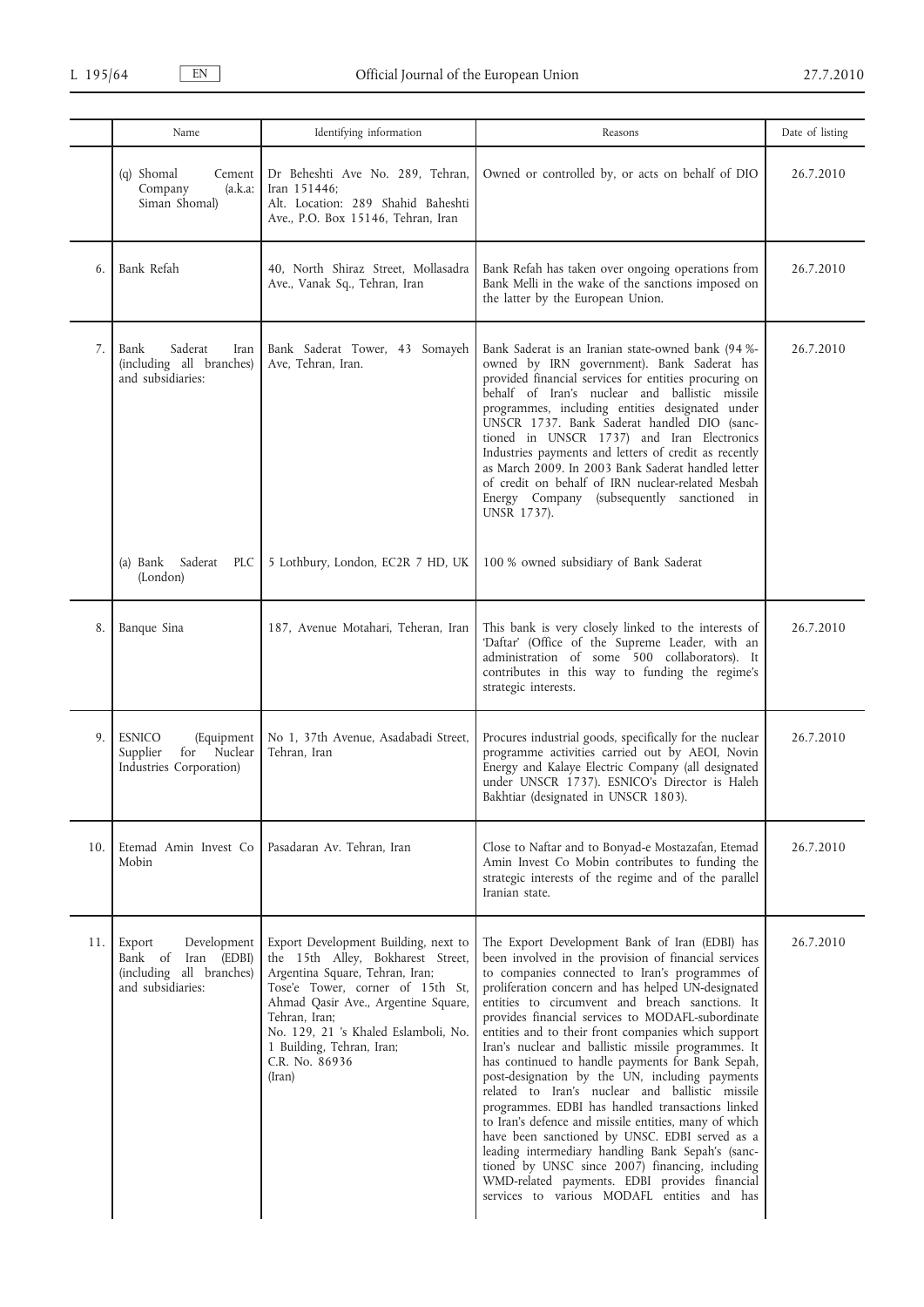|     | Name                                                                 | Identifying information                                                                                                                                                                                                                 | Reasons                                                                                                                                                                                                                                                                                                                                                                                                                                                                                                                                                                                                                                                                                                                                                           | Date of listing |
|-----|----------------------------------------------------------------------|-----------------------------------------------------------------------------------------------------------------------------------------------------------------------------------------------------------------------------------------|-------------------------------------------------------------------------------------------------------------------------------------------------------------------------------------------------------------------------------------------------------------------------------------------------------------------------------------------------------------------------------------------------------------------------------------------------------------------------------------------------------------------------------------------------------------------------------------------------------------------------------------------------------------------------------------------------------------------------------------------------------------------|-----------------|
|     |                                                                      |                                                                                                                                                                                                                                         | facilitated ongoing procurement activities of front<br>companies associated with MODAFL entities.                                                                                                                                                                                                                                                                                                                                                                                                                                                                                                                                                                                                                                                                 |                 |
|     | $(a)$ EDBI<br>Exchange<br>Company                                    | Tose'e Tower, corner of 15th St.,<br>Ahmad Qasir Ave.; Argentine Square,<br>Tehran, Iran                                                                                                                                                | Tehran-based EDBI Exchange Company is 70%-<br>owned by Export Development Bank of Iran<br>(EDBI). It was designated by the United States in<br>October 2008 for being owned or controlled by<br>EDBI.                                                                                                                                                                                                                                                                                                                                                                                                                                                                                                                                                             | 26.7.2010       |
|     | (b) EDBI Stock Brokerage<br>Company                                  | Tose'e Tower, corner of 15th St.,<br>Ahmad Qasir Ave.; Argentine Square,<br>Tehran, Iran                                                                                                                                                | Tehran-based EDBI Stock Brokerage Company is a<br>wholly owned subsidiary of Export Development<br>Bank of Iran (EDBI). It was designated by the<br>United States in October 2008 for being owned or<br>controlled by EDBI.                                                                                                                                                                                                                                                                                                                                                                                                                                                                                                                                       | 26.7.2010       |
|     | Internacional<br>$(c)$ Banco<br>De Desarrollo CA                     | Urb. El Rosal, Avenida Francesco de<br>Miranda, Edificio Dozsa, Piso 8,<br>Caracas C.P. 1060, Venezuela                                                                                                                                 | Banco Internacional De Desarrollo CA is owned by<br>the Export Development Bank of Iran.                                                                                                                                                                                                                                                                                                                                                                                                                                                                                                                                                                                                                                                                          | 26.7.2010       |
| 12. | Fajr Aviation Composite<br>Industries                                | Mehrabad Airport, PO Box<br>13445-885, Tehran, Iran                                                                                                                                                                                     | A subsidiary of the IAIO within MODAFL (see no<br>29), which primarily produces composite materials<br>for the aircraft industry, but also linked to the devel-<br>opment of carbon fibre capabilities for nuclear and<br>missile applications. Linked to the Technology<br>Cooperation Office. Iran has recently announced its<br>intention to mass produce new generation<br>centrifuges which will require FACI carbon fibre<br>production capabilities.                                                                                                                                                                                                                                                                                                       | 26.7.2010       |
| 13. | Fulmen                                                               | 167 Darya boulevard - Shahrak<br>Ghods, 14669 - 8356 Tehran.                                                                                                                                                                            | Fulmen was involved in the installation of electrical<br>equipment on the Qom/Fordoo site before its<br>existence had been revealed.                                                                                                                                                                                                                                                                                                                                                                                                                                                                                                                                                                                                                              | 26.7.2010       |
|     | (a) Arya Niroo Nik                                                   | Suite 5 - 11th floor - Nahid Bldg,<br>Shahnazari Street - Mohseni Square<br>Tehran                                                                                                                                                      | Arya Niroo Nik is a front company used by Fulmen<br>for some of its operations.                                                                                                                                                                                                                                                                                                                                                                                                                                                                                                                                                                                                                                                                                   | 26.7.2010       |
| 14. | Future Bank BSC                                                      | Block 304. City Centre Building.<br>Building 199, Government Avenue,<br>Road 383, Manama, Bahrain. PO<br>Box 785;<br>Business Registration 2k Document:<br>54514-1 (Bahrain) expires 9 Jun<br>2009; Trade License No 13388<br>(Bahrain) | Two-thirds of Bahrain-based Future Bank are owned<br>by Iranian state banks. EU-designated Bank Melli and<br>Bank Saderat each own one-third of the shares, the<br>remaining third being held by Ahli United Bank<br>(AUB) of Bahrain. Although AUB still owns its<br>shares of Future Bank, according to its 2007<br>annual report, AUB no longer exercises significant<br>influence over the bank which is effectively<br>controlled by its Iranian parents both of which are<br>singled out in UNSCR 1803 as Iranian banks<br>requiring particular 'vigilance'. The tight links<br>between Future Bank and Iran are further<br>evidenced by the fact that the Chairman of Bank<br>Melli has also held concurrently the position of<br>Chairman of Future Bank. | 26.7.2010       |
| 15. | Industrial<br>Development<br>&Renovation<br>Orga-<br>nization (IDRO) |                                                                                                                                                                                                                                         | Government body responsible for acceleration of<br>Iran's industrialisation. Controls various companies<br>involved in work for the nuclear and missile<br>programmes and involved in the foreign<br>procurement advanced manufacturing technology<br>in order to support them.                                                                                                                                                                                                                                                                                                                                                                                                                                                                                   | 26.7.2010       |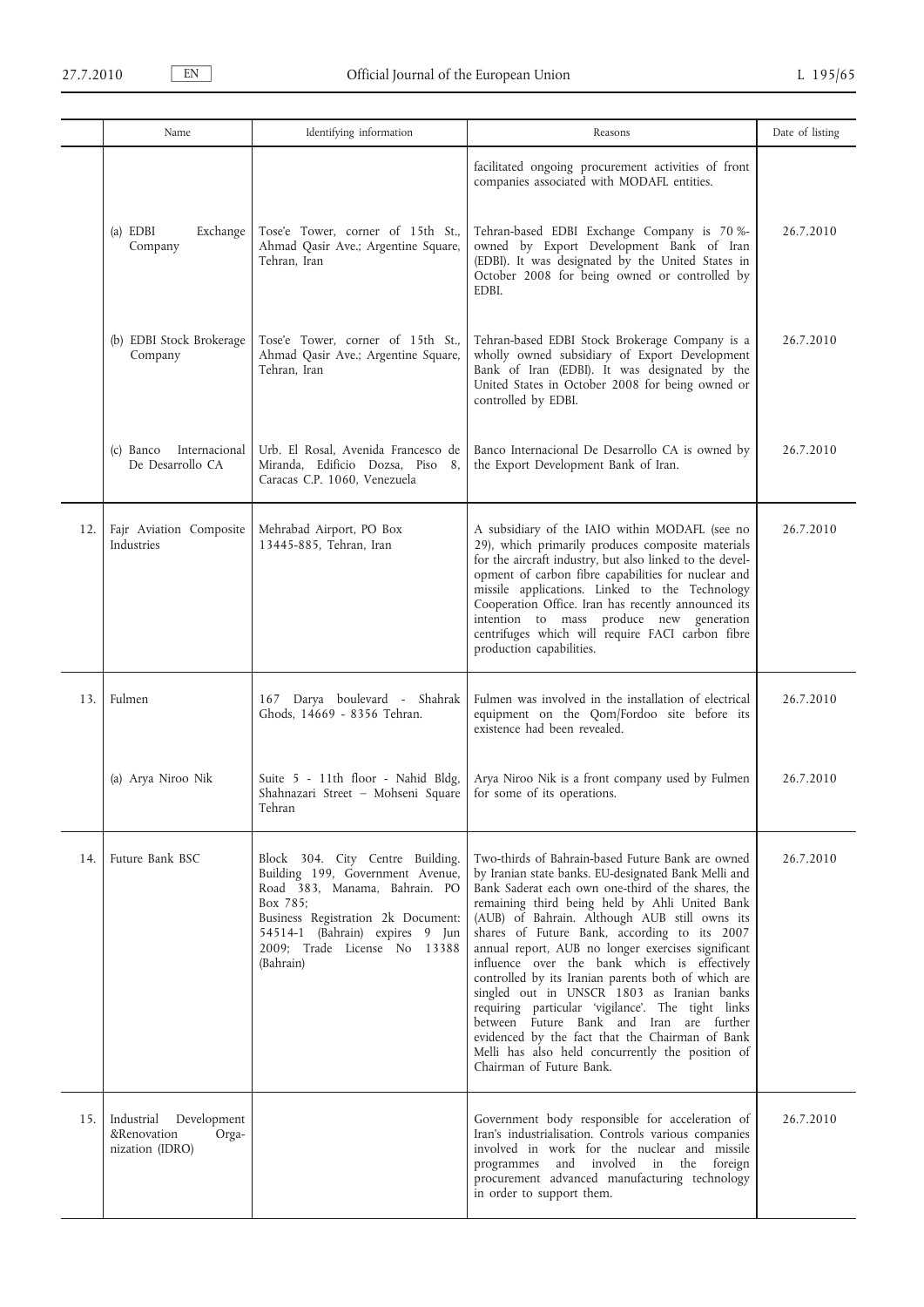|     | Name                                                                                                                                                                                                                                                                                                                                                         | Identifying information                                                                                                                                                                                                                                                                                                                 | Reasons                                                                                                                                                                                                                                                                                                                                                                                                                                                                                 | Date of listing |
|-----|--------------------------------------------------------------------------------------------------------------------------------------------------------------------------------------------------------------------------------------------------------------------------------------------------------------------------------------------------------------|-----------------------------------------------------------------------------------------------------------------------------------------------------------------------------------------------------------------------------------------------------------------------------------------------------------------------------------------|-----------------------------------------------------------------------------------------------------------------------------------------------------------------------------------------------------------------------------------------------------------------------------------------------------------------------------------------------------------------------------------------------------------------------------------------------------------------------------------------|-----------------|
| 16. | Iran Aircraft Industries<br>(IACI)                                                                                                                                                                                                                                                                                                                           |                                                                                                                                                                                                                                                                                                                                         | A subsidiary of the IAIO within MODAFL (see no<br>29). Manufactures, repairs, and conducts overhauls<br>of airplanes and aircraft engines and procures<br>aviation-related parts often of US-origin typically<br>via foreign intermediaries. IACI and its subsidiaries<br>have also been detected using a worldwide network<br>of brokers seeking to procure aviation-related goods.                                                                                                    | 26.7.2010       |
| 17. | Iran Aircraft Manufac-<br>turing Company (a.k.a:<br>HESA,<br><b>HESA</b><br>Trade<br>Center, HTC, IAMCO,<br>IAMI, Iran Aircraft Manu-<br>facturing Company, Iran<br>Aircraft<br>Manufacturing<br>Industries,<br>Karkhanejate<br>Havapaymaie<br>Sanaye<br>Iran, Hava Peyma Sazi-e<br>Havapeyma<br>Iran,<br>Sazhran,<br>Havapeyma<br>Sazi Iran, Hevapeimasazi) | P.O. Box 83145-311, 28 km Esfahan<br>- Tehran Freeway, Shahin Shahr,<br>Esfahan, Iran;<br>P.O. Box 14155-5568, No. 27<br>Ahahamat Ave., Vallie Asr Square,<br>Tehran 15946, Iran;<br>P.O. Box 81465-935, Esfahan, Iran;<br>Shahih Shar Industrial Zone, Isfahan,<br>Iran; P.O. Box 8140, No. 107<br>Sepahbod Gharany Ave., Tehran, Iran | Owned or controlled by, or acts on behalf of;<br>MODAFL (see no 29).                                                                                                                                                                                                                                                                                                                                                                                                                    | 26.7.2010       |
| 18. | Iran Centrifuge<br>Tech-<br>nology Company<br>(a.k.a.<br>TSA or TESA)                                                                                                                                                                                                                                                                                        |                                                                                                                                                                                                                                                                                                                                         | TESA has taken over the activities of Farayand<br>Technique (designated under UNSCR 1737). It<br>manufactures uranium enrichment centrifuge parts,<br>and is directly supporting proliferation sensitive<br>activity that Iran is required to suspend by<br>UNSCRs. Carries out work for Kalaye Electric<br>Company (designated under UNSCR 1737).                                                                                                                                      | 26.7.2010       |
| 19. | Communications<br>Iran<br>Industries (ICI)                                                                                                                                                                                                                                                                                                                   | 19295-4731,<br>Pasdaran<br>PO.<br>Box<br>Avenue, Tehran, Iran;<br>Alternative address: PO Box 19575-<br>131, 34 Apadana Avenue, Tehran,<br>Iran;<br>Alternative address: Shahid Langary<br>Nobonyad<br>Street,<br>Square<br>Ave,<br>Pasdaran. Tehran                                                                                    | Iran Communications Industries, a subsidiary of Iran<br>Electronics Industries (see no 20), produces various<br>items including communication systems, avionics,<br>optics and electro-optics devices, micro-electronics,<br>information technology, test and measurement, tele-<br>communication security, electronic warfare, radar<br>tube manufacture and refurbishment, and missile<br>launchers. These items can be used in programmes<br>that are under sanction per UNSCR 1737. | 26.7.2010       |
| 20. | Iran Electronics Industries<br>(including all branches)<br>and subsidiaries:                                                                                                                                                                                                                                                                                 | P. O. Box 18575-365, Tehran, Iran                                                                                                                                                                                                                                                                                                       | Wholly-owned subsidiary of MODAFL (and therefore<br>a sister-organisation to AIO, AvIO and DIO). Its role<br>is to manufacture electronic components for Iranian<br>weapons systems.                                                                                                                                                                                                                                                                                                    | 23.6.2008       |
|     | (a) Isfahan Optics                                                                                                                                                                                                                                                                                                                                           | P.O. Box 81465-117, Isfahan, Iran                                                                                                                                                                                                                                                                                                       | Owned, controlled by, or acts on behalf of Iran<br>Electronics Industries                                                                                                                                                                                                                                                                                                                                                                                                               | 26.7.2010       |
| 21. | Iran Insurance Company<br>(a.k.a. Bimeh Iran)                                                                                                                                                                                                                                                                                                                | P.O. Box 14155-6363, 107 Fatemi<br>Ave., Tehran, Iran                                                                                                                                                                                                                                                                                   | Iran Insurance Company has insured the purchase of<br>various items that can be used in programmes that<br>are sanctioned by UNSCR 1737. Purchased items<br>insured include helicopter spare parts, electronics,<br>and computers with applications in aircraft and<br>missile navigation.                                                                                                                                                                                              | 26.7.2010       |
| 22. | Iranian<br>Aviation<br>Industries<br>Organization<br>(IAIO)                                                                                                                                                                                                                                                                                                  | Sepahbod<br>107<br>Gharani<br>Avenue,<br>Tehran, Iran                                                                                                                                                                                                                                                                                   | A MODAFL (see no 29) organisation responsible for<br>planning and managing Iran's military aviation<br>industry.                                                                                                                                                                                                                                                                                                                                                                        | 26.7.2010       |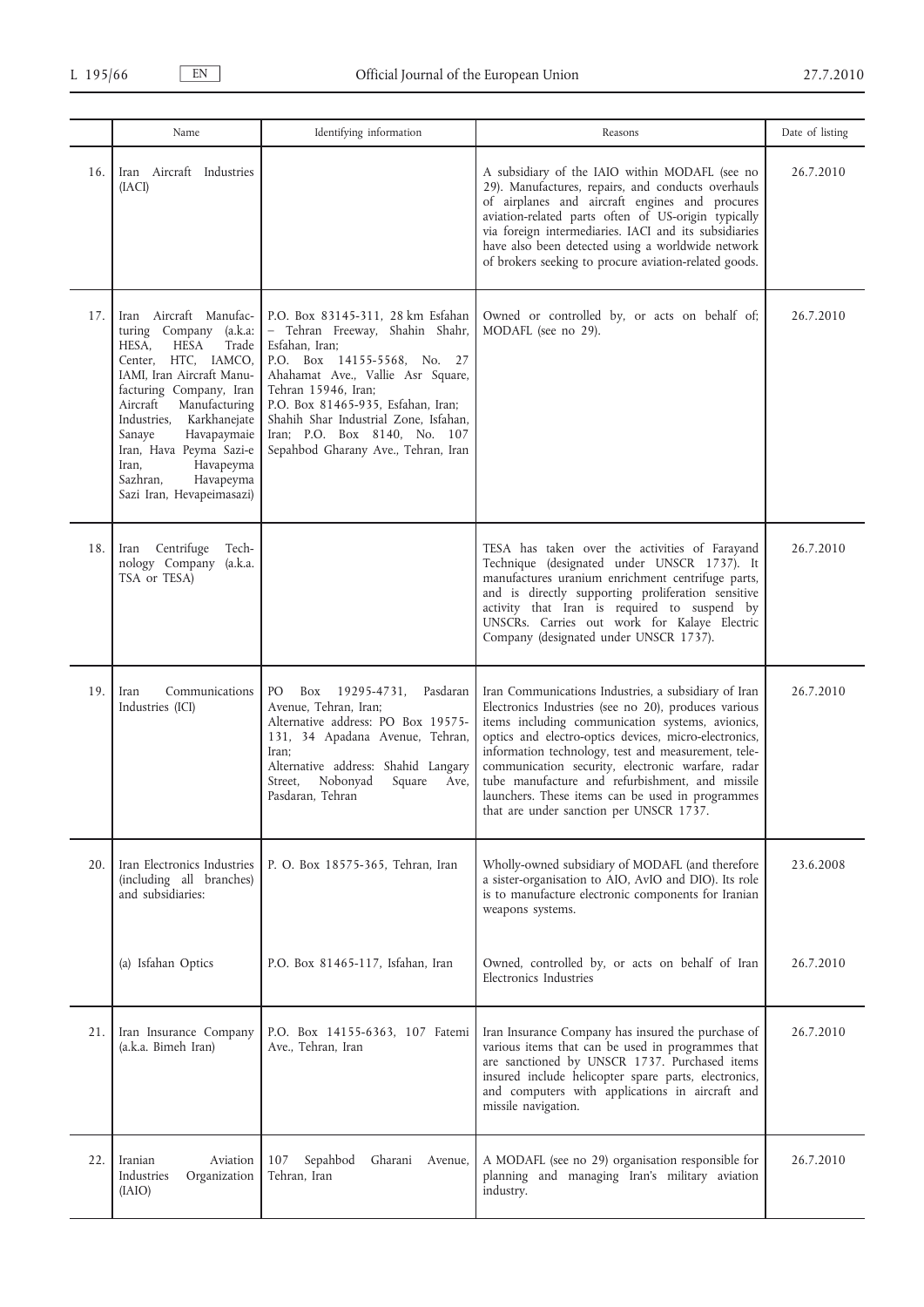|     | Name                                                                                                                         | Identifying information                                                                                                                                                                                                                                                                             | Reasons                                                                                                                                                                                                                                                                                                                                                                                                                                                                               | Date of listing |
|-----|------------------------------------------------------------------------------------------------------------------------------|-----------------------------------------------------------------------------------------------------------------------------------------------------------------------------------------------------------------------------------------------------------------------------------------------------|---------------------------------------------------------------------------------------------------------------------------------------------------------------------------------------------------------------------------------------------------------------------------------------------------------------------------------------------------------------------------------------------------------------------------------------------------------------------------------------|-----------------|
| 23. | Javedan Mehr Toos                                                                                                            |                                                                                                                                                                                                                                                                                                     | Engineering firm that procures for the Atomic<br>Energy Organisation of Iran which was designated<br>under UNSCR 1737.                                                                                                                                                                                                                                                                                                                                                                | 26.7.2010       |
| 24. | Kala Naft                                                                                                                    | Kala Naft Tehran Co, P.O. Box 15815/<br>1775, Gharani Avenue, Tehran, Iran;<br>No 242 Shahid Kalantri Street - Near<br>Karim Khan Bridge - Sepahbod<br>Gharani Avenue, Teheran;<br>Kish Free Zone. Trade Center. Kish<br>Island, Iran;<br>Kala Ltd., NIOC House, 4 Victoria<br>Street, London Sw1H1 | Trades equipment for oil and gas sector that can be<br>used for Iran's nuclear programme. Attempted to<br>procure material (very hard-wearing alloy gates)<br>which have no use outside the nuclear industry.<br>Has links to companies involved in Iran's nuclear<br>programme.                                                                                                                                                                                                      | 26.7.2010       |
| 25. | Machine Sazi Arak                                                                                                            | 4th km Tehran Road, PO Box 148,<br>Arak, Iran                                                                                                                                                                                                                                                       | Energy sector firm affiliated with IDRO that provides<br>manufacturing support to the nuclear programme,<br>including designated proliferation sensitive activities.<br>Involved in the construction of the Arak heavy-<br>water reactor. UK distributed an export denial<br>notice in July 2009 against Machine Sazi Arak for<br>an 'alumina graphite stopper rod'. In May 2009<br>Sweden denied the export to Machine Sazi Arak of<br>"cladding of dish ends for pressure vessels'. | 26.7.2010       |
| 26. | Marine Industries                                                                                                            | Pasdaran Av., PO Box 19585/ 777,<br>Tehran                                                                                                                                                                                                                                                          | A subsidiary of the DIO                                                                                                                                                                                                                                                                                                                                                                                                                                                               | 23.4.2007       |
| 27. | MASNA (Moierat Saakht<br>Niroogahye Atomi Iran)<br>Managing Company for<br>Construction<br>of<br>the<br>Nuclear Power Plants |                                                                                                                                                                                                                                                                                                     | Subordinate to AEOI and Novin Energy (both<br>designated under UNSCR 1737). Involved in the<br>development of nuclear reactors.                                                                                                                                                                                                                                                                                                                                                       | 26.7.2010       |
| 28. | Mechanic<br>Industries<br>Group                                                                                              |                                                                                                                                                                                                                                                                                                     | Took part in the production of components for the<br>ballistics programme.                                                                                                                                                                                                                                                                                                                                                                                                            | 23.6.2008       |
| 29. | Ministry of Defence and<br>Armed Forces Logistics<br>(MODAFL)                                                                | West side of Dabestan Street, Abbas<br>Abad District, Tehran                                                                                                                                                                                                                                        | Responsible for Iran's defence research, development<br>and manufacturing programmes, including support<br>to missile and nuclear programmes.                                                                                                                                                                                                                                                                                                                                         | 23.6.2008       |
| 30. | Nuclear Fuel Production<br>and<br>Procurement<br>Company (NFPC)                                                              | AEOI-NFPD, P.O.Box: 11365-8486,<br>Tehran/Iran<br>P.O. Box 14144-1339, Endof North<br>Karegar Ave., Tehran, Iran                                                                                                                                                                                    | Nuclear Fuel Production Division (NFPD) of AEOI<br>runs research and development in the field of<br>nuclear fuel cycle including uranium exploration,<br>mining, milling, conversion and nuclear waste<br>management. The NFPC is the successor to the<br>NFPD, the subsidiary company under the AEOI<br>that runs research and development in the nuclear<br>fuel cycle including conversion and enrichment.                                                                         | 23.4.2007       |
| 31. | Parchin<br>Chemical<br>Industries                                                                                            |                                                                                                                                                                                                                                                                                                     | Worked on propulsion techniques for the Iranian<br>ballistics programme.                                                                                                                                                                                                                                                                                                                                                                                                              | 23.6.2008       |
| 32. | Parto Sanat Co                                                                                                               | No. 1281 Valiasr Ave., Next to 14th<br>St., Tehran, Iran.                                                                                                                                                                                                                                           | Manufacturer of frequency changers and it is capable<br>of developing/modifying imported foreign frequency<br>changers in a way that makes them usable in gas<br>centrifuge enrichment. It is deemed to be involved in<br>nuclear proliferation activities.                                                                                                                                                                                                                           | 26.7.2010       |
| 33. | Passive<br>Defense<br>Orga-<br>nization                                                                                      |                                                                                                                                                                                                                                                                                                     | Responsible for the selection and construction of<br>strategic facilities, including - according to Iranian<br>statements - the uranium enrichment site at Fordow<br>(Qom) built without being declared to the IAEA<br>contrary to Iran's obligations (affirmed in a<br>resolution by the IAEA Board of Governors).<br>Brigadier General Gholam-Reza Jalali, former IRGC<br>is PDO's chairman.                                                                                        | 26.7.2010       |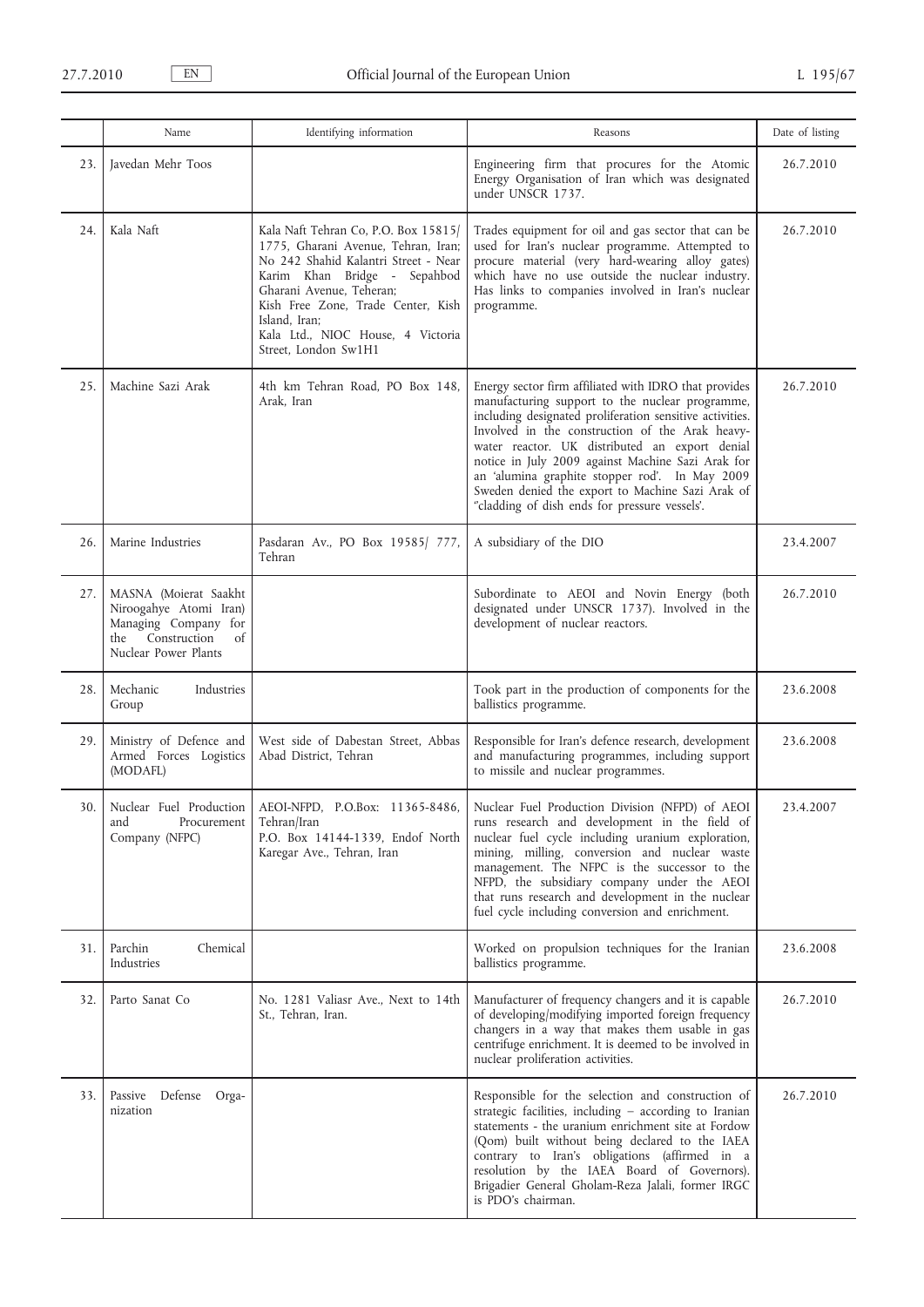|     | Name                                                                                                                            | Identifying information                                                          | Reasons                                                                                                                                                                                                                                                                                                                                                                                                                                                                                                                                                                                                                                                  | Date of listing |
|-----|---------------------------------------------------------------------------------------------------------------------------------|----------------------------------------------------------------------------------|----------------------------------------------------------------------------------------------------------------------------------------------------------------------------------------------------------------------------------------------------------------------------------------------------------------------------------------------------------------------------------------------------------------------------------------------------------------------------------------------------------------------------------------------------------------------------------------------------------------------------------------------------------|-----------------|
| 34. | Post Bank                                                                                                                       | 237, Motahari Ave., Tehran, Iran<br>1587618118                                   | Post Bank has evolved from being an Iranian<br>domestic bank to a bank which facilitates Iran's<br>international trade. Acts on behalf of Bank Sepah<br>(designated under UNSCR 1747), carrying out<br>Bank Sepah's transactions and hiding Bank Sepah's<br>connection with transactions in order to circumvent<br>sanctions. In 2009 Post Bank facilitated business on<br>behalf of Bank Sepah between Iran's defence<br>industries and overseas beneficiaries. Has facilitated<br>business with front company for DPRK's Tranchon<br>Commercial Bank, known for facilitating prolif-<br>eration-related-related business between Iran and<br>the DPRK. | 26.7.2010       |
| 35. | Raka                                                                                                                            |                                                                                  | A department of Kalaye Electric Company<br>(designated under UNSCR 1737). Established in<br>late 2006, it was responsible for the construction<br>of the Uranium enrichment plant at Fordow (Qom).                                                                                                                                                                                                                                                                                                                                                                                                                                                       | 26.7.2010       |
| 36. | Research<br>Institute<br>οf<br>Nuclear Science & Tech-<br>nology (a.k.a. Nuclear<br>Science & Technology<br>Research Institute) |                                                                                  | Subordinate to the AEOI and continuing the work<br>of its former Research Division. Its managing<br>director is AEOI Vice President Mohammad<br>Ghannadi (designated in UNSCR 1737).                                                                                                                                                                                                                                                                                                                                                                                                                                                                     | 26.7.2010       |
| 37. | Schiller Novin                                                                                                                  | Gheytariyeh Avenue - no 153 - 3rd<br>Floor - PO BOX<br>17665/153 6 19389 Teheran | Acting on behalf of Defense Industries Organisation<br>(DIO).                                                                                                                                                                                                                                                                                                                                                                                                                                                                                                                                                                                            | 26.7.2010       |
| 38. | Shahid Ahmad Kazemi<br>Industrial Group                                                                                         |                                                                                  | SAKIG develops and produces surface-to-air missiles<br>systems for Iran's military. It maintains military,<br>missile, and air defense projects and procures<br>goods from Russia, Belarus, and North Korea.                                                                                                                                                                                                                                                                                                                                                                                                                                             | 26.7.2010       |
| 39. | Shakhese Behbud Sanat                                                                                                           |                                                                                  | Involved in the production of equipment and parts<br>for the nuclear fuel cycle.                                                                                                                                                                                                                                                                                                                                                                                                                                                                                                                                                                         | 26.7.2010       |
| 40. | State Purchasing Organi-<br>sation (SPO)                                                                                        |                                                                                  | The SPO appears to facilitate the import of whole<br>weapons. It appears to be a subsidiary of MODAFL                                                                                                                                                                                                                                                                                                                                                                                                                                                                                                                                                    | 23.6.2008       |
| 41. | Technology Cooperation<br>Office (TCO) of the<br>Iranian President's Office                                                     | Tehran, Iran                                                                     | Responsible for Iran's technological advancement<br>through relevant foreign procurement and training<br>links. Supports the nuclear and missile programmes.                                                                                                                                                                                                                                                                                                                                                                                                                                                                                             | 26.7.2010       |
| 42. | Yasa Part, (including all<br>branches)<br>and<br>subsidiaries:                                                                  |                                                                                  | Company dealing with procurement activities related<br>to the purchase of materials and technologies<br>necessary to nuclear and ballistic programmes.                                                                                                                                                                                                                                                                                                                                                                                                                                                                                                   | 26.7.2010       |
|     | (a) Arfa Paint Company                                                                                                          |                                                                                  | Acting on behalf of Yasa Part.                                                                                                                                                                                                                                                                                                                                                                                                                                                                                                                                                                                                                           | 26.7.2010       |
|     | (b) Arfeh Company                                                                                                               |                                                                                  | Acting on behalf of Yasa Part.                                                                                                                                                                                                                                                                                                                                                                                                                                                                                                                                                                                                                           | 26.7.2010       |
|     | (c) Farasepehr<br>Engin-<br>eering Company                                                                                      |                                                                                  | Acting on behalf of Yasa Part.                                                                                                                                                                                                                                                                                                                                                                                                                                                                                                                                                                                                                           | 26.7.2010       |
|     | (d) Hosseini<br>Nejad<br>Trading Co.                                                                                            |                                                                                  | Acting on behalf of Yasa Part.                                                                                                                                                                                                                                                                                                                                                                                                                                                                                                                                                                                                                           | 26.7.2010       |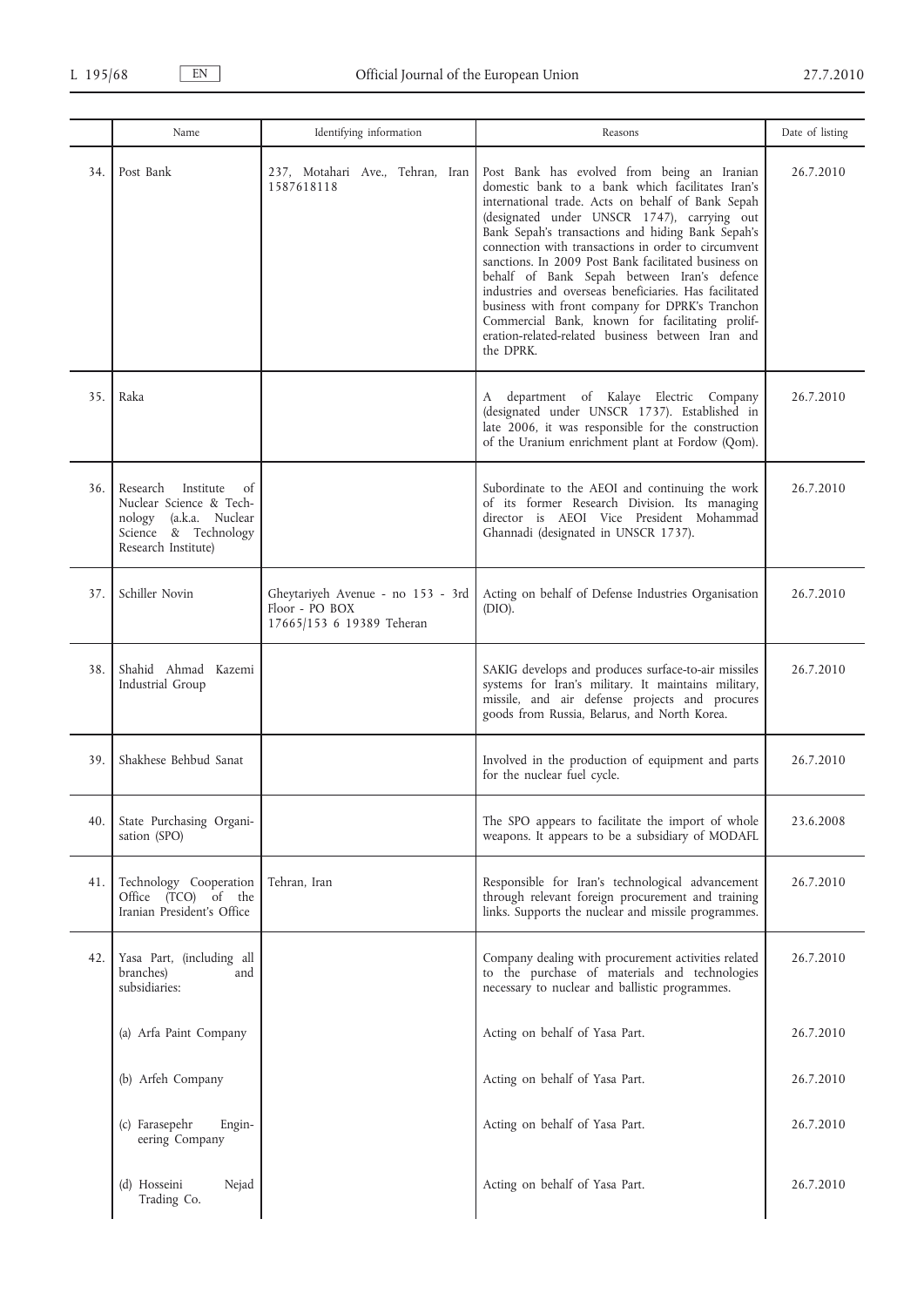| Name                                           | Identifying information | Reasons                        | Date of listing |
|------------------------------------------------|-------------------------|--------------------------------|-----------------|
| (e) Iran Saffron Company<br>or Iransaffron Co. |                         | Acting on behalf of Yasa Part. | 26.7.2010       |
| (f) Shetab G.                                  |                         | Acting on behalf of Yasa Part. | 26.7.2010       |
| (g) Shetab Gaman                               |                         | Acting on behalf of Yasa Part. | 26.7.2010       |
| (h) Shetab Trading                             |                         | Acting on behalf of Yasa Part. | 26.7.2010       |
| $(i)$ Y.A.S. Co. Ltd                           |                         | Acting on behalf of Yasa Part. | 26.7.2010       |

# II. **Islamic Revolutionary Guard Corps (IRGC)**

## A. *Persons*

|     | Name                                                                     | Identifying information     | Reasons                                                                                                                                          | Date of listing |
|-----|--------------------------------------------------------------------------|-----------------------------|--------------------------------------------------------------------------------------------------------------------------------------------------|-----------------|
| 1.  | <b>IRGC</b><br>Brigadier-General<br>Javad DARVISH-VAND                   |                             | MODAFL Deputy for Inspection. Responsible for all<br>MODAFL facilities and installations                                                         | 23.6.2008       |
| 2.  | Admiral<br>Ali<br>Rear<br><b>FADAVI</b>                                  |                             | Commander of IRGC Navy                                                                                                                           | 26.7.2010       |
| 3.  | Parviz FATAH                                                             | born 1961                   | Khatam al Anbiya's number two                                                                                                                    | 26.7.2010       |
| 4.  | <b>IRGC</b><br>Brigadier-General<br>Seyyed Mahdi FARAHI                  |                             | Managing Director of the Defence Industries Organi-<br>sation (DIO) which is designated under UNSCR<br>1737 (2006)                               | 23.6.2008       |
| 5.  | <b>IRGC</b><br>Brigadier-General<br>Ali HOSEYNITASH                      |                             | Head of the General Department of the Supreme<br>National Security Council and involved in formu-<br>lating policy on the nuclear issue          | 23.6.2008       |
| 6.  | IRGC<br>Mohammad<br>Ali<br><b>JAFARI</b>                                 |                             | Holds a command post at the IRGC                                                                                                                 | 23.6.2008       |
| 7.  | Brigadier-General<br><b>IRGC</b><br>Mostafa<br>Mohammad<br><b>NAJJAR</b> |                             | Minister for the Interior and former Minister of<br>MODAFL, responsible for all military programmes,<br>including ballistic missiles programmes. | 23.6.2008       |
| 8.  | BrigGen<br>Mohammad<br>Reza NAQDI                                        | Born in 1953, Nadjaf (Iraq) | Commander of Basij Resistance Force                                                                                                              | 26.7.2010       |
| 9.  | Mohammad<br>BrigGen<br><b>PAKPUR</b>                                     |                             | Commander of IRGC Ground Forces                                                                                                                  | 26.7.2010       |
| 10. | Rostam QASEMI (a.k.a.<br>Rostam GHASEMI)                                 | Born in 1961                | Commander of Khatam al-Anbiya                                                                                                                    | 26.7.2010       |
| 11. | BrigGen Hossein SALAMI                                                   |                             | Deputy Commander of IRGC                                                                                                                         | 26.7.2010       |
| 12. | <b>IRGC</b><br>Brigadier-General<br>Ali SHAMSHIRI                        |                             | <b>MODAFL</b><br>for<br>Counter-Intelligence,<br>Deputy<br>responsible for security of MODAFL personnel and<br>Installations                     | 23.6.2008       |
| 13. | Brigadier-General<br><b>IRGC</b><br>Ahmad VAHIDI                         |                             | Minister of the MODAFL and former Deputy Head<br>of MODAFL                                                                                       | 23.6.2008       |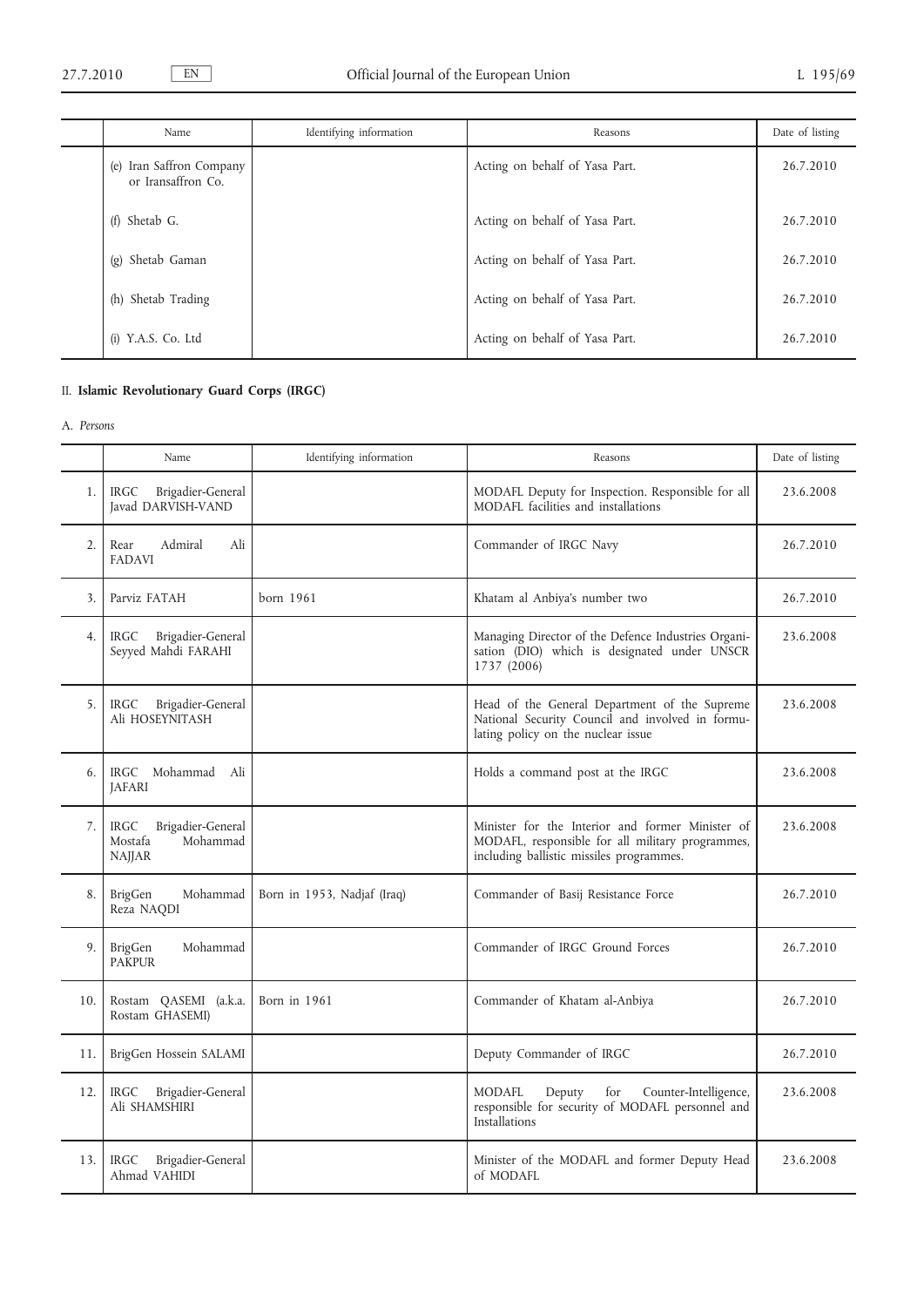# B. *Entities*

|    | Name                                                                             | Identifying information | Reasons                                                                                                                                                                                                                                                                                                                                                                                                                                                                                                                                                                                                                                                                                                                                                                                                                                                                                                                                                                                                                    | Date of listing |
|----|----------------------------------------------------------------------------------|-------------------------|----------------------------------------------------------------------------------------------------------------------------------------------------------------------------------------------------------------------------------------------------------------------------------------------------------------------------------------------------------------------------------------------------------------------------------------------------------------------------------------------------------------------------------------------------------------------------------------------------------------------------------------------------------------------------------------------------------------------------------------------------------------------------------------------------------------------------------------------------------------------------------------------------------------------------------------------------------------------------------------------------------------------------|-----------------|
| 1. | Revolutionary<br>Islamic<br>Guard Corps (IRGC)                                   | Tehran, Iran            | Responsible for Iran's nuclear programme. Has oper-<br>ational control for Iran's ballistic missile programme.<br>Has undertaken procurement attempts to support<br>Iran's ballistic missiles and nuclear programmes                                                                                                                                                                                                                                                                                                                                                                                                                                                                                                                                                                                                                                                                                                                                                                                                       | 26.7.2010       |
| 2. | IRGC Air Force                                                                   |                         | Operates Iran's inventory of short and medium<br>range ballistic missiles. The head of the IRGC air<br>force was designated by UNSCR 1737 (2006)                                                                                                                                                                                                                                                                                                                                                                                                                                                                                                                                                                                                                                                                                                                                                                                                                                                                           | 23.6.2008       |
| 3. | IRGC-Air Force Al-Ghadir<br>Missile Command                                      |                         | The IRGC-Air Force Al-Ghadir Missile Command is a<br>specific element within the IRGC Air Force that has<br>been working with SBIG (designated under UNSCR<br>1737) with the FATEH 110, short range ballistic<br>missileas well as the Ashura medium range ballistic<br>missile. This command appears to be the entity that<br>actually has the operational control of the missiles.                                                                                                                                                                                                                                                                                                                                                                                                                                                                                                                                                                                                                                       | 26.7.2010       |
| 4. | Naserin Vahid                                                                    |                         | Naserin Vahid produces weapons parts on behalf of<br>the IRGC. An IRGC front company.                                                                                                                                                                                                                                                                                                                                                                                                                                                                                                                                                                                                                                                                                                                                                                                                                                                                                                                                      | 26.7.2010       |
| 5. | IRGC Qods Force                                                                  | Tehran, Iran            | Iran's Islamic Revolutionary Guard Corps (IRGC)<br>Qods Force is responsible for operations outside<br>Iran and is Tehran's principal foreign policy tool<br>for special operations and support to terrorists and<br>Islamic militants abroad. Hizballah used Qods Force-<br>supplied rockets, anti-ship cruise missiles (ASCMs),<br>man-portable air defense systems (MANPADS), and<br>unmanned aerial vehicles (UAVs) in the 2006<br>conflict with Israel and benefited from Qods Force<br>training on these systems, according to press<br>reporting. According to a variety of reports, the<br>Qods Force continues to re-supply and train<br>Hizballah on advanced weaponry, anti-aircraft<br>missiles, and long-range rockets. The Qods Force<br>continues to provide limited lethal support,<br>training, and funding to Taliban fighters in<br>southern and western Afghanistan including small<br>arms, ammunition, mortars, and short-range<br>battlefield rockets. Commander has been sanctioned<br>under UNSCR | 26.7.2010       |
| 6. | Sepanir Oil and Gas<br>Energy<br>Engineering<br>Company<br>(a.k.a. Sepah<br>Nir) |                         | A subsidiary of Khatam al-Anbya Construction<br>Headquarters which was designated under UNSCR<br>1929. Sepanir Oil and Gas Engineering Company<br>is participating in Iran's South Pars offshore Phase<br>15-16 gas field development project.                                                                                                                                                                                                                                                                                                                                                                                                                                                                                                                                                                                                                                                                                                                                                                             | 26.7.2010       |

## III. **Islamic Republic of Iran Shipping Lines (IRISL)**

| Name              | Identifying information                                                                                                                                                                                                                                                  | Reasons                                                                                                                                                                                                                                                                                                                                                                                                                                                                                | Date of listing |
|-------------------|--------------------------------------------------------------------------------------------------------------------------------------------------------------------------------------------------------------------------------------------------------------------------|----------------------------------------------------------------------------------------------------------------------------------------------------------------------------------------------------------------------------------------------------------------------------------------------------------------------------------------------------------------------------------------------------------------------------------------------------------------------------------------|-----------------|
| and subsidiaries: | Islamic Republic of Iran   No. 37, Aseman Tower, Sayyade<br>Shipping Lines (IRISL) Shirazee Square, Pasdaran Ave., PO<br>(including all branches)   Box 19395-1311. Tehran. Iran;<br>No. 37. Corner of 7th Narenjestan, I<br>Shirazi<br>Sayad<br>Square,<br>Tehran, Iran | IRISL has been involved in the shipment of military-<br>related cargo, including proscribed cargo from Iran.<br>Three such incidents involved clear violations that<br>were reported to the UN Security Council Iran<br>After Sanctions Committee. IRISL's connection to prolif-<br>Noboyand Square, Pasdaran Ave., eration was such that the UNSC called on states to<br>conduct inspections of IRISL vessels, provided there<br>are reasonable grounds to believe that the vessel is | 26.7.2010       |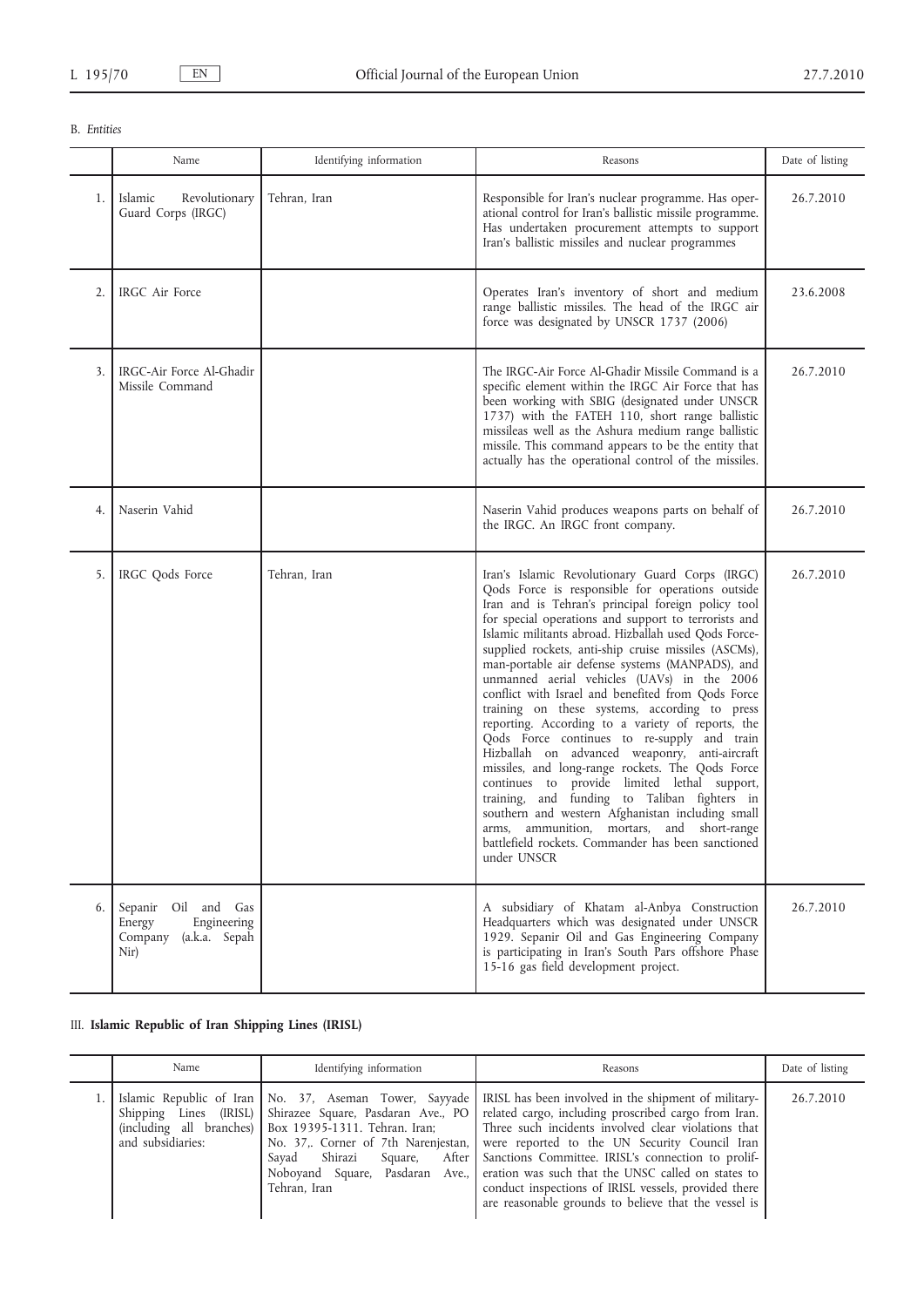| Name                                                           | Identifying information                                                                                                                                                                                                                                                                                  | Reasons                                                                                                                                                                                                                                                                                                                                                                                                            | Date of listing |
|----------------------------------------------------------------|----------------------------------------------------------------------------------------------------------------------------------------------------------------------------------------------------------------------------------------------------------------------------------------------------------|--------------------------------------------------------------------------------------------------------------------------------------------------------------------------------------------------------------------------------------------------------------------------------------------------------------------------------------------------------------------------------------------------------------------|-----------------|
|                                                                |                                                                                                                                                                                                                                                                                                          | transporting proscribed goods, in UNSCRs 1803 and<br>1929.                                                                                                                                                                                                                                                                                                                                                         |                 |
| a) Bushehr<br>Shipping<br>Company<br>Limited<br>(Tehran)       | 143/1 Tower Road Sliema, Slm 1604,<br>Malta;<br>c/o Hafiz Darya Shipping Company,<br>Ehteshamiyeh Square 60, Neyestani<br>7, Pasdaran, Tehran, Iran                                                                                                                                                      | Owned or controlled by IRISL                                                                                                                                                                                                                                                                                                                                                                                       | 26.7.2010       |
| b) CISCO<br>Shipping<br>Company Ltd (a.k.a<br>IRISL Korea Ltd) | Has offices in Seoul and Busan, South<br>Korea.                                                                                                                                                                                                                                                          | Acts on behalf of IRISL in South Korea                                                                                                                                                                                                                                                                                                                                                                             | 26.7.2010       |
| c) Hafize Darya Shipping<br>Lines (HDSL) (a.k.a<br>HDS Lines)  | No. 60 Ehteshamiyeh Square, 7th<br>Neyestan Street, Pasdaran Avenue,<br>Tehran, Iran;<br>Alternative Address: Third Floor of<br>IRISL's Aseman Tower                                                                                                                                                     | Acts on behalf of IRISL performing container<br>operations using vessels owned by IRISL.                                                                                                                                                                                                                                                                                                                           | 26.7.2010       |
| d) Hanseatic Trade Trust<br>& Shipping (HTTS)<br>GmbH          | Schottweg<br>7, 22087<br>Hamburg,<br>Germany;<br>Opp 7th Alley, Zarafshan St, Eivanak<br>St, Qods Township; HTTS GmbH,                                                                                                                                                                                   | Acts on behalf of HDSL in Europe.                                                                                                                                                                                                                                                                                                                                                                                  | 26.7.2010       |
| e) Irano Misr Shipping<br>Company                              | No 41, 3rd Floor, Corner of 6th Alley,<br>Sunaei Street, Karim Khan Zand Ave,<br>Tehran;<br>265, Next to Mehrshad, Sedaghat St.,<br>Opposite of Mellat Park, Vali Asr Ave.,<br>Tehran 1A001, Iran;<br>18 Mehrshad Street, Sadaghat St.,<br>Opposite of Mellat Park, Vali Asr<br>Ave., Tehran 1A001, Iran | Acts on behalf of IRISL, along the Suez Canal and in<br>Alexandria and Port Said. 51 %-owned by IRISL.                                                                                                                                                                                                                                                                                                             | 26.7.2010       |
| f) Irinvestship Ltd                                            | Global House, 61 Petty France,<br>London SW1H 9EU, United Kingdom;<br>Business Registration Document #<br>4110179 (United Kingdom)                                                                                                                                                                       | Owned by IRISL. Provides financial, legal, and<br>insurance services for IRISL as well as marketing,<br>chartering, and crew management.                                                                                                                                                                                                                                                                           | 26.7.2010       |
| g) IRISL (Malta) Ltd                                           | Flat 1, 181 Tower Road, Sliema SLM<br>1605, Malta                                                                                                                                                                                                                                                        | Acts on behalf of IRISL in Malta. A joint venture<br>with German and Maltese shareholding. IRISL has<br>been using the Malta route since 2004 and uses<br>Freeport as a trans-shipment hub between the<br>Persian Gulf and Europe.                                                                                                                                                                                 | 26.7.2010       |
| h) IRISL<br>(UK)<br>Ltd<br>(Barking, Felixstowe)               | Business Registration Document #<br>4765305<br>2 Abbey Rd., Baring, Essex IG11 7<br>AX, United Kingdom;<br>IRISL (UK) Ltd., Walton<br>Ave.,<br>Suffolk,<br>Felixstowe,<br>IP11<br>3HG,<br>United Kingdom                                                                                                 | 50 % owned by Irinvestship Ltd and 50 % by British<br>Company Johnson Stevens Agencies Ltd. Provides<br>coverage of a cargo and container service between<br>Europe and the Middle East and also two separate<br>services between the Far East and the Middle East                                                                                                                                                 | 26.7.2010       |
| i) IRISL Club                                                  | No 60 Ehteshamiyeh Square, 7th<br>Neyestan Street, Pasdaran Avenue,<br>Tehran                                                                                                                                                                                                                            | Owned by IRISL.                                                                                                                                                                                                                                                                                                                                                                                                    | 26.7.2010       |
| j) IRISL Europe GmbH<br>(Hamburg)                              | Schottweg<br>5,<br>22087<br>Hamburg,<br>Germany<br>Number<br>DE217283818<br>V.A.T.<br>(Germany)                                                                                                                                                                                                          | IRISL's agent in Germany.                                                                                                                                                                                                                                                                                                                                                                                          | 26.7.2010       |
| k) IRISL Marine Services<br>and<br>Engineering<br>Company      | Sarbandar Gas Station PO Box 199,<br>Bandar Imam Khomeini, Iran;<br>Karim Khan Zand Ave, Iran Shahr<br>Shomai, No 221, Tehran, Iran;<br>No 221, Northern Iranshahr Street,<br>Karim Khan Ave, Tehran, Iran                                                                                               | Owned by IRISL. Provides fuel, bunkers, water,<br>paint, lubricating oil and chemicals required by<br>IRISL's vessels. The company also provides main-<br>tenance supervision of ships as well as facilities<br>and services for the crew members. IRISL<br>subsidiaries have used US dollar-denominated bank<br>accounts registered under cover-names in Europe<br>and the Middle East to facilitate routine fund | 26.7.2010       |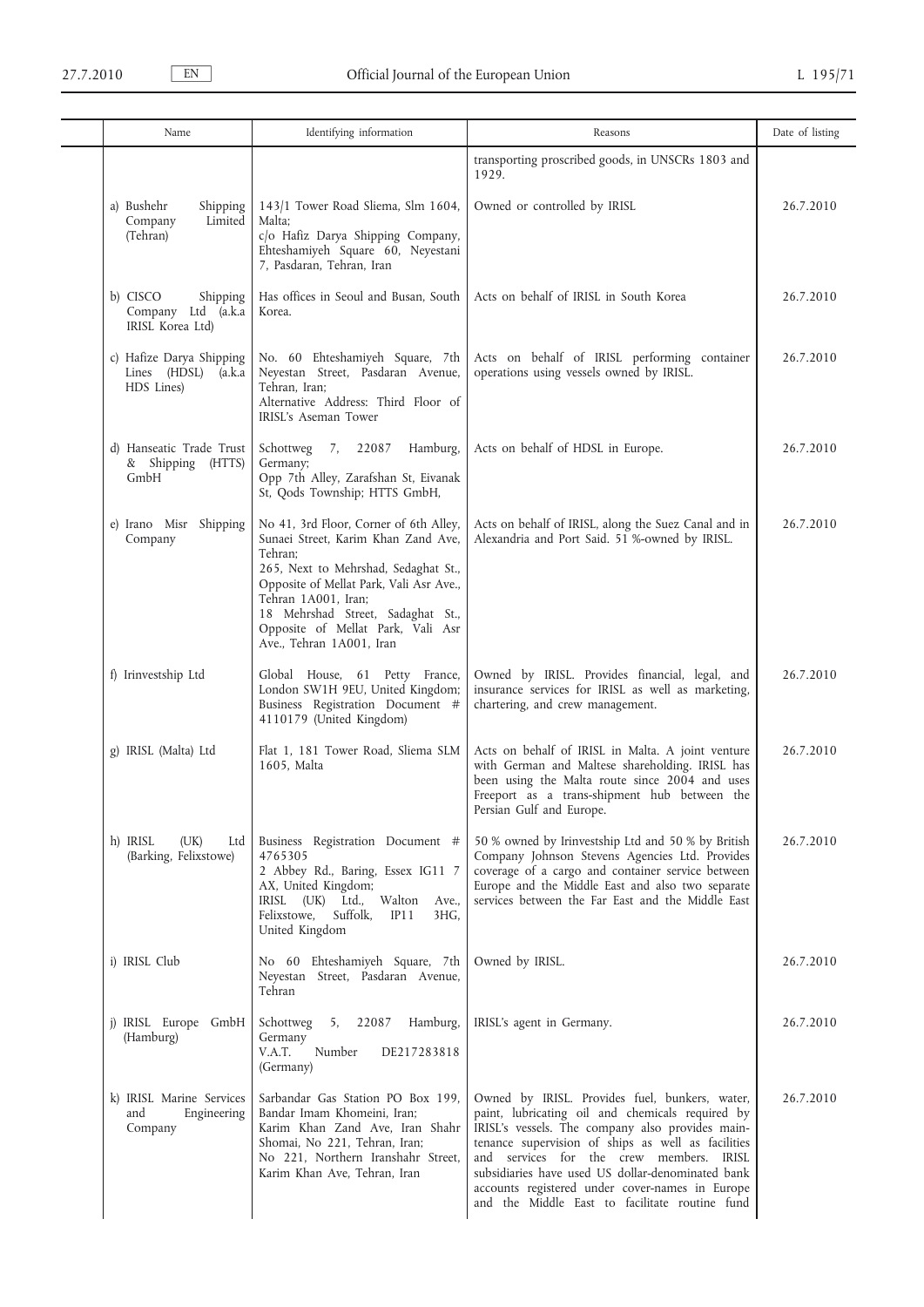| Name                                                                                                        | Identifying information                                                                                                                                                                                                                                                                                                                                                                                                                                   | Reasons                                                                                                                                                                                                                                                                                                                                            | Date of listing |
|-------------------------------------------------------------------------------------------------------------|-----------------------------------------------------------------------------------------------------------------------------------------------------------------------------------------------------------------------------------------------------------------------------------------------------------------------------------------------------------------------------------------------------------------------------------------------------------|----------------------------------------------------------------------------------------------------------------------------------------------------------------------------------------------------------------------------------------------------------------------------------------------------------------------------------------------------|-----------------|
|                                                                                                             |                                                                                                                                                                                                                                                                                                                                                                                                                                                           |                                                                                                                                                                                                                                                                                                                                                    |                 |
|                                                                                                             |                                                                                                                                                                                                                                                                                                                                                                                                                                                           | transfers. IRISL has facilitated repeated violations of<br>provisions of UNSCR 1747.                                                                                                                                                                                                                                                               |                 |
| l) IRISL<br>Multimodal<br>Transport Company                                                                 | No 25, Shahid Arabi Line, Sanaei St,<br>Karim Khan Zand Zand St Tehran.<br>Iran                                                                                                                                                                                                                                                                                                                                                                           | Owned by IRISL. Responsible for the transporting of<br>cargo by rail. It is a wholly controlled subsidiary of<br>IRISL.                                                                                                                                                                                                                            | 26.7.2010       |
| m) IRITAL Shipping SRL                                                                                      | Commercial Registry Number: GE<br>426505 (Italy); Italian Fiscal Code:<br>03329300101<br>(Italv):<br>V.A.T.<br>Number: 12869140157 (Italy)<br>Ponte Francesco Morosini 59, 16126<br>Genova (GE), Italy;                                                                                                                                                                                                                                                   | Point of contact for ECL and PCL services. Used by<br>the DIO subsidiary Marine Industries Group (MIG;<br>now known as Marine Industries Organization, MIO)<br>which is responsible for the design and construction<br>of various marine structures and both military and<br>non -military vessels. DIO was designated under<br><b>UNSCR 1737.</b> | 26.7.2010       |
| n) ISI Maritime Limited<br>(Malta)                                                                          | 147/1 St. Lucia Street, Valetta, Vlt<br>1185, Malta;<br>c/o IranoHind Shipping Co. Ltd.,<br>Mehrshad Street, PO Box 15875,<br>Tehran, Iran                                                                                                                                                                                                                                                                                                                | Owned or controlled by IRISL                                                                                                                                                                                                                                                                                                                       | 26.7.2010       |
| o) Khazer Shipping Lines<br>(Bandar Anzali)                                                                 | No. 1; End of Shahid Mostafa<br>Khomeini St., Tohid Square, O.O.<br>Box 43145, Bandar Anzali 1711-<br>324, Iran;<br>M. Khomeini St., Ghazian, Bandar<br>Anzali, Gilan, Iran                                                                                                                                                                                                                                                                               | 100 % owned subsidiary of IRISL. Total fleet of six<br>vessels. Operates in the Caspian Sea. Has facilitated<br>shipments involving UN- and US-designated entities,<br>such as Bank Mellli, by shipping cargo of prolif-<br>eration concern from countries like Russia and<br>Kazakhstan to Iran.                                                  | 26.7.2010       |
| p) Leadmarine<br>(a.k.a.<br>Asia Marine Network<br>Pte Ltd aka IRISL<br>Asia Pte Ltd)                       | 200 Middle Road #14-01<br>Prime<br>Centre<br>Singapore<br>188980<br>(alt.<br>199090)                                                                                                                                                                                                                                                                                                                                                                      | Leadmarine, acts on behalf of HDSL in Singapore.<br>Previously known as Asia Marine Network Pte Ltd<br>and IRISL Asia Pte Ltd, and acted on behalf of IRISL<br>in Singapore.                                                                                                                                                                       | 26.7.2010       |
| q) Marble<br>Shipping<br>Limited (Malta)                                                                    | 143/1 Tower Road, Sliema, Slm 1604,<br>Malta                                                                                                                                                                                                                                                                                                                                                                                                              | Owned or controlled by IRISL.                                                                                                                                                                                                                                                                                                                      | 26.7.2010       |
| r) Oasis Freight Agencies<br>(a.k.a. Pacific Shipping<br>Company                                            | Al Meena Street, Opposite Dubai Ports<br>Customs, 2nd Floor, Sharaf<br>&<br>Building, Dubai UAE;<br>Sharaf Building, 1st Floor, Al<br>Mankhool St., Bur Dubai, P.O. Box<br>5562, Dubai, United Arab Emirates;<br>Sharaf Building, No. 4, 2nd Floor, Al<br>Meena Road, Opposite Customs,<br>Dubai, United Arab Emirates,<br>Kayed Ahli Building, Jamal Abdul<br>Nasser Road (Parallel to Al Wahda<br>St.), P.O. Box 4840, Sharjah, United<br>Arab Emirates | A joint venture company between IRISL and the<br>UAE-based firm Sharif Shipping Company. Acts on<br>behalf of IRISL in the UAE providing fuel and stores,<br>equipment, spare parts, and ship repairs. Now<br>known as Pacific Shipping Company who act on<br>behalf of HDSL.                                                                      | 26.7.2010       |
| s) Safiran Payam Darya<br>Shipping<br>Lines<br>(SAPID)                                                      | 33 Eighth Narenjestan, Artesh Street,<br>PO Box 19635-1116, Tehran, Iran;<br>Alternative Address: Third Floor of<br>IRISL's Aseman Tower                                                                                                                                                                                                                                                                                                                  | Acts on behalf of IRISL performing bulk services                                                                                                                                                                                                                                                                                                   | 26.7.2010       |
| t) Santexlines<br>(a.k.a.<br>IRISL China Shipping<br>Company Ltd, a.k.a.<br>Yi Hang<br>Shipping<br>Company) | Suite 1501, Shanghai Zhongrong<br>Plaza,<br>1088,<br>Pudong $(S)$<br>road,<br>Shanghai 200122, Shanghai, China<br>Alternative Address: F23A-D, Times<br>Plaza No. 1, Taizi Road, Shekou,<br>Shenzhen 518067, China                                                                                                                                                                                                                                        | Santexlines act on behalf of HDSL. Previously<br>known as IRISL China shipping Company, it acted<br>on behalf of IRISL in China.                                                                                                                                                                                                                   | 26.7.2010       |
| Computer<br>u) Shipping<br>Services<br>Company<br>(SCSCOL)                                                  | No 37 Asseman Shahid Sayyad<br>Shirazee sq., Pasdaran ave., P.O. Box<br>1587553 1351, Tehran, Iran;<br>No 13, 1st Floor, Abgan Alley, Aban<br>ave., Karimkhan Zand Blvd, Tehran<br>15976, Iran.                                                                                                                                                                                                                                                           | Owned or controlled by, or acts on behalf of, IRISL                                                                                                                                                                                                                                                                                                | 26.7.2010       |